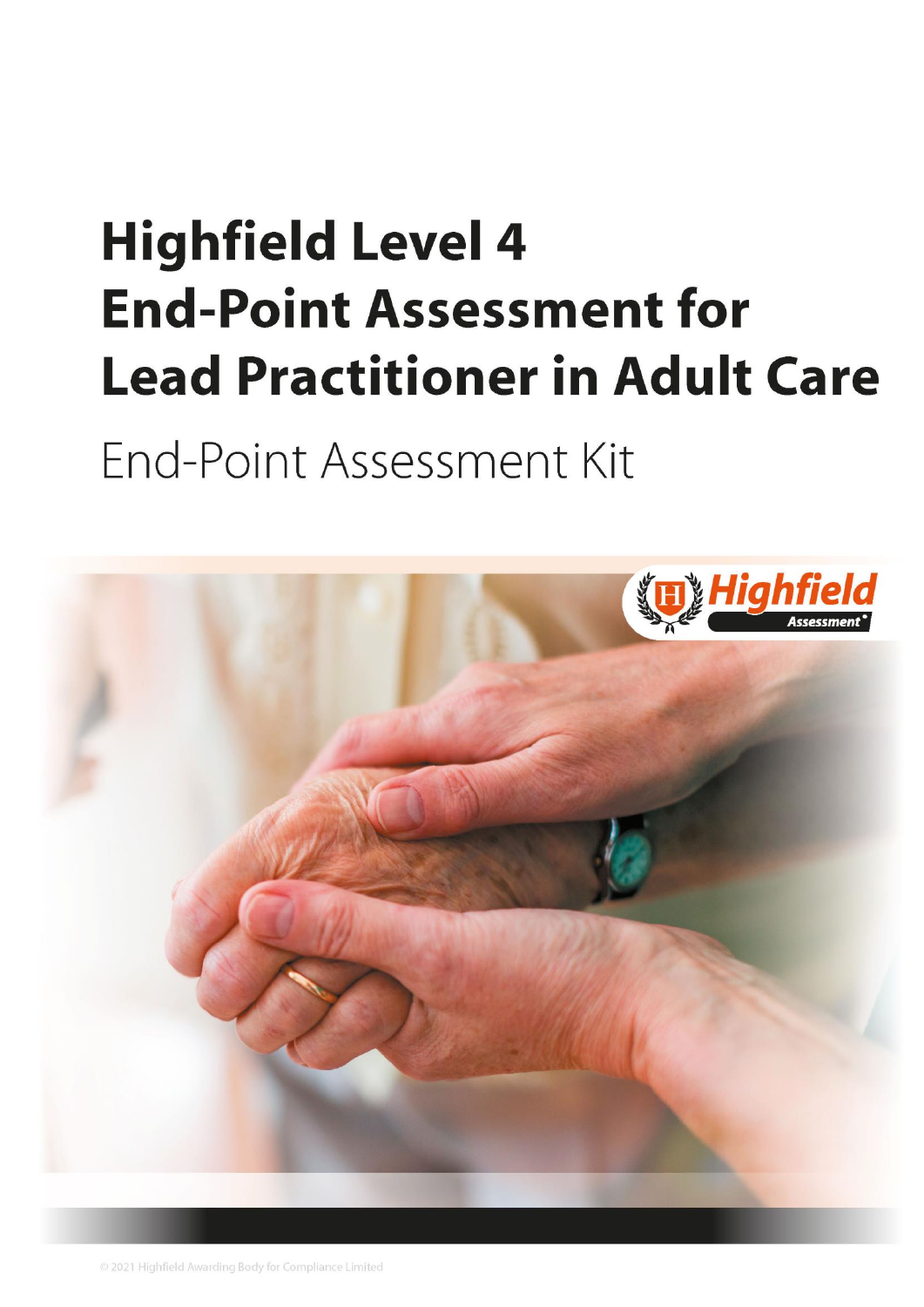# **Highfield Level 4 End-Point Assessment for Lead Practitioner in Adult Care**

# EPA-Kit

# Contents

Please click on the headings below to navigate to the associated section of the EPA kit.

| <b>Introduction</b>                                         | 5  |
|-------------------------------------------------------------|----|
| <b>The Highfield Approach</b>                               | 8  |
| Gateway                                                     | 10 |
| The Lead Practitioner in Adult Care Apprenticeship Standard | 13 |
| <b>Assessment Summary</b>                                   | 36 |
| <b>Assessing the Observation of Practice</b>                | 38 |
| <b>Assessing the Professional Discussion</b>                | 44 |

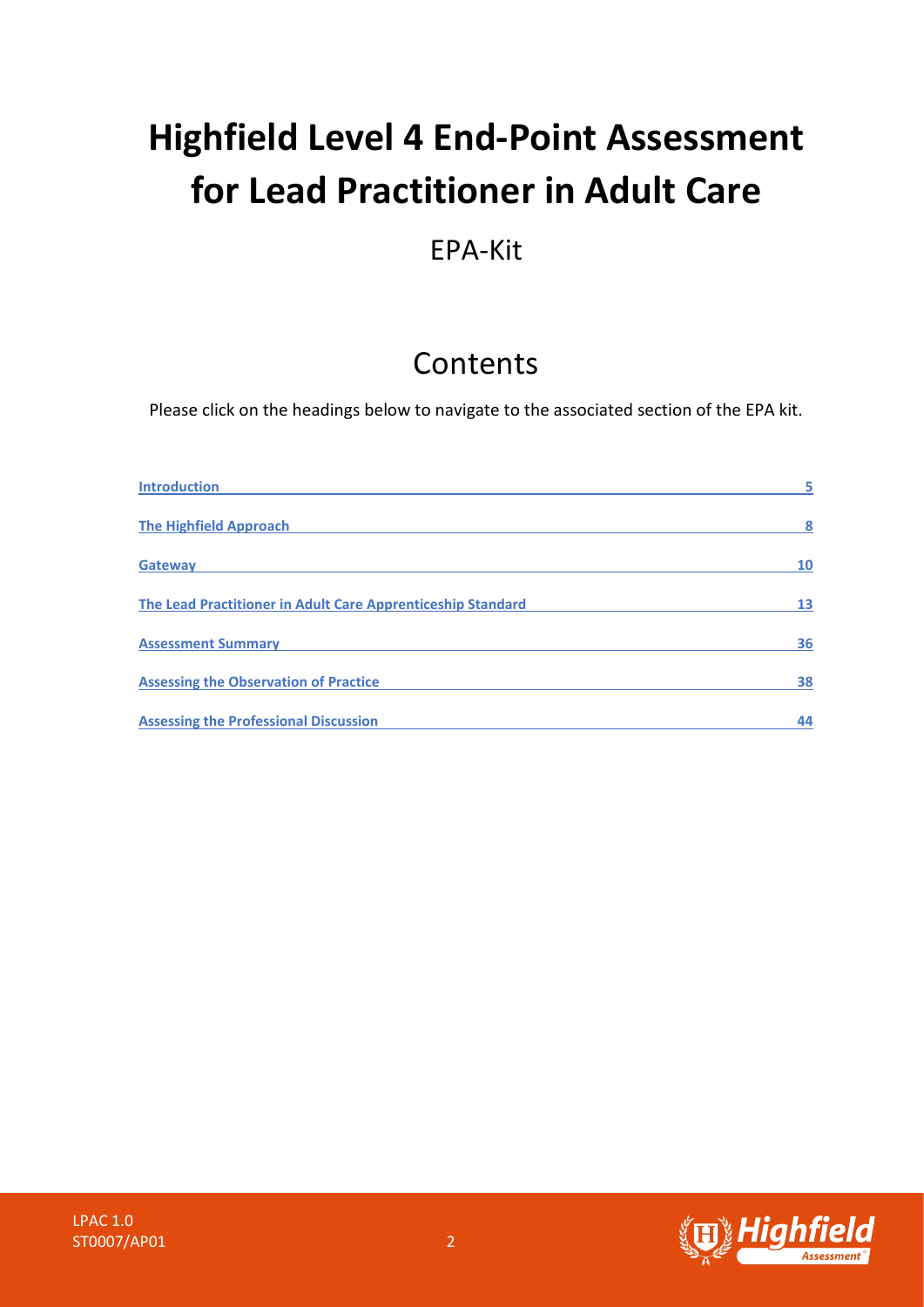# **How to Use this EPA Kit**

Welcome to the Highfield End-Point Assessment Kit for the Lead Practitioner in Adult Care Apprenticeship Standard.

Highfield is an independent end-point assessment organisation that has been approved to offer and carry out the independent end-point assessments for the Level 4 Lead Practitioner in Adult Care Apprenticeship Standard. Highfield internally quality assures all end-point assessments in accordance with its IQA process, and additionally, all end-point assessments are externally quality assured by the relevant EQA organisation.

The EPA kit is designed to outline all you need to know about the end-point assessments for this standard and will also provide an overview of the on-programme delivery requirements. In addition**,** advice and guidance for trainers on how to prepare apprentices for the end-point assessment are included. The approaches suggested are not the only way in which an apprentice may be prepared for their assessments, but trainers may find them helpful as a starting point.

#### **Key facts**

**Level:** 4 **End-Point Assessment Window:** 3 months **Grading: Pass/Distinction End-Point Assessment Methods Construction Construction Observation of Practice** 

**Apprenticeship standard: Lead Practitioner in Adult Care On Programme Duration:** Typical duration of 18 months

Professional Discussion

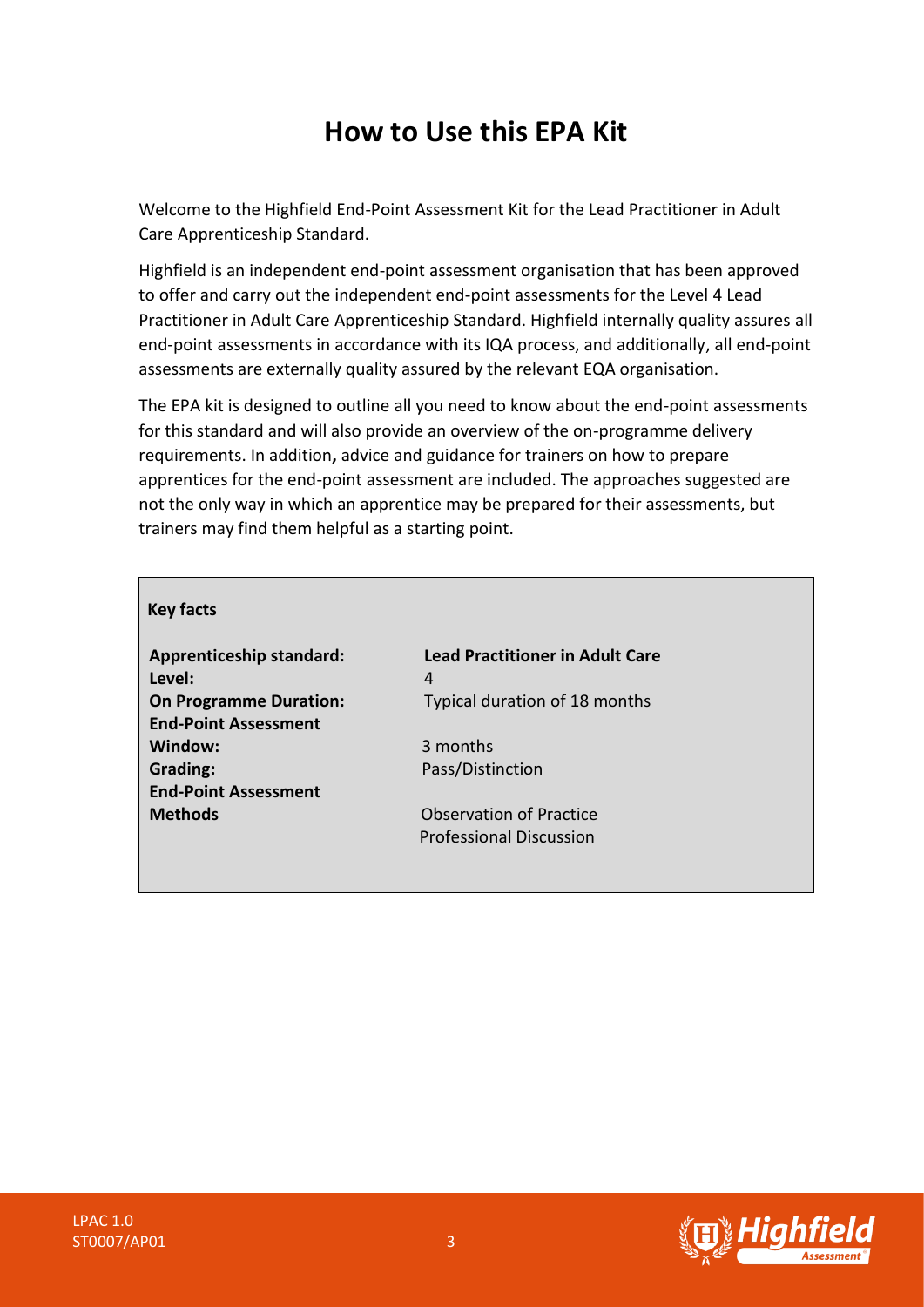#### **In this kit, you will find:**

- an overview of the standard and any on-programme requirements
- a section focused on delivery, where the standard and assessment criteria are presented in a suggested format that is suitable for delivery
- guidance on how to prepare the apprentice for gateway
- detailed information on which part of the standard is assessed by which assessment method
- suggestions on how to prepare the apprentice for each part of the end-point assessment
- a section focused on the end-point assessment method where the assessment criteria are presented in a format suitable for carrying out 'mock' assessments

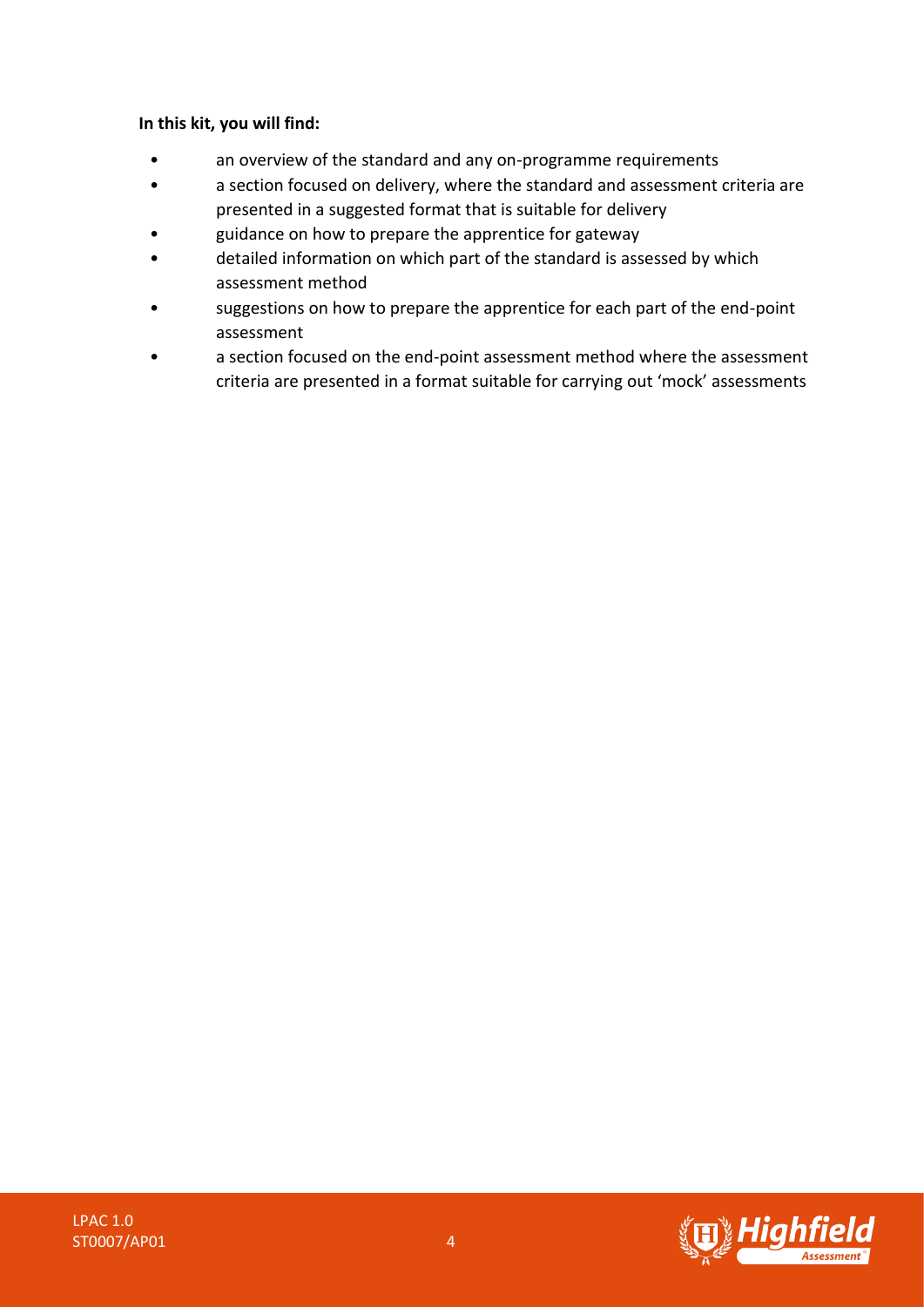# **Introduction**

### <span id="page-4-0"></span>**Standard overview**

The Lead Practitioner in Adult Care will guide and inspire team members to make positive differences in someone's life when they are faced with physical, practical, social, emotional, psychological or intellectual challenges. They will have achieved a level of selfdevelopment to be recognised as a lead practitioner within the care team, contributing to, promoting and sustaining a values-based culture at an operational level.

A Lead Practitioner has a greater depth of knowledge and expertise of particular conditions being experienced by the user of services. They will have specialist skills and knowledge in their area of responsibilities which will allow them to lead in areas such as care needs assessment, occupational therapy, physiotherapy, rehabilitation and enablement, telecare and assistive technology. They will be a coach and mentor to others and will have a role in assessing performance and quality of care delivery. Lead Practitioners in Adult Care may work in residential or nursing homes, domiciliary care, day centres, a person's own home or some clinical healthcare settings. As well as covering Lead Practitioners in Adult Care this standard also covers Lead Personal Assistants who can work at this senior level but they may only work directly for one individual who needs support and/or care services, usually within their own home.

Examples of job roles include Dementia Lead, Reablement Worker, Physiotherapy Assistant, Occupational Therapy Assistant, Public Health Associate Worker, Keeping in Contact Worker, Community Care/Support Officer, Social Care Assessor, Care Assessment Officer, Social Services Officer, Brokerage Worker, Rehabilitation and Reablement Assistant, Independence Support Assistant, Reablement Support Workers/Officer, Telecare Assistant and Assistive Technology Co-ordinator/Officer.

### **On-programme requirements**

Although learning, development and on-programme assessment is flexible, and the process is not prescribed, the following is the recommended baseline expectation for an apprentice to achieve full competence in line with the Lead Practitioner in Adult Care standard.

The on-programme assessment approach will be agreed between the training provider and employer. The assessment will give an ongoing indication of an apprentice's performance against the final outcomes defined in the standard. The training provider will need to prepare the apprentice for the end-point assessment, including preparation for the observation or practice and professional discussion including the collation of a portfolio of evidence to underpin the professional discussion.

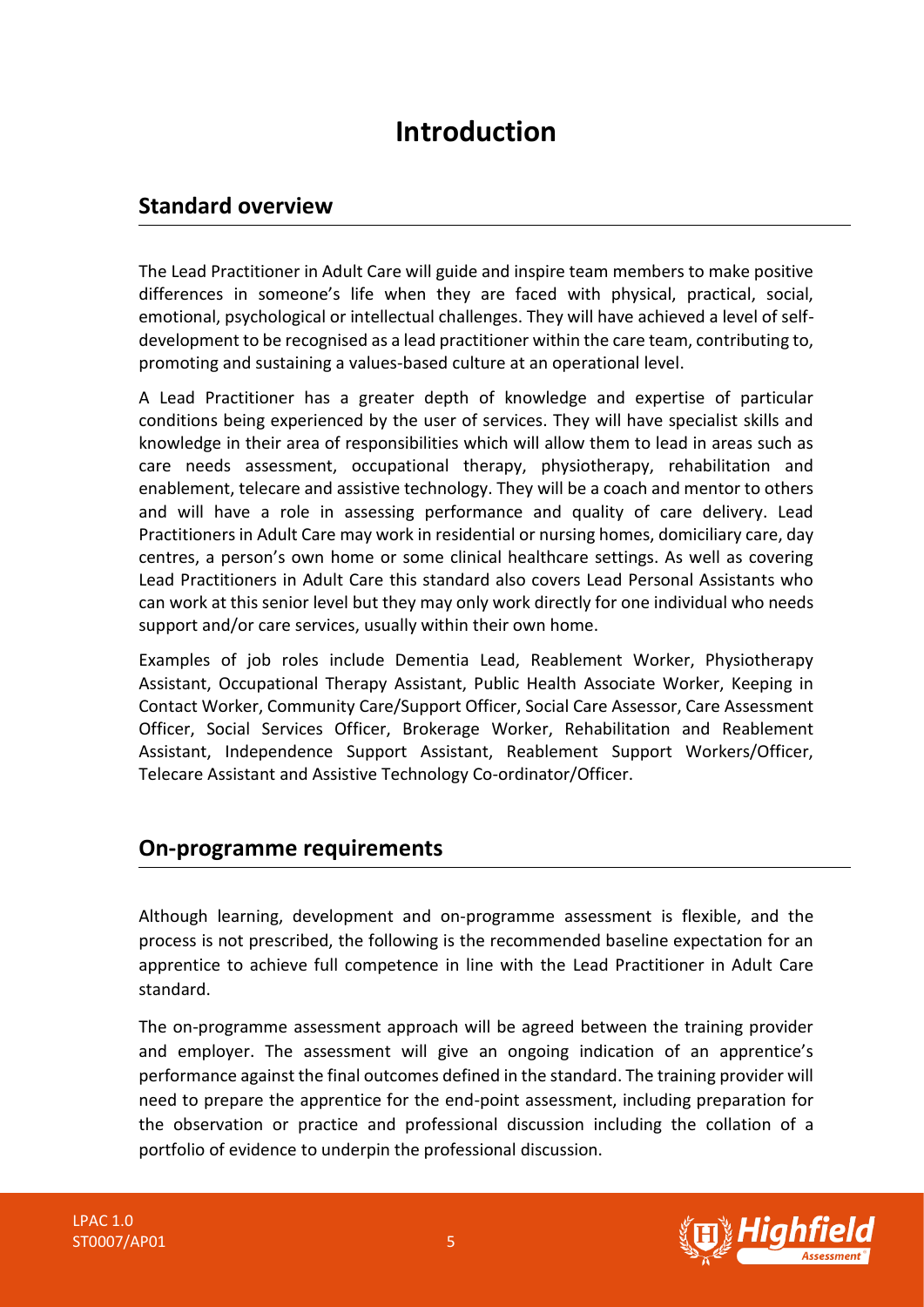The training programme leading to end-point assessment should cover the breadth and depth of the standard using suggested on-programme assessment methods that integrate the knowledge, skills and behaviour components, and that ensure that the apprentice is sufficiently prepared to undertake the end-point assessment.

It is required that the on-programme assessment includes:

- the completion and achievement of a regulated level 4 Diploma in Adult Care
- level 2 English and maths qualifications

Throughout the period of learning and development, and at least every 2 months, the apprentice should meet with the on-programme assessor to record their progress against the standard. At these reviews, evidence should be discussed and recorded by the apprentice. The maintenance of an on-programme record is important to support the apprentice, on-programme assessor and employer in monitoring the progress of learning and development and to determine when the apprentice has achieved full competence in their job role and is therefore ready for end-point assessment.

### **Additional, relevant on-programme qualification**

The required on-programme regulated qualification for the apprenticeship is the Level 4 Diploma in Adult Care.

### **Readiness for end-point assessment**

In order for an apprentice to be ready for the end-point assessments:

- the apprentice must have achieved level 2 English and
- the required on-programme qualification, the Level 4 Diploma in Adult Care must have been achieved
- the apprentice must have gathered a portfolio of evidence against the required KSBs associated with the professional discussion to be put forward\* at gateway
- the line manager (employer) must be confident that the apprentice has developed all the knowledge, skills and behaviours defined in the apprenticeship standard and that the apprentice is competent in performing their role. To ensure this, the apprentice must attend a formal meeting with their employer to complete the gateway readiness report.
- the apprentice and the employer should then engage with Highfield to agree a plan and schedule for each assessment activity to ensure all components can be

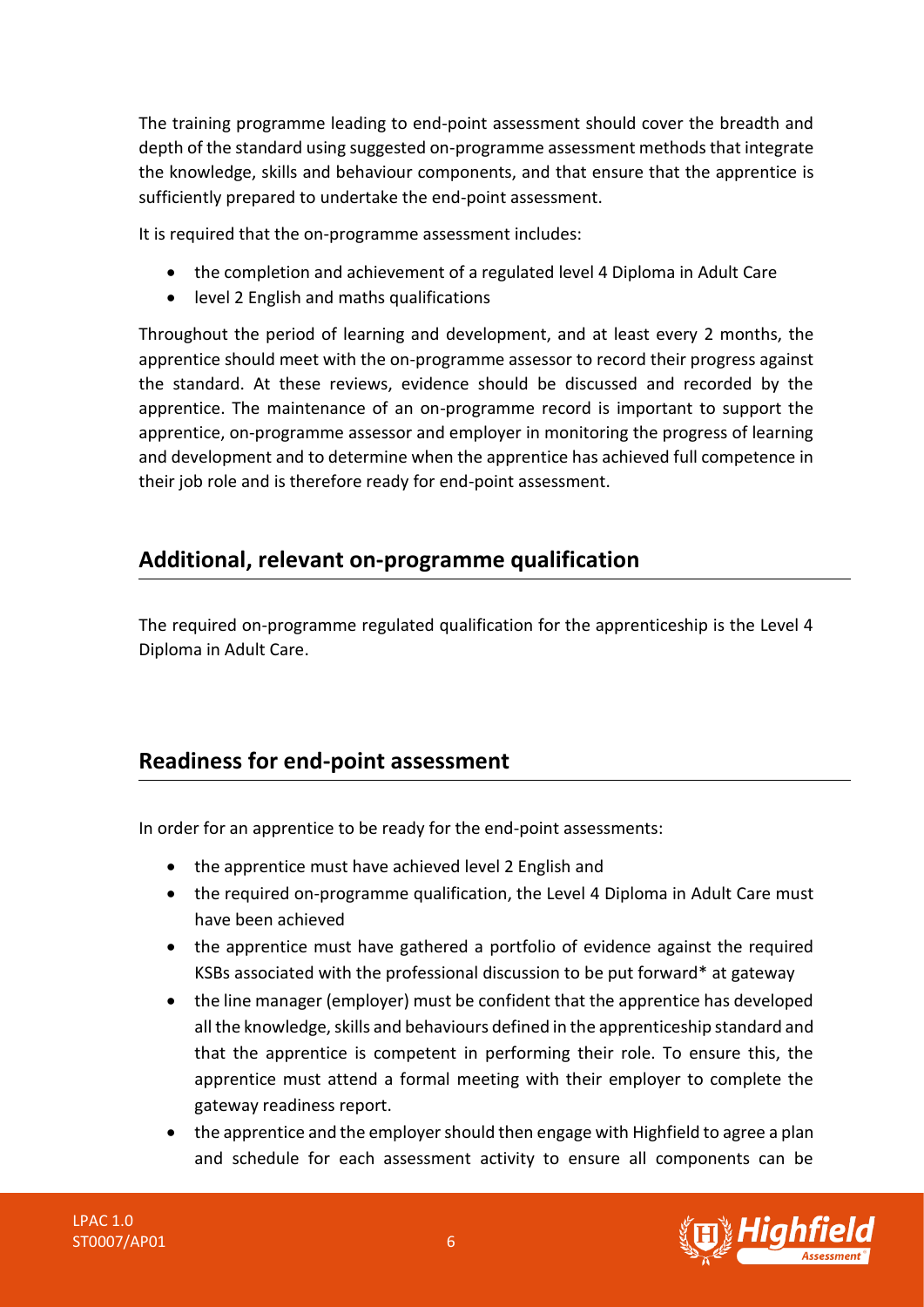completed within a 3-month end-point assessment window. Further information about the gateway process is covered later in this kit.

\*The portfolio of evidence to underpin the professional discussion:

- should cover the KSBs associated with the professional discussion, outlined in this document.
- should typically provide 6 pieces of evidence of holistic application of KSBs drawn from their working practice.
- could contain some direct observation of practice, undertaken by the employer and written up as a witness testimony. Good practice would suggest that this observation is aware of the KSBs being addressed, and identifies these within the witness testimony.

The portfolio is not directly assessed. Highfield will review the portfolio in preparation for the professional discussion but are not required to provide feedback after this review of the portfolio.

# **Order of end-point assessments**

The assessment methods can be taken in either order.

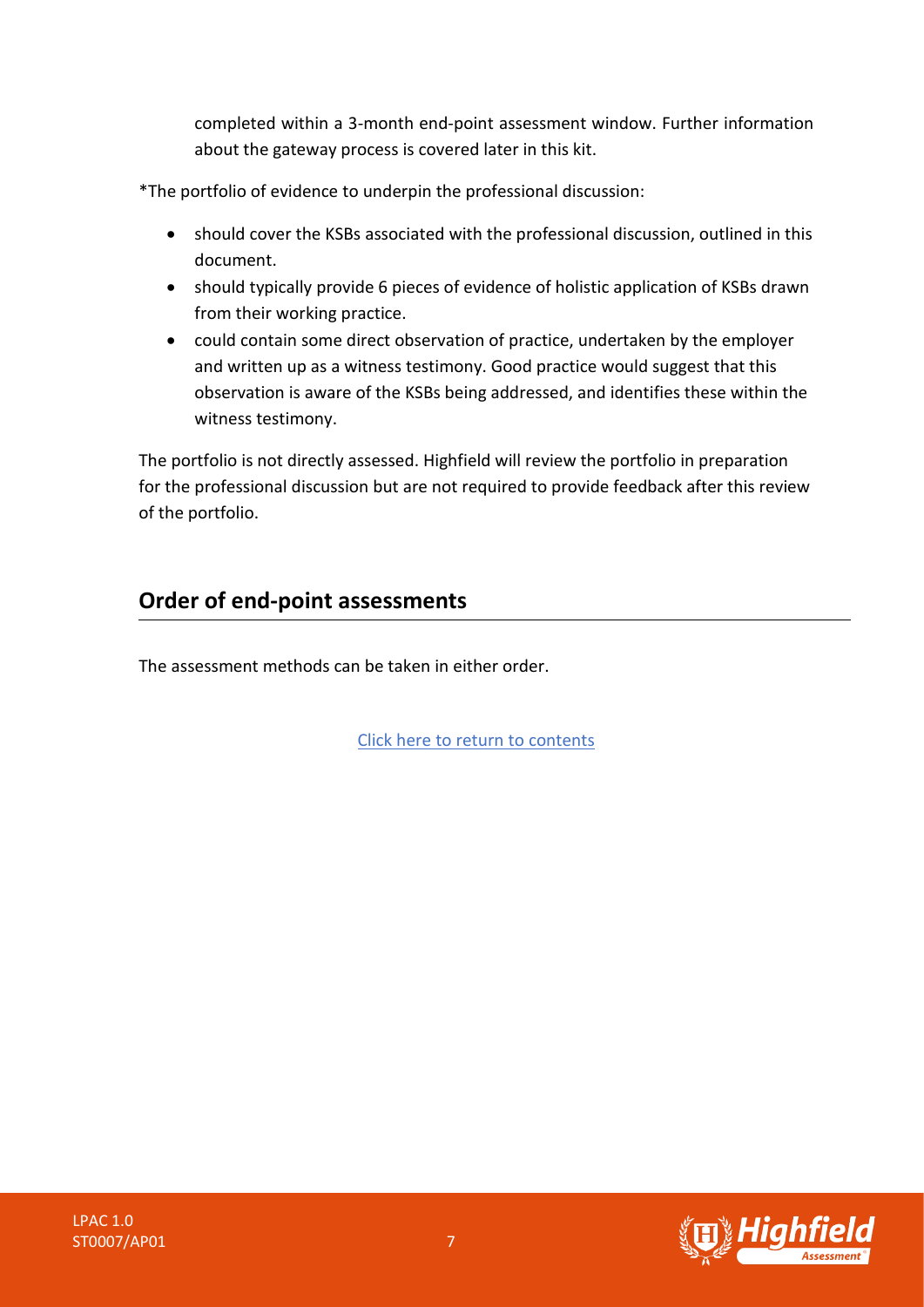# **The Highfield Approach**

<span id="page-7-0"></span>This section describes the approach Highfield has adopted in the development of this endpoint assessment in terms of its interpretation of the requirements of the end-point assessment plan and other relevant documents.

#### **Documents used in developing this end-point assessment**

Apprenticeship Standard for Lead Practitioner in Adult Care (First Published: 2020)

[Lead practitioner in adult care / Institute for Apprenticeships and Technical Education](https://www.instituteforapprenticeships.org/apprenticeship-standards/lead-practitioner-in-adult-care-v1-0)

Assessment plan for Lead Practitioner (2020 ST 0007/AP01)

[https://www.instituteforapprenticeships.org/media/4080/st0007\\_lead-practitioner\\_adult](https://www.instituteforapprenticeships.org/media/4080/st0007_lead-practitioner_adult-care_l4_ap-for-publication_27032020.pdf)care l4 ap-for-publication 27032020.pdf

NSAR CARE Clarification guidance note: Lead Practitioner in Adult Care (Level 4): issued 15 February 2021

[https://www.nsar.co.uk/wp-content/uploads/2021/02/Guidance-Note-Care-Level-4-QA](https://www.nsar.co.uk/wp-content/uploads/2021/02/Guidance-Note-Care-Level-4-QA-v4.pdf)[v4.pdf](https://www.nsar.co.uk/wp-content/uploads/2021/02/Guidance-Note-Care-Level-4-QA-v4.pdf)

#### **Specific considerations**

In order to develop valid end-point assessments, Highfield has interpreted the requirements of the Lead Practitioner in Adult Care assessment plan as follows.

- Knowledge, skills and behaviours are all assessed during both the observation of practice and the professional discussion.
- A portfolio of evidence will be submitted at gateway which will underpin the professional discussion.

#### **Timescale for completion of the end-point assessment**

The assessment plan states on page 2 that 'the EPA must be completed over a maximum total assessment time of two days, within an EPA period lasting typically for 3-months'. It then states on page 4 that 'the assessment methods can be completed either on the same day or on different days'.

Highfield has clarified this point with the external quality assurance body, NSAR who have confirmed the following:

EPA must be completed over no more than 2 days and can occur at any point within a period of typically 3 months. So, for example, this could be:

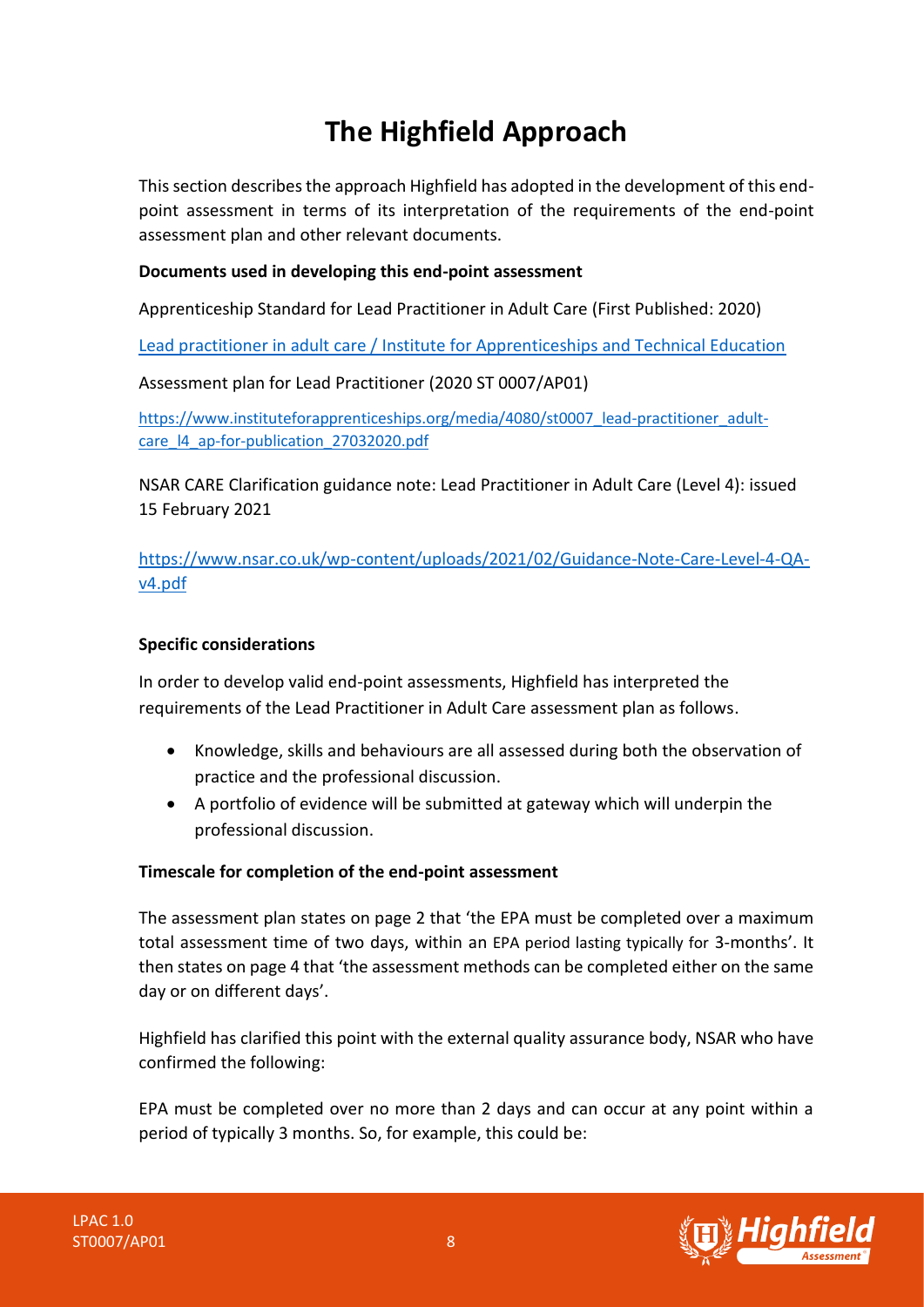- Immediately after Gateway requirements are met and the portfolio reviewed, or
- On 2 consecutive days (within the 3-month window), or
- On any 2 days (within the 3-month window), or
- The same day (within the 3-month window), and
- In any order.

#### **Timescale for the observation of practice**

The assessment plan states on page 5 that the 'apprentice should be given 4 weeks to prepare for this activity following the gateway'.

The guidance note, on page 1, clarifies that 'the apprentice should be given a minimum of 2 weeks and a maximum of 4 weeks to prepare for this activity following gateway'.

#### **Preparation time for the observation of practice**

Given the additional clarity above provided in the guidance note, that 'the apprentice should be given a minimum of 2 weeks and a maximum of 4 weeks to prepare for this activity following gateway' and the statement on page 5 of the assessment plan, which states 'any preparatory documentation/presentation should be mapped against the required KSBs and should be shared with the EPAO 7 days before the observation'.

Highfield has clarified these points with the external quality assurance body, NSAR, who have confirmed the following:

The maximum timeframe for planning of the observation of practice is 4 weeks. If the observation of practice is scheduled to take place directly following the preparation period, the preparatory documentation would need to be shared at 3 weeks. If the observation is scheduled after the 4-week period, the preparatory documentation submission would not impact on the planning time but would still need to be submitted to Highfield Assessment 7 days prior to the observation.

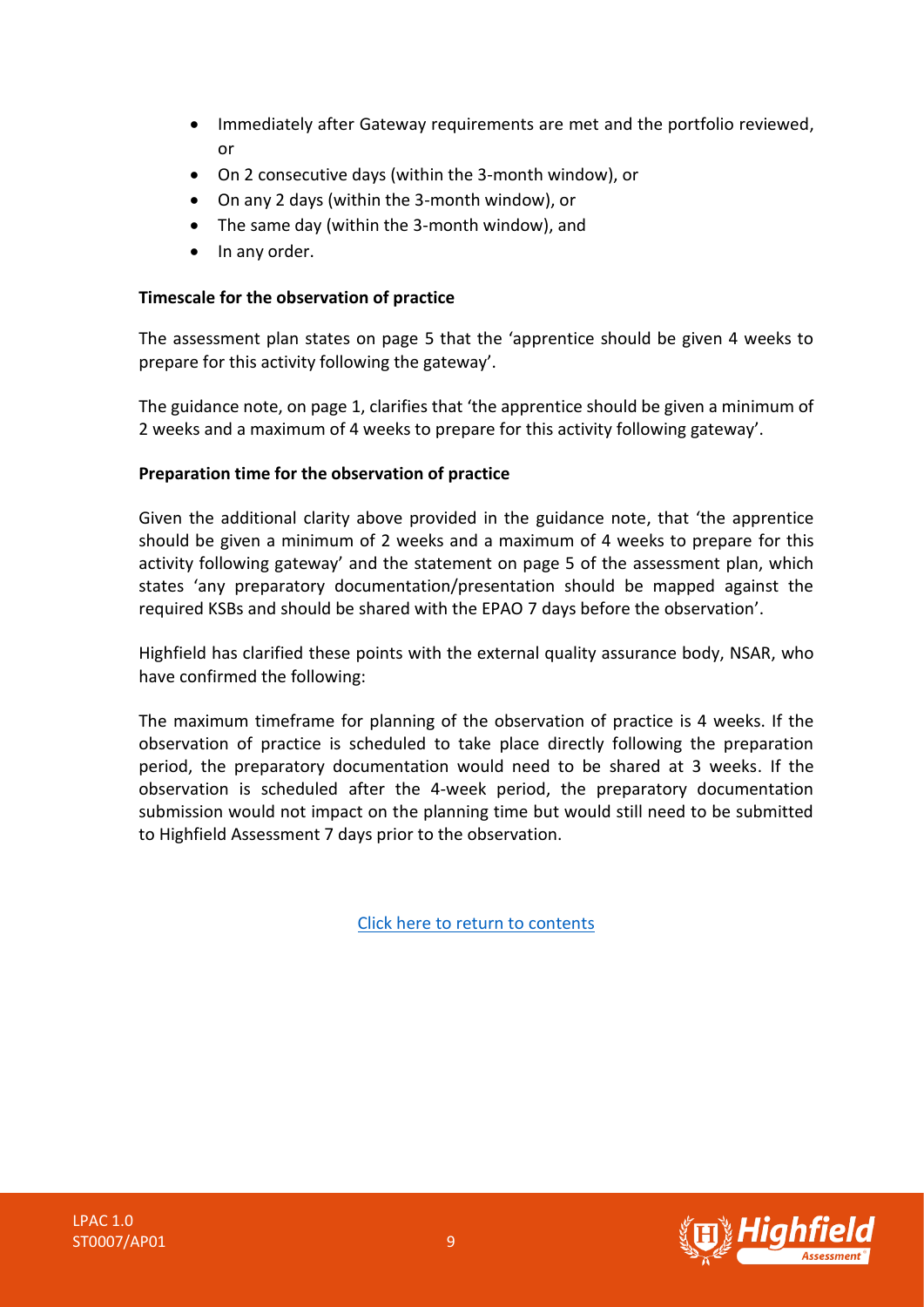# **Gateway**

# <span id="page-9-0"></span>**How to prepare for gateway**

After apprentices have completed their on-programme learning, they should be ready to pass through 'gateway' to their end-point assessment.

Gateway is a meeting that should be arranged between the apprentice, their employer and training provider to determine that the apprentice is ready to undertake their endpoint assessment. The apprentice should prepare for this meeting by bringing along workbased evidence, including:

- customer feedback
- recordings
- manager statements
- witness statements

As well as evidence from others, such as:

- mid and end-of-year performance reviews
- feedback to show how they have met the apprenticeship standards while onprogramme

In advance of gateway, apprentices will need to have:

- achieved level 2 English
- achieved level 2 Maths
- achieved Level 4 Diploma in Adult Care (RQF)
- completed a portfolio of evidence
- completed their observation of practice plan

Therefore, apprentices should be advised by employers and providers to gather this evidence and undertake these qualifications during their on-programme training. It is recommended that employers and providers complete regular checks and reviews of this evidence to ensure the apprentice is progressing and achieving the standards before the formal gateway meeting is arranged.

#### **Observation of Practice Plan**

At Gateway, the apprentice must submit a proposal for their observation, outlining their plan for the observation. This is then forwarded to the end-point assessor for approval or further discussion. The assessor will be ensuring that the observation of practice:

will provide scope for appropriate coverage of the assessment criteria mapped to this method

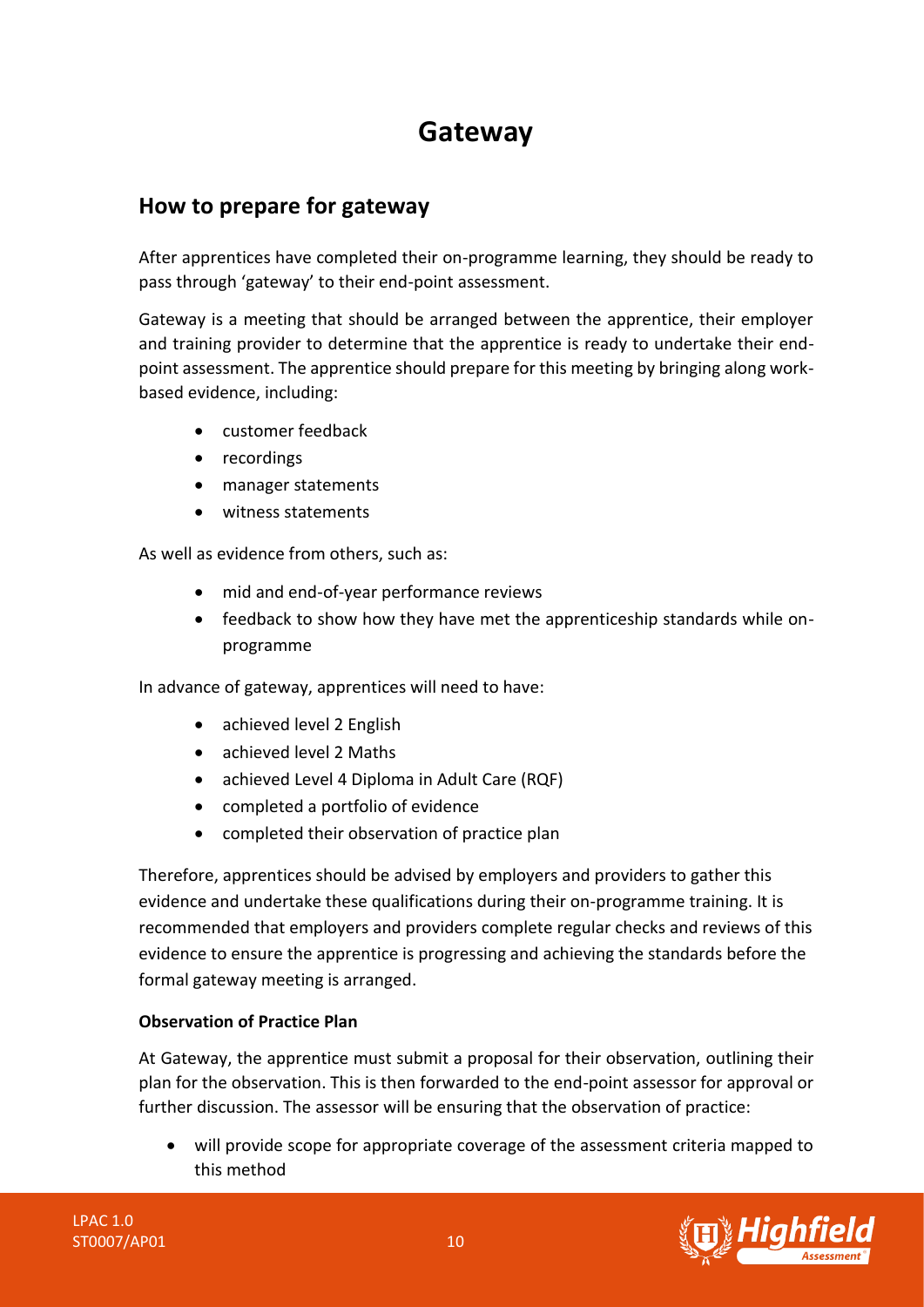- involves observable interaction with internal and/or external stakeholders, and
- is based on a real-life improvement to their employer and service users.

The form is available to download and complete from the Highfield Assessment website.

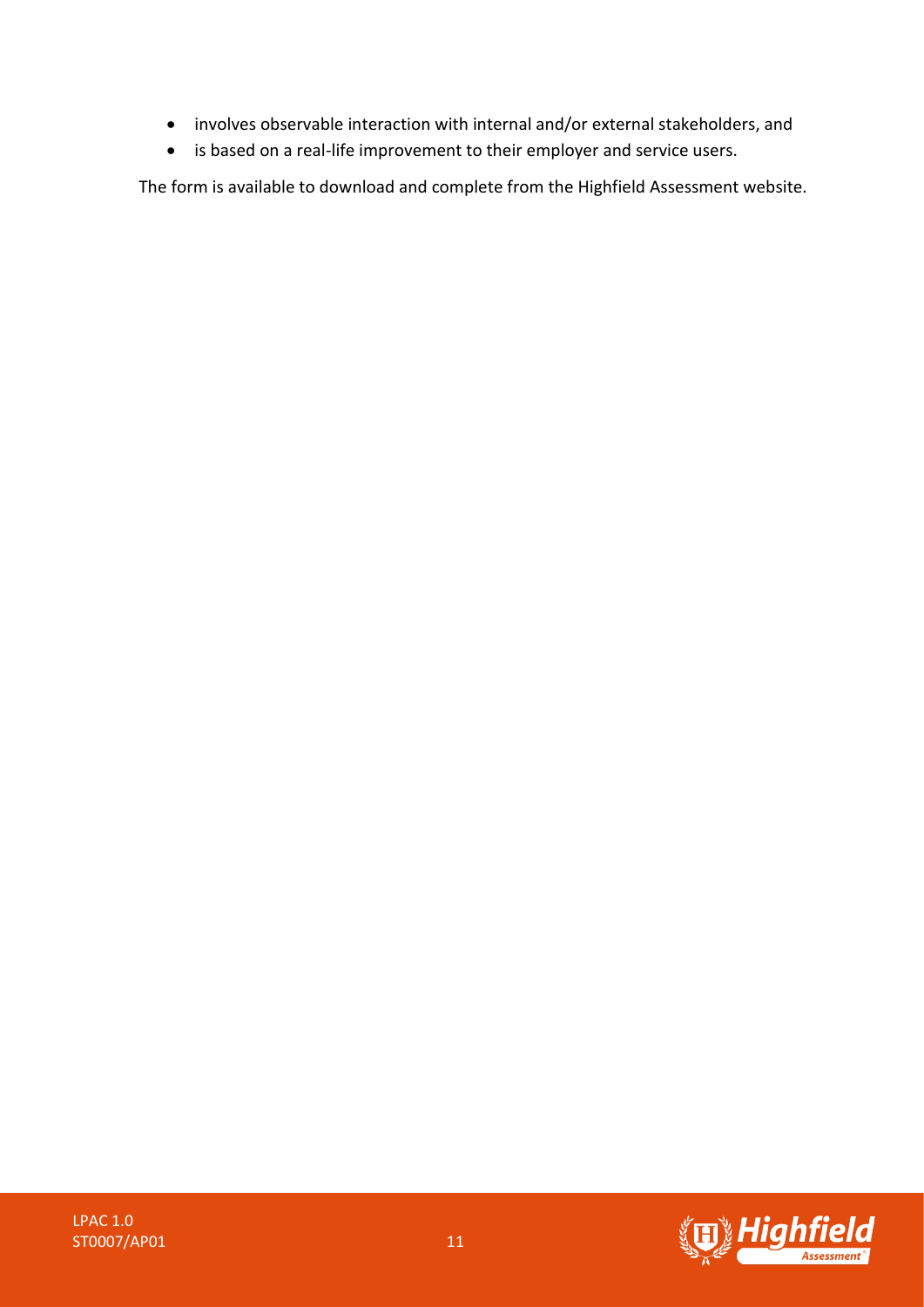# **The gateway meeting**

The gateway meeting should last around an hour and must be completed on or after the apprenticeship on-programme end date. It should be attended by the apprentice and the relevant people who have worked with the apprentice on-programme, such as the line manager/employer or mentor, the on-programme trainer/training provider and/or a senior manager (as appropriate to the business).

During the meeting, the apprentice, employer and training provider will discuss the apprentice's progress to date and confirm if the apprentice has met the full criteria of the apprenticeship standard during their on-programme training. The **Gateway Readiness Report** should be used to log the outcomes of the meeting and agreed by all 3 parties. This report is available to download from the Highfield Assessment website.

The report should then be submitted to Highfield to initiate the end-point assessment process. If you require any support completing the Gateway Readiness Report, please contact your Employer Engagement Manager at Highfield Assessment.

**Please note:** a copy of the standard should be available to all attendees during the gateway meeting.

#### **Reasonable adjustments and special considerations**

Highfield Assessment has measures in place for apprentices who require additional support. Please refer to the Highfield Assessment Reasonable Adjustments Policy for further information/guidance.

#### **ID requirements**

Highfield Assessment will need to ensure that the person undertaking an assessment is indeed the person they are claiming to be. All employers are therefore required to ensure that each apprentice has their identification with them on the day of the assessment so the end-point assessor can check.

Highfield Assessment will accept the following as proof of an apprentice's identity:

- a valid passport (any nationality)
- a signed UK photocard driving licence
- a valid warrant card issued by HM forces or the police
- another photographic ID card, e.g. employee ID card, travel card, etc.



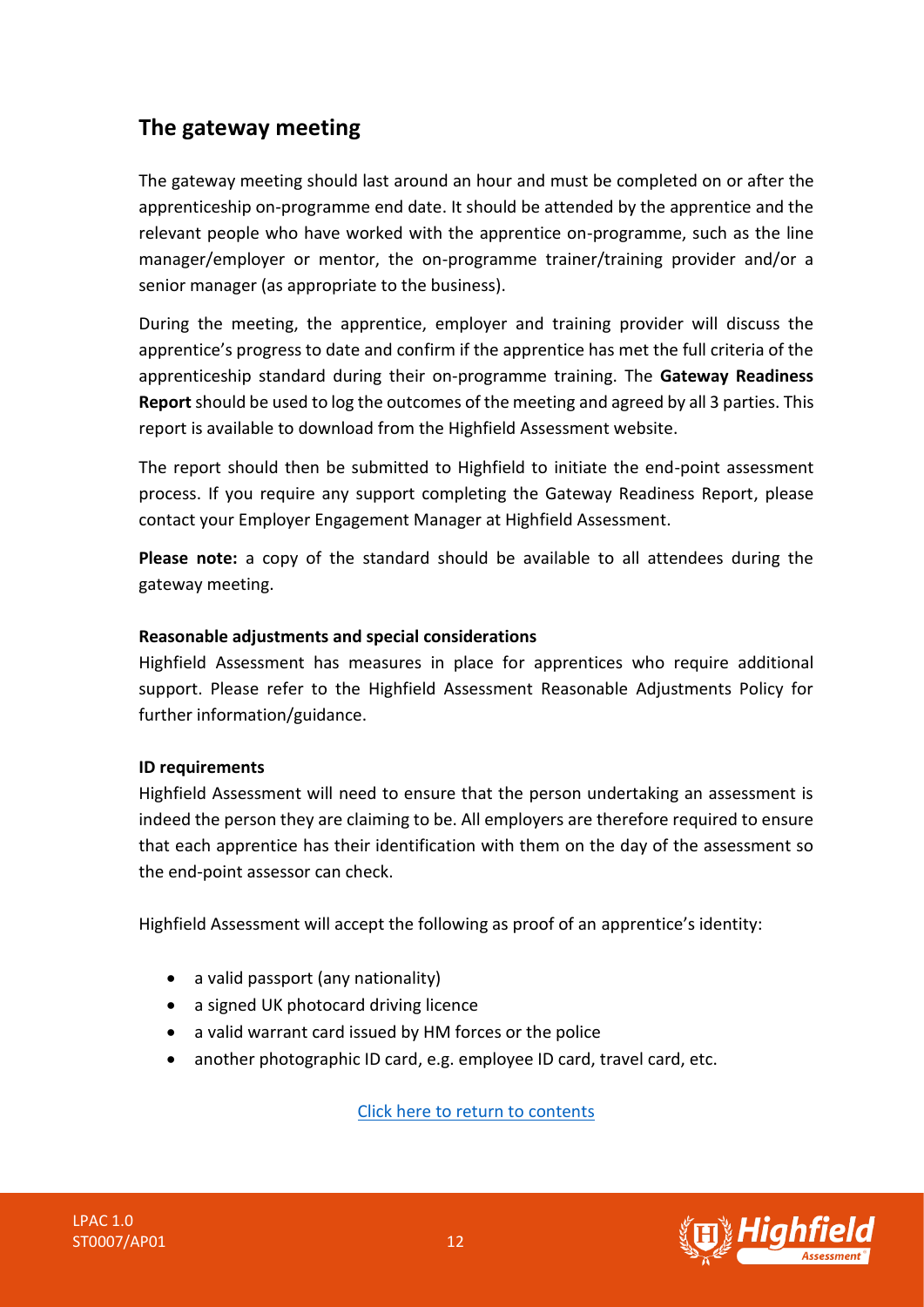# **The Lead Practitioner in Adult Care Apprenticeship Standard**

The following pages contain the Lead Practitioner in Adult Care apprenticeship standard and the assessment criteria in a format that is suitable for delivery.

<span id="page-12-0"></span>

| <b>Tasks and Responsibilities</b>                                                                                                               |                                                                                                                                             |                                                                                                                                                                                         |
|-------------------------------------------------------------------------------------------------------------------------------------------------|---------------------------------------------------------------------------------------------------------------------------------------------|-----------------------------------------------------------------------------------------------------------------------------------------------------------------------------------------|
|                                                                                                                                                 | Knowledge - Professional Discussion                                                                                                         |                                                                                                                                                                                         |
|                                                                                                                                                 | <b>Assessment criteria:</b>                                                                                                                 |                                                                                                                                                                                         |
| The apprentice will know and understand:                                                                                                        | <b>Pass Criteria</b>                                                                                                                        | <b>Distinction Criteria</b>                                                                                                                                                             |
| K1 - Statutory frameworks, standards, guidance and Codes of<br>Practice which underpin practice in relation to the safe delivery of<br>services | K1.1 Explains how the safe delivery of<br>services is underpinned by statutory<br>frameworks, standards, guidance<br>and codes of practice. | K1.2 Explains how they identify, use<br>and measure the impact of statutory<br>frameworks, standards, guidance and<br>codes of practice in relation to the<br>safe delivery of services |
| K2 - Theories underpinning own practice and competence relevant to<br>the job role                                                              | K2.1 Identifies relevant theories that<br>underpin their own practice and<br>competence.                                                    | K2.2 Explains how the relevant<br>theories have impacted upon their<br>job role and the service provided.                                                                               |
| K3 - Principles of assessment and outcome-based practice                                                                                        | K3.1 Describes the principles of<br>assessment and outcome-based<br>practice.                                                               | K3.2 Explains the impact made<br>through implementing assessment<br>and outcome-based practices.                                                                                        |

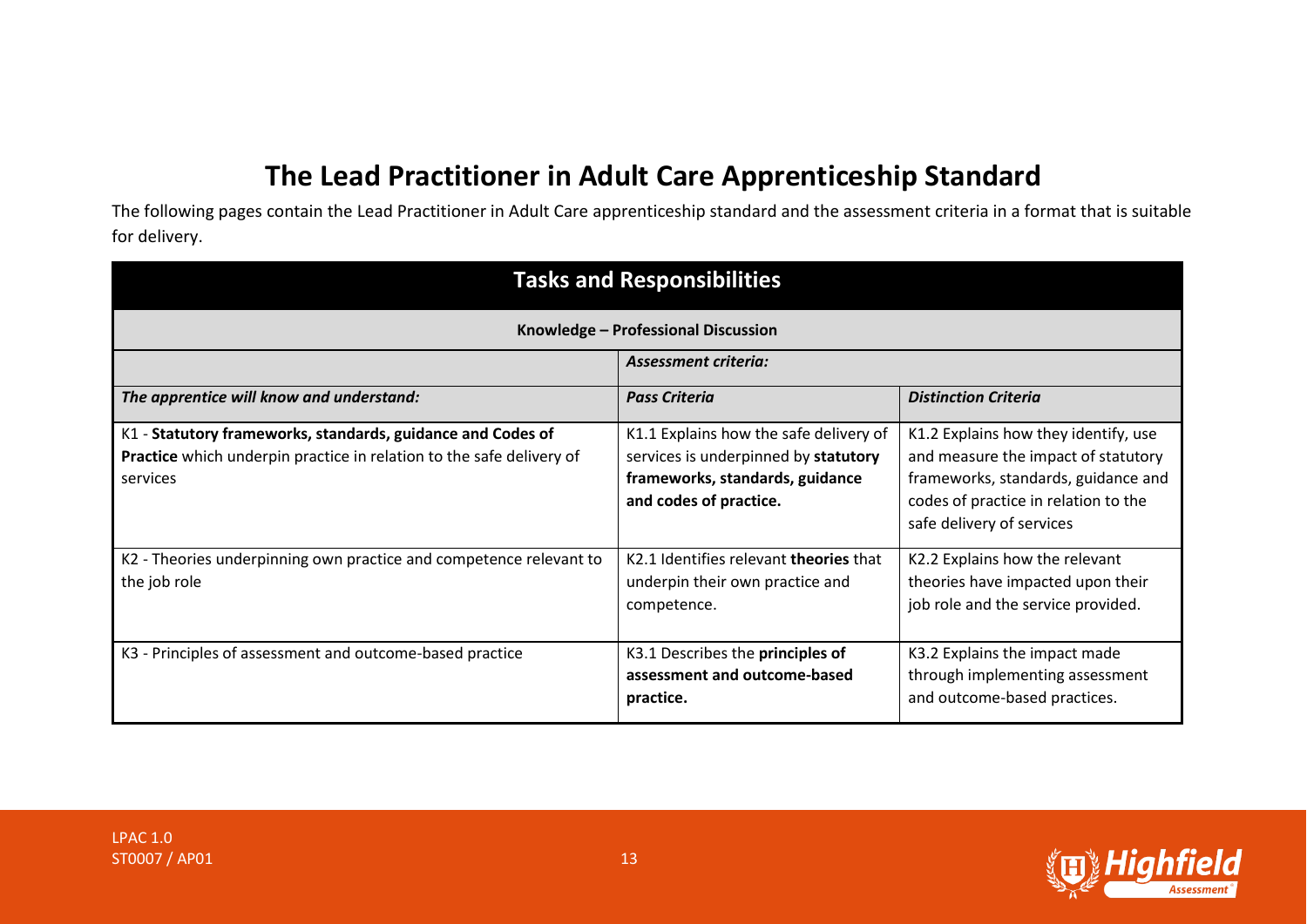| K4 - Principles of risk management                                                                                                                                                                                                  | K4.1 Describes the principles of risk<br>management.                                                                                                                                                                                                 | K4.2 Describes the impact made<br>through improved risk assessment<br>and management processes on<br>service provision.                                                                                                                                                                                                                          |
|-------------------------------------------------------------------------------------------------------------------------------------------------------------------------------------------------------------------------------------|------------------------------------------------------------------------------------------------------------------------------------------------------------------------------------------------------------------------------------------------------|--------------------------------------------------------------------------------------------------------------------------------------------------------------------------------------------------------------------------------------------------------------------------------------------------------------------------------------------------|
|                                                                                                                                                                                                                                     | <b>Skills - Professional Discussion</b>                                                                                                                                                                                                              |                                                                                                                                                                                                                                                                                                                                                  |
|                                                                                                                                                                                                                                     | <b>Assessment criteria</b>                                                                                                                                                                                                                           |                                                                                                                                                                                                                                                                                                                                                  |
| The apprentice will:                                                                                                                                                                                                                | <b>Pass Criteria</b>                                                                                                                                                                                                                                 | <b>Distinction Criteria</b>                                                                                                                                                                                                                                                                                                                      |
| S3 - Identify and access specialist help required to carry out role<br>S4 - Lead the specialist assessment of social, physical, emotional and<br>spiritual needs of individuals with cognitive, sensory and physical<br>impairments | S3.1 Describes how they have<br>accessed specialist help when support<br>was needed to carry out their role.<br>S4.1 Explains how they have<br>performed the lead role in the<br>specialist assessment of an<br>individual's care and support needs. | S3.2 Analyses the impact of the<br>specialist support provided and<br>explains how they implement<br>continuous improvement processes<br>based on best practice.<br>S4.2 Explains how they have<br>implemented findings of the<br>assessment within their lead role,<br>identifying recommendations which<br>have led to continuous improvements |
| S8 - Apply risk management policies                                                                                                                                                                                                 | S8.1 Explains how they have applied<br>relevant risk management policies to<br>the setting.                                                                                                                                                          | and ensuring positive outcomes.<br>S8.2 Evaluates the impact of the<br>relevant risk management policies<br>implemented within the setting.                                                                                                                                                                                                      |
| S9 - Contribute to the quality assurance of the service provided                                                                                                                                                                    | S9.1 Explains how their work has<br>contributed to their service's<br>improved quality assurance processes                                                                                                                                           |                                                                                                                                                                                                                                                                                                                                                  |

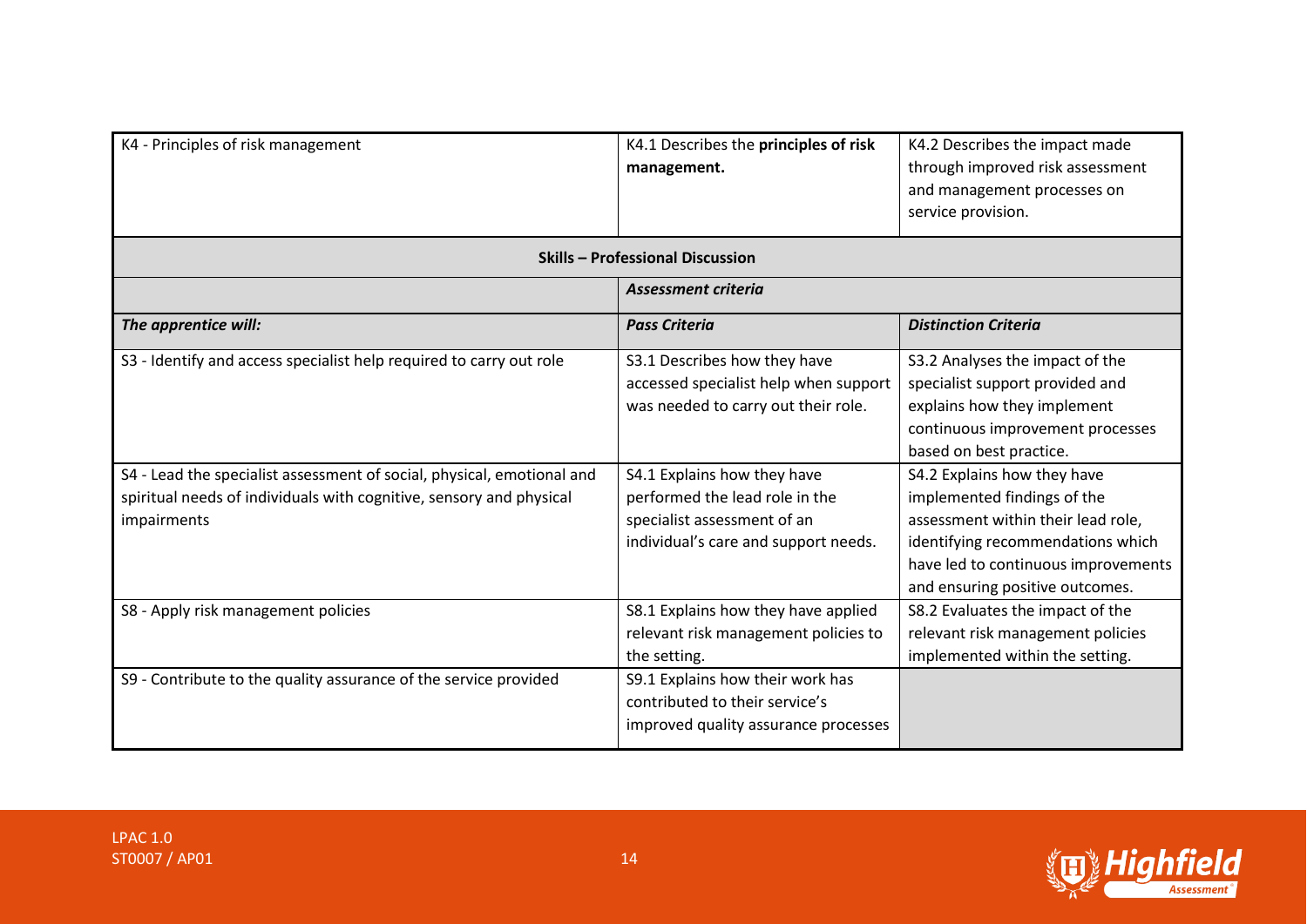| <b>Skills - Observation of Practice</b>                                                                                   |                                                                                                                                                                          |                             |
|---------------------------------------------------------------------------------------------------------------------------|--------------------------------------------------------------------------------------------------------------------------------------------------------------------------|-----------------------------|
|                                                                                                                           | <b>Assessment criteria</b>                                                                                                                                               |                             |
| The apprentice will:                                                                                                      | <b>Pass Criteria</b>                                                                                                                                                     | <b>Distinction Criteria</b> |
| S1 - Apply professional judgement, standards and codes of practice<br>relevant to the role                                | S1.1 Applies professional judgement,<br>accessing relevant standards and<br>codes of practice relevant to their<br>role when needed.                                     |                             |
| S2 - Develop and sustain professional relationships with others                                                           | S2.1 Demonstrates they can build and<br>maintain positive relationships with<br>key stakeholders.                                                                        |                             |
| S5 - Mentor colleagues to encourage individuals to actively participate<br>in the way their care and support is delivered | S5.1 Demonstrates they can provide<br>effective mentoring support.                                                                                                       |                             |
| S6 - Contribute to the implementation of processes to implement and<br>review support plans                               | S6.1 Demonstrates how they have<br>used processes to develop and review<br>support plans.                                                                                |                             |
| S7 - Provide leadership and mentoring to others for whom they are<br>responsible                                          | S7.1 Provides leadership and<br>mentoring to others for whom they<br>are responsible with a focus on<br>making improvements to practice for<br>those accessing services. |                             |

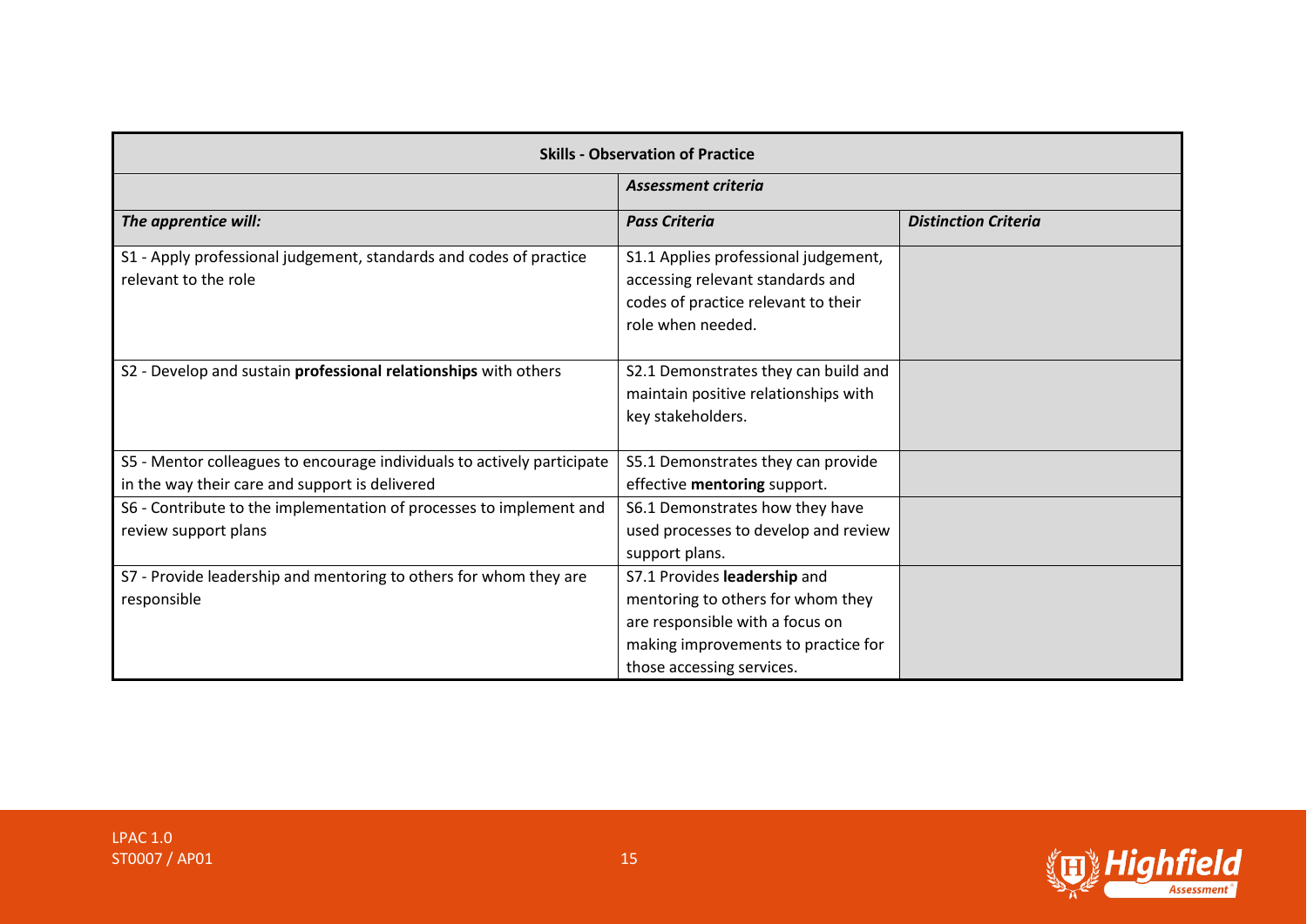#### **Amplification and Guidance**

**Statutory frameworks standards, guidance and Codes of Practice could include:**

- Health and Social Care Act 2012
- Care Act 2014
- CQC: Health and Social Care Act 2008 (Regulated Activities) Regulations 2014
	- Fundamental Standards
- Care Quality Commission (Registration) Regulations 2009
- Data Protection Act 2018
- General Data Protection Regulation 2018
- Health and Safety at Work Act 1974
- Personal Protective Equipment at Work Regulations 1992
- Manual Handling Operations Regulations 1992
- Control of Substances Hazardous to Health
- Reporting of Injuries, Diseases and Dangerous Occurrences Regulations
- Health and Safety (First Aid) Regulations 1981
- Food Safety Act 1990
- Skills for Care Minimum Training Standards
- Skills for Care Code of Conduct for Healthcare Support Workers and Adult Social Care Workers
- Care Certificate

#### **Theories could include:**

- Humanistic theory
- Social learning theory
- Systems theory
- Psychosocial theory

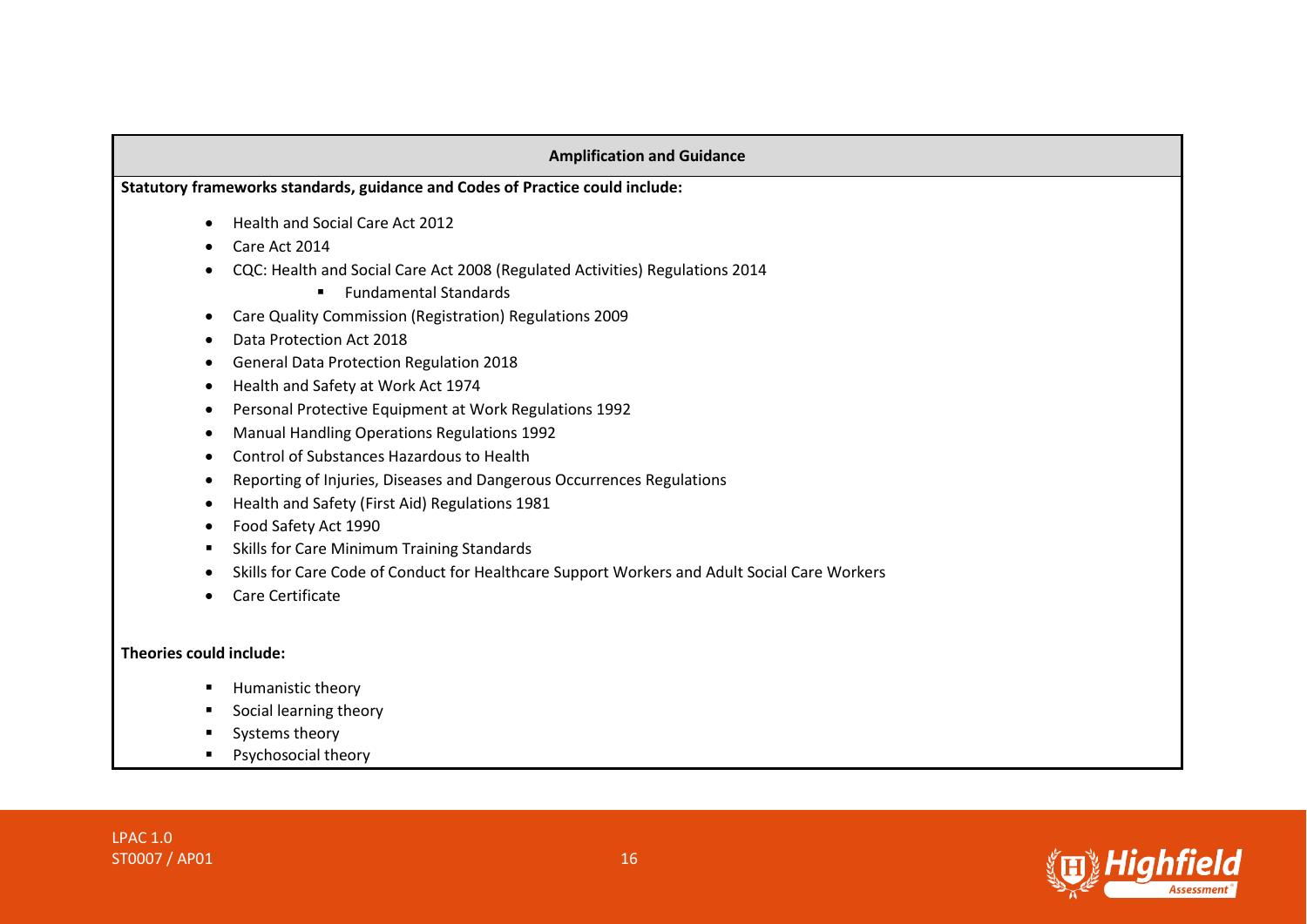- Attachment theory
- Maslow's

#### **Principles of assessment and outcome-based practice could include:**

- Person-centred approach
- Strengths-based approach
- Social model
- Holistic assessment
- Personalisation
- Partnership and whole systems working
- Self-directed support
- Outcomes-based approach could include:
	- National policies such as Older Peoples National Service Framework
	- Green paper on Adult Social Care

#### **Principles of risk management could include:**

- Risk management processes and policies
- Risk assessments
- Proportionate management of risk
- Positive risk-taking
- Dignity in care

#### **Professional relationships could include:**

- Individuals
- Team members
- Other colleagues
- Other healthcare professionals
- Those who use or commission their own health or care services

Families, carers and advocates

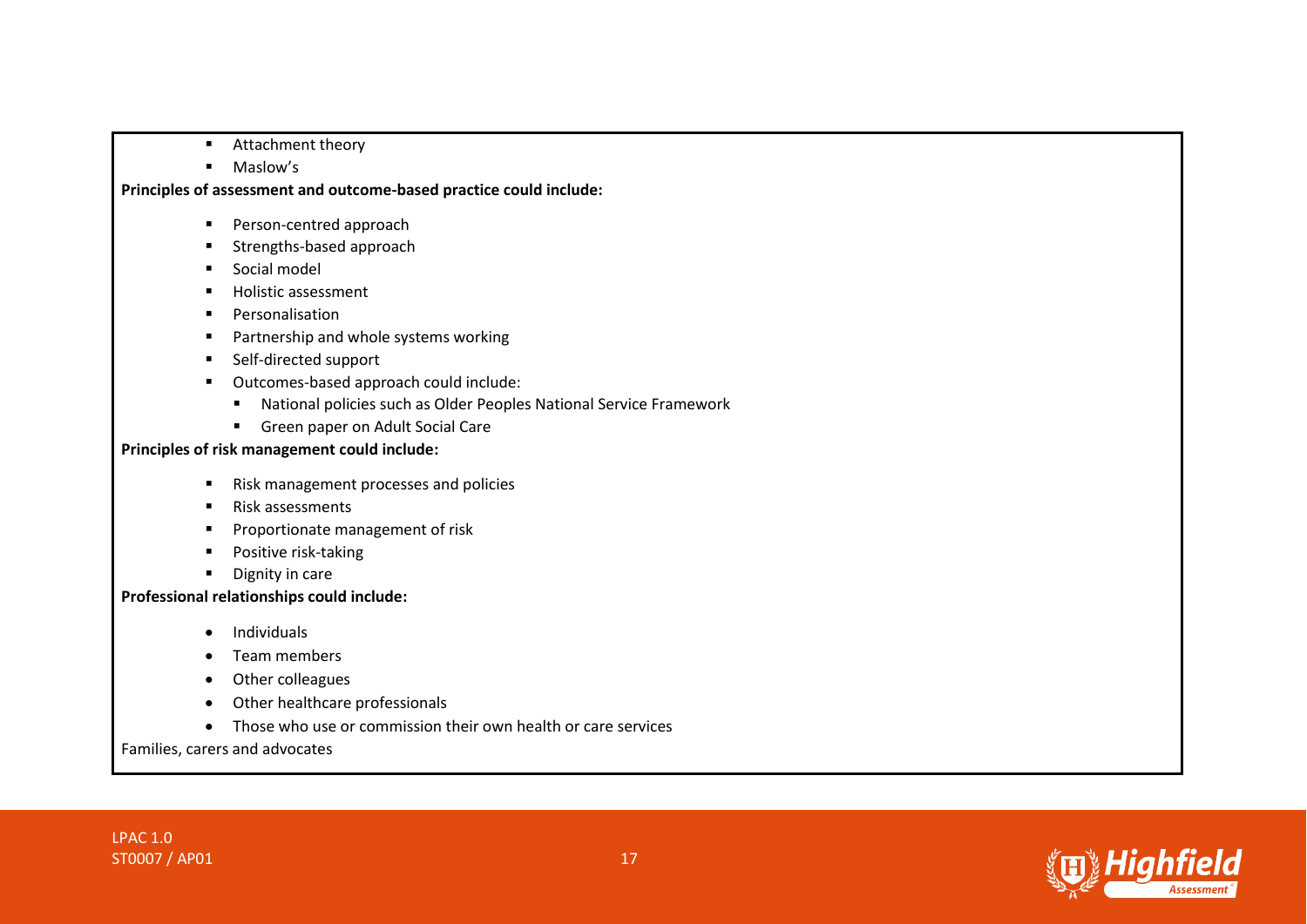#### **Mentoring could include:**

- Purpose of mentoring
- Roles, responsibilities and characteristics of a mentor
- Types of mentoring
	- o Traditional one to one
	- o Distance mentoring
	- o Group mentoring

#### **Leadership could include:**

- Transactional leadership
- Transformational leadership

| Dignity and human rights                                                                                        |                                                                      |                                                                                         |
|-----------------------------------------------------------------------------------------------------------------|----------------------------------------------------------------------|-----------------------------------------------------------------------------------------|
| Knowledge - Professional Discussion                                                                             |                                                                      |                                                                                         |
| <b>Assessment criteria:</b>                                                                                     |                                                                      |                                                                                         |
| The apprentice will know and understand:                                                                        | <b>Pass Criteria</b>                                                 | <b>Distinction Criteria</b>                                                             |
| K5 - How to contribute to, promote and maintain a culture which<br>ensures dignity is at the centre of practice | K5.1 Explains how they promote and<br>maintain a culture of dignity. | K5.2 Analyses the impact of their<br>behaviours on maintaining a culture<br>of dignity. |
| <b>Skills - Observation of Practice</b>                                                                         |                                                                      |                                                                                         |
|                                                                                                                 | <b>Assessment criteria</b>                                           |                                                                                         |
| The apprentice will:                                                                                            | <b>Pass Criteria</b>                                                 | <b>Distinction Criteria</b>                                                             |

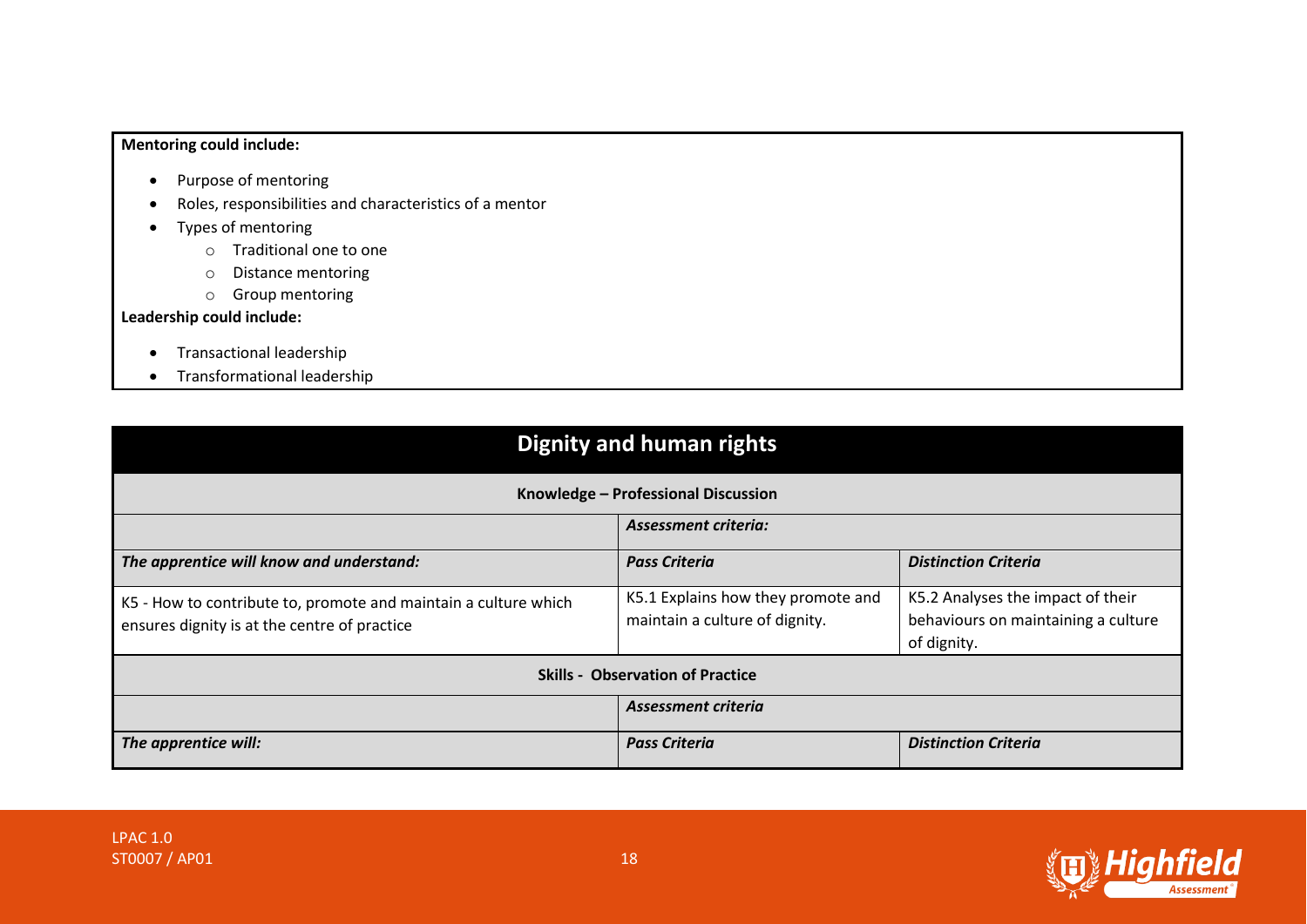| S10 - Implement a culture that actively promotes dignity and respects<br>diversity and inclusion | S10.1 Demonstrates how their actions<br>contribute to a culture which actively<br>supports promotion of diversity,<br>dignity and inclusion. |  |
|--------------------------------------------------------------------------------------------------|----------------------------------------------------------------------------------------------------------------------------------------------|--|
| S11 - Model high levels of empathy, understanding and compassion                                 | S11.1 Demonstrates how they model<br>empathy, understanding and<br>compassion.                                                               |  |

| <b>Amplification and Guidance</b>                                                                                                                                                                                                                                                   |                                                                                                                                                 |  |
|-------------------------------------------------------------------------------------------------------------------------------------------------------------------------------------------------------------------------------------------------------------------------------------|-------------------------------------------------------------------------------------------------------------------------------------------------|--|
| Approach:                                                                                                                                                                                                                                                                           |                                                                                                                                                 |  |
| provide to promote a culture that actively promotes dignity and respects diversity and inclusion.                                                                                                                                                                                   | The worker's approach should include demonstration of actions, behaviours and values that embed dignity as a central component of the care they |  |
| Empathy involves the worker considering the individual's experience from their perspective, putting themselves in the individual's position and<br>imagining what it feels like for the individual rather than how the worker would feel if they were in the individual's position. |                                                                                                                                                 |  |
| <b>Communication</b>                                                                                                                                                                                                                                                                |                                                                                                                                                 |  |
| Knowledge - Professional Discussion                                                                                                                                                                                                                                                 |                                                                                                                                                 |  |
|                                                                                                                                                                                                                                                                                     | Assessment criteria:                                                                                                                            |  |

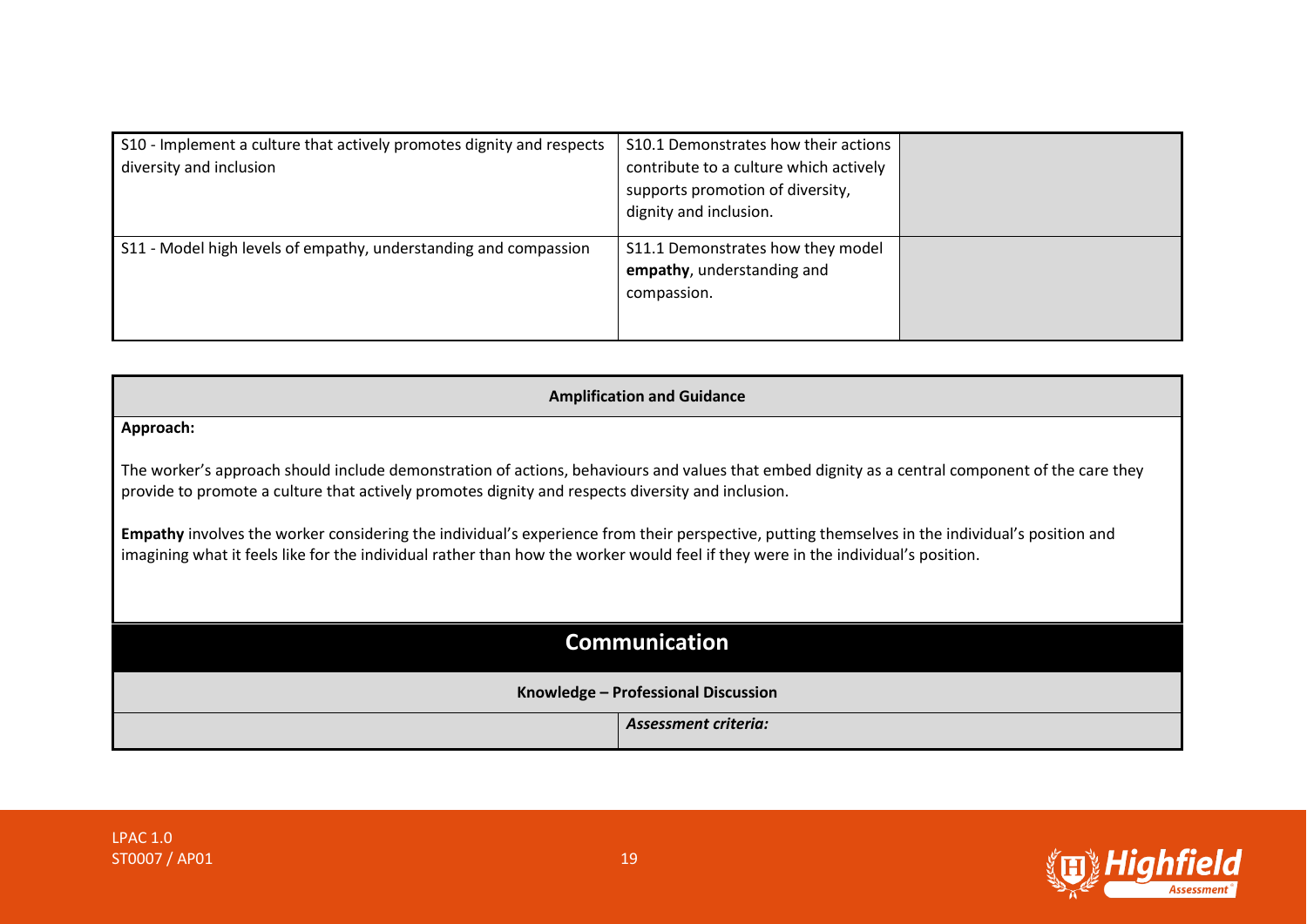| The apprentice will know and understand:                                                    | <b>Pass Criteria</b>                                                                                                             | <b>Distinction Criteria</b>                                                                                                        |
|---------------------------------------------------------------------------------------------|----------------------------------------------------------------------------------------------------------------------------------|------------------------------------------------------------------------------------------------------------------------------------|
| K6 - Effective communication and solutions to overcoming barriers                           | K6.1 Identifies communication<br>barriers and approaches used to<br>overcome them.                                               | K6.2 Analyses approaches used to<br>agree solutions which overcame<br>communication barriers.                                      |
| K7 - Legal and ethical frameworks in relation to confidentiality and<br>sharing information | K7.1 Identifies legal and ethical<br>frameworks regarding confidentiality<br>and information sharing relevant to<br>the setting. | K7.2 Analyses how the legal and<br>ethical frameworks relating to<br>confidentiality and information<br>sharing have been applied. |
| K8 - Range of technologies to enhance communication                                         | K8.1 Identifies technologies available<br>to enhance communication in your<br>setting.                                           | K8.2 Evaluates how the technologies<br>used have enhanced communication.                                                           |



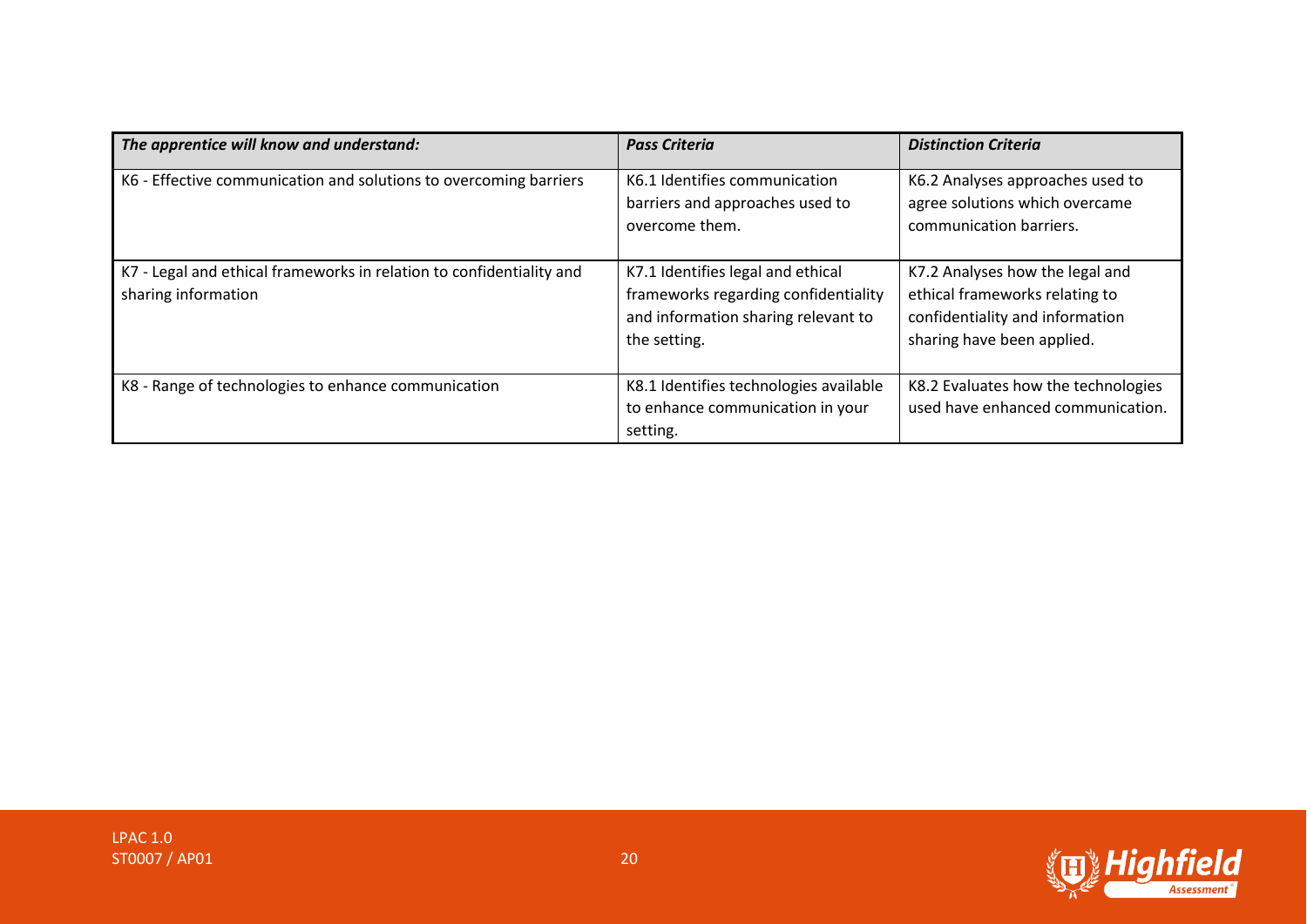| <b>Skills - Professional Discussion</b>                                             |                                                                                                                                                   |                                                                                                                                                                                                                    |
|-------------------------------------------------------------------------------------|---------------------------------------------------------------------------------------------------------------------------------------------------|--------------------------------------------------------------------------------------------------------------------------------------------------------------------------------------------------------------------|
|                                                                                     | Assessment criteria                                                                                                                               |                                                                                                                                                                                                                    |
| The apprentice will:                                                                | <b>Pass Criteria</b>                                                                                                                              | <b>Distinction Criteria</b>                                                                                                                                                                                        |
| S13 - Identify and address barriers to communication using<br>appropriate resources | S13.1 Explains how they have<br>identified and addressed barriers to<br>communication through using<br>appropriate resources to overcome<br>them. | S13.2 Analyses how resources used in<br>the setting have been implemented<br>to overcome barriers to<br>communication.                                                                                             |
| S15 - Provide meaningful information to support people to make<br>informed choices  | S15.1 Explains how information is<br>adapted to ensure accessibility to<br>enable informed choices to be made                                     | S15.2 Implements adaptations to<br>ensure informed choices have been<br>made and are understood. That<br>individual choices have been<br>supported by providing meaningful<br>information and evaluate its impact. |
|                                                                                     | <b>Skills - Observation of Practice</b>                                                                                                           |                                                                                                                                                                                                                    |
|                                                                                     | <b>Assessment criteria</b>                                                                                                                        |                                                                                                                                                                                                                    |
| The apprentice will:                                                                | <b>Pass Criteria</b>                                                                                                                              | <b>Distinction Criteria</b>                                                                                                                                                                                        |
| S12 - Model effective communication skills                                          | S12.1 Demonstrates their ability to<br>communicate effectively, providing<br>information in a way that is<br>accessible, meaningful and complete. |                                                                                                                                                                                                                    |

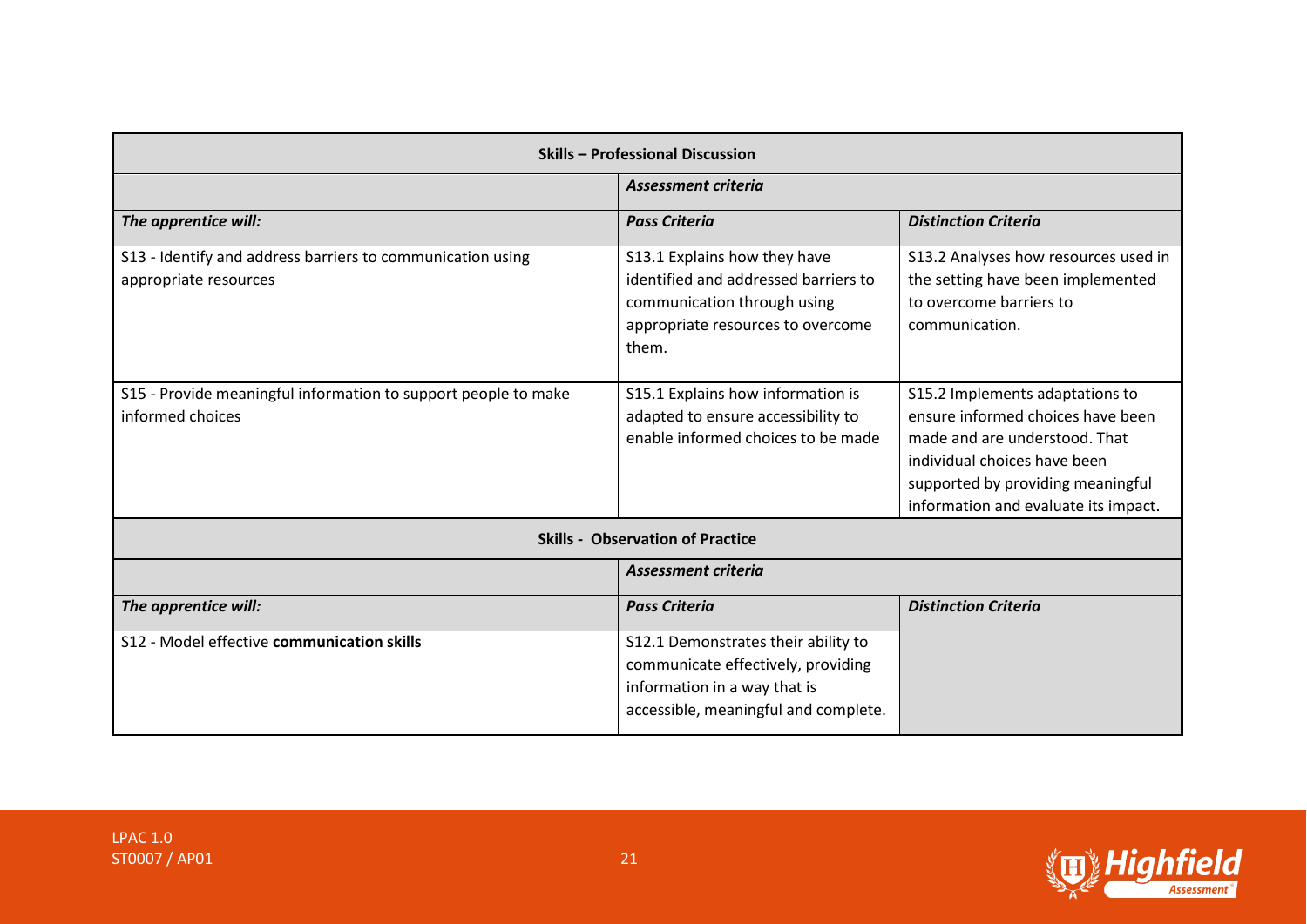| S14 - Apply organisational processes to record, maintain, store and | S14.1 Identifies legal and ethical   |  |
|---------------------------------------------------------------------|--------------------------------------|--|
| share information                                                   | frameworks regarding confidentiality |  |
|                                                                     | and information sharing and          |  |
|                                                                     | demonstrates working practices in    |  |
|                                                                     | line with organisational processes.  |  |
|                                                                     | Applies ethical frameworks regarding |  |
|                                                                     | confidentiality and information      |  |
|                                                                     | sharing in line with organisational  |  |
|                                                                     | requirements. Adapts information to  |  |
|                                                                     | ensure accessibility which enables   |  |
|                                                                     | people to make informed choices      |  |
|                                                                     |                                      |  |



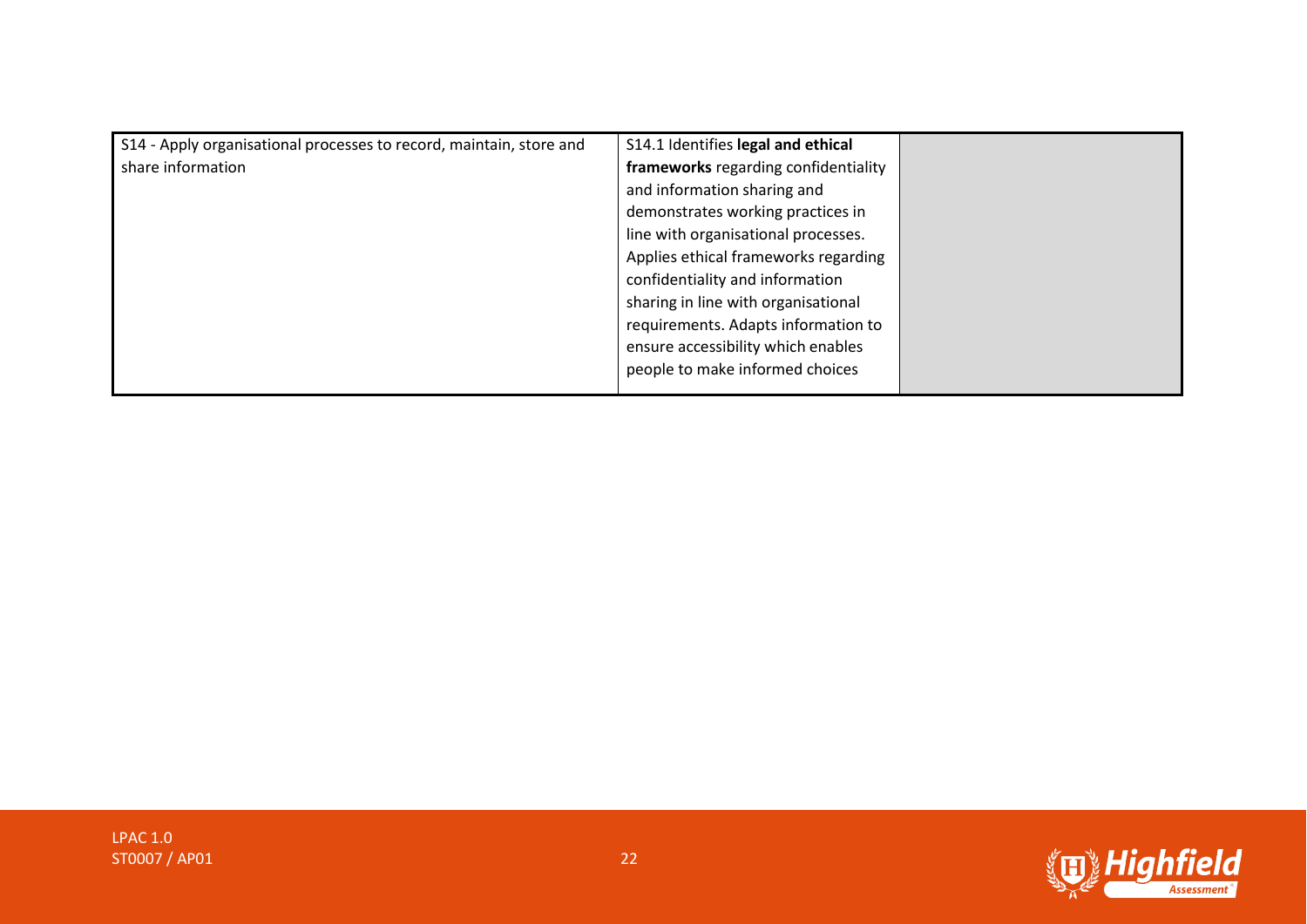#### **Amplification and Guidance**

**Communication skills:**

**Verbal communication** may include:

- Vocabulary
- Linguistic tone
- Pitch
- Accent/regional variations
- Jargon/complex terminology

**Non-verbal communication** may include:

- Position/proximity
- Eye contact
- Touch
- Signs
- Symbols and pictures
- Physical gestures
- Body language
- Behaviour
- Writing
- Objects of reference

**Human aids to enhance communication** could include:

- Interpreters
- British Sign Language (BSL) Interpreters
- Deafblind manual interpreters
- Speech to text reporters and palantypists

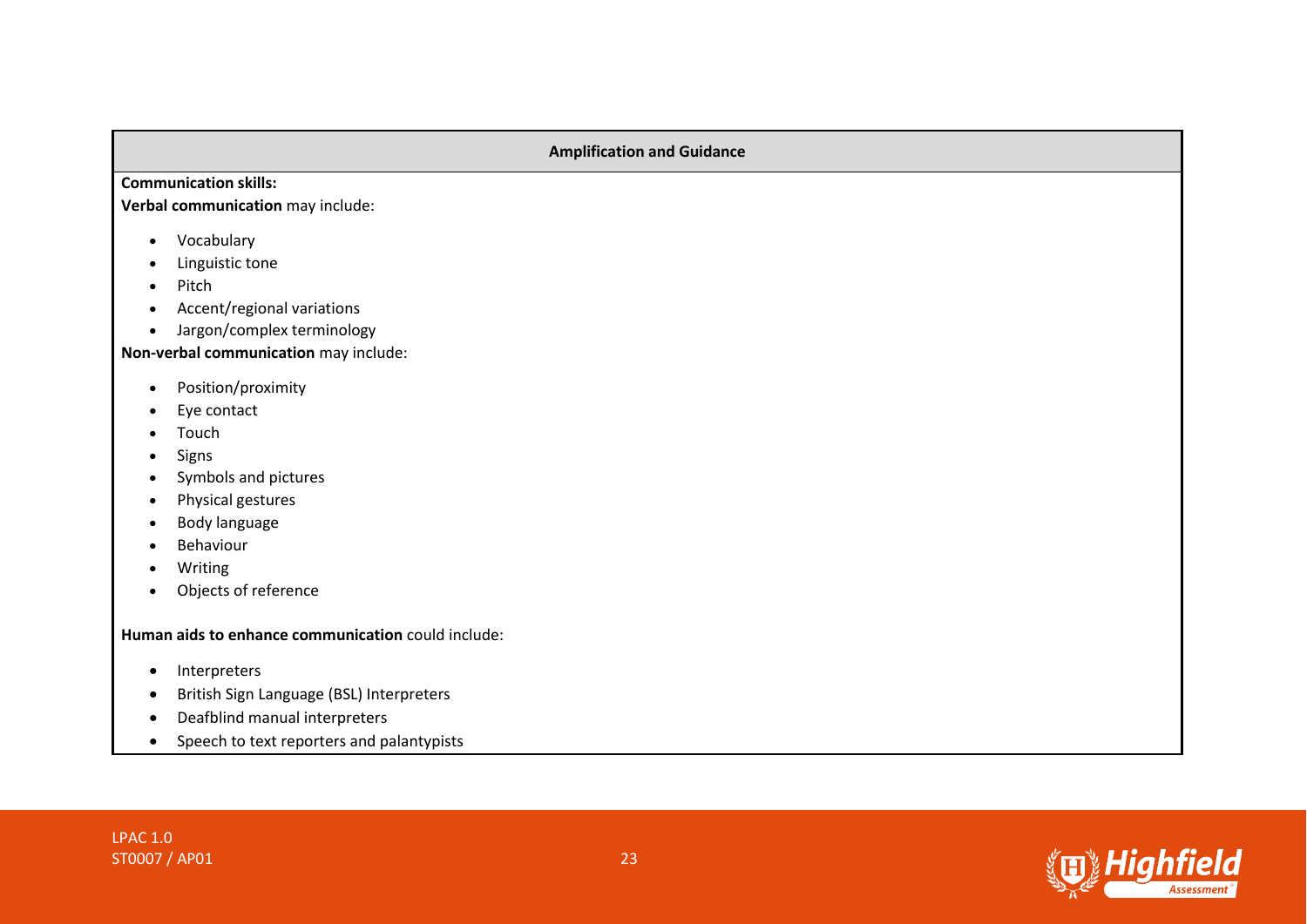**Technologies to enhance communication** could include:

- Hearing aids
- Smartphones and tablets
- Braille keyboards
- Voice synthesisers
- Enlarged text
- Computer programmes and phone apps

#### **Legal and ethical frameworks** to include:

- Data Protection Act 2018
- General Data Protection Regulation 2018
- Skills for Care Code of Conduct for Healthcare Support Workers and Adult Social Care Workers in England
- CQC: Health and Social Care Act 2008 (Regulated Activities) Regulations 2014
	- Fundamental Standards
- Care Quality Commission (Registration) Regulations 2009

| <b>Safeguarding</b>                                                    |                                      |                                                                            |
|------------------------------------------------------------------------|--------------------------------------|----------------------------------------------------------------------------|
| Knowledge - Professional Discussion                                    |                                      |                                                                            |
|                                                                        | <b>Assessment criteria:</b>          |                                                                            |
| The apprentice will know and understand:                               | <b>Pass Criteria</b>                 | <b>Distinction Criteria</b>                                                |
| K9 - Legislation, national and local solutions for the safeguarding of | K9.1 Identifies legislation and      | K9.2 Explains how they have                                                |
| adults and children including reporting requirements                   | national and local solutions for the | interpreted and applied safeguarding<br>procedures, legislation, local and |

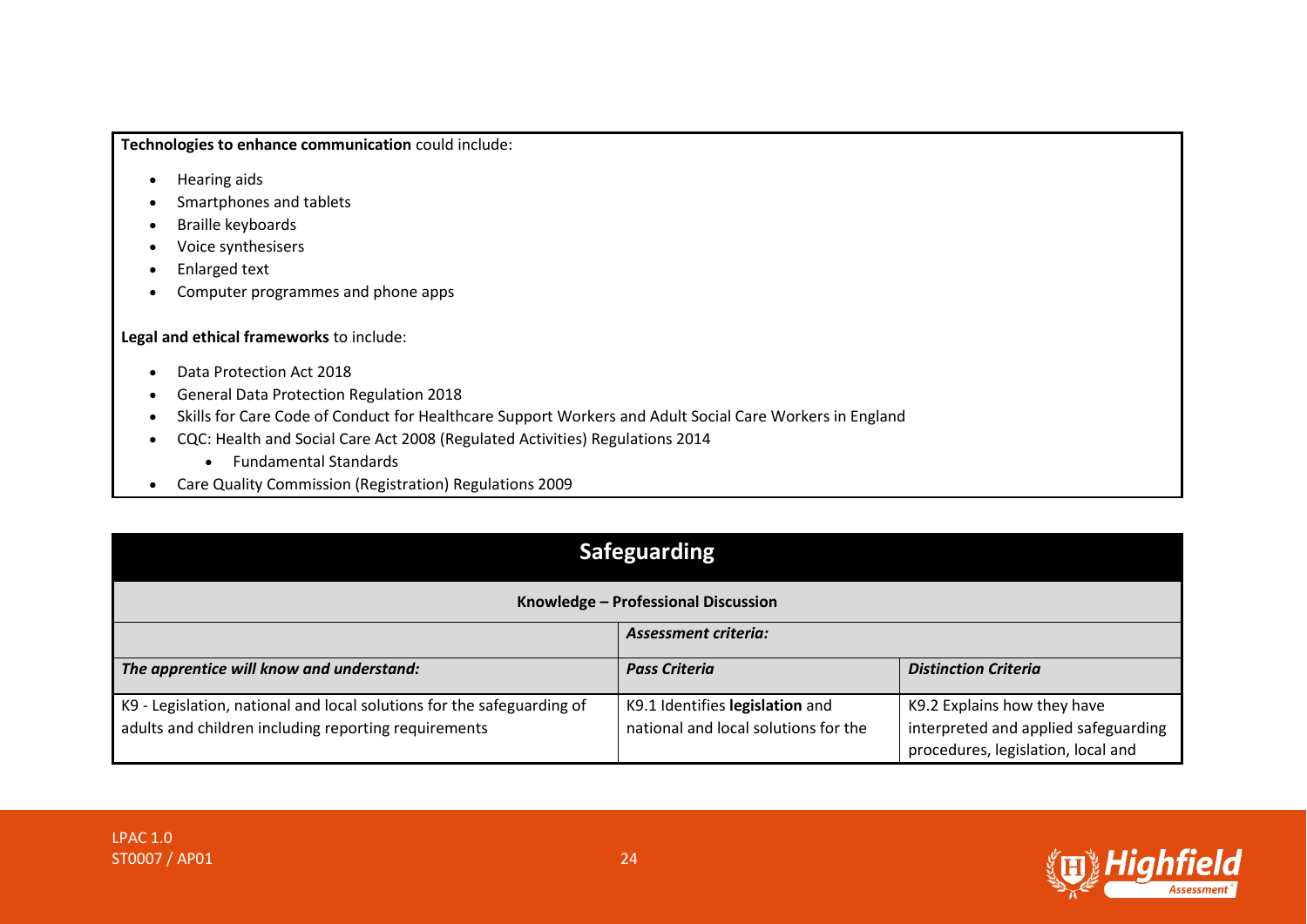|                                                                                         | safeguarding of adults and children<br>including reporting requirements                                                                                        | national solutions and reporting<br>requirements in their setting.                                                                                                                                                               |
|-----------------------------------------------------------------------------------------|----------------------------------------------------------------------------------------------------------------------------------------------------------------|----------------------------------------------------------------------------------------------------------------------------------------------------------------------------------------------------------------------------------|
|                                                                                         | <b>Skills - Professional Discussion</b>                                                                                                                        |                                                                                                                                                                                                                                  |
|                                                                                         | Assessment criteria                                                                                                                                            |                                                                                                                                                                                                                                  |
| The apprentice will:                                                                    | <b>Pass Criteria</b>                                                                                                                                           | <b>Distinction Criteria</b>                                                                                                                                                                                                      |
| S16 - Apply and support others to adhere to safeguarding procedures                     | S16.1 Explains with examples how<br>they apply and ensure compliance<br>with safeguarding procedures in their<br>setting.                                      | S16.2Demonstrates how they have<br>improved practices as a result of<br>monitoring compliance with<br>safeguarding procedures.                                                                                                   |
| S17 - Work in partnership with external agencies to respond to<br>safeguarding concerns | S17.1 Discusses how they have<br>applied strategies and processes for<br>partnership working with external<br>agencies to respond to safeguarding<br>concerns. | S17.2 Evaluates how strategies and<br>processes led to positive outcomes<br>for individuals within the care setting<br>from the partnership approaches and<br>the improvements that have been<br>made on safeguarding processes. |

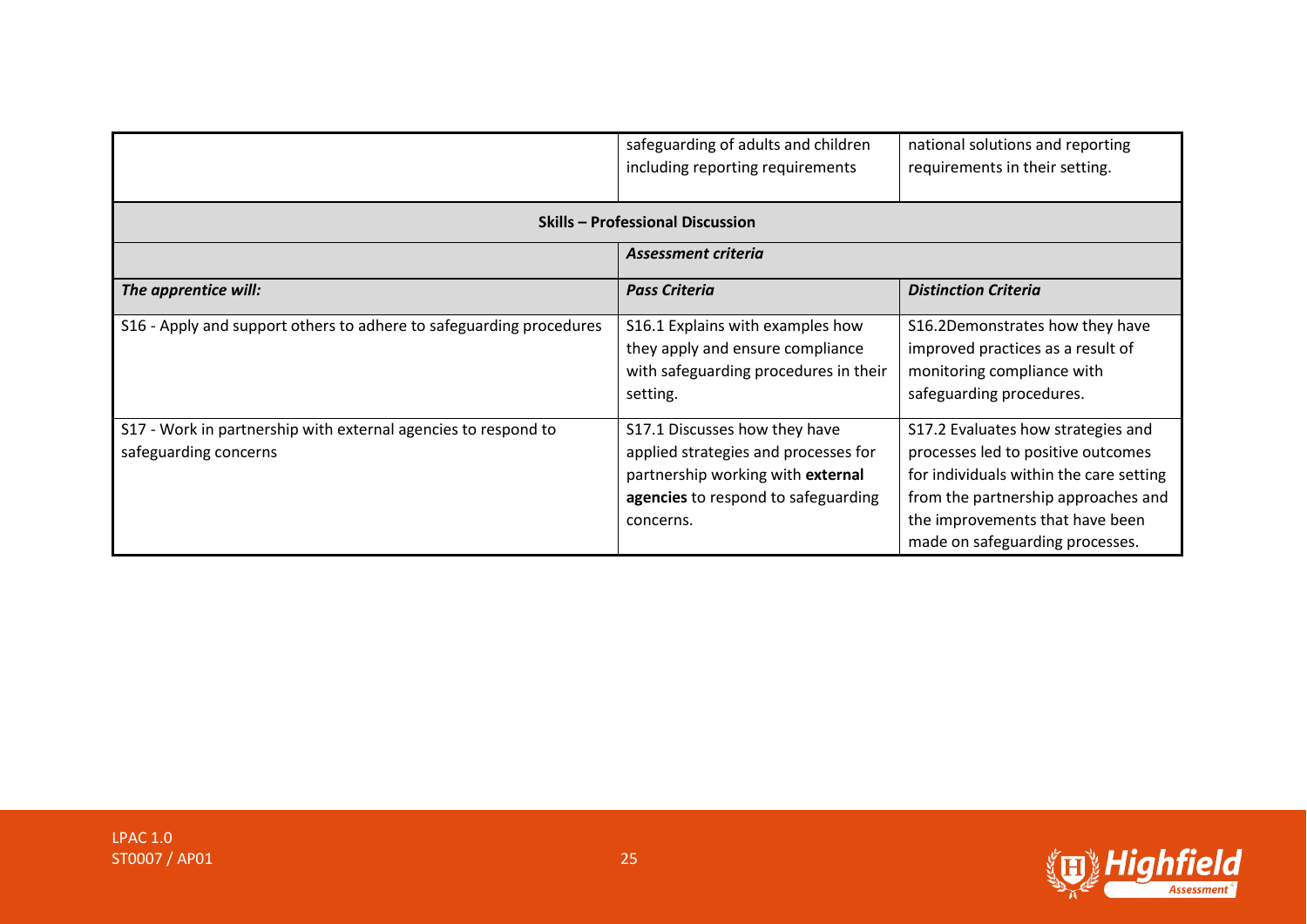#### **Amplification and Guidance**

**Legislation** could include:

- The Care Act 2014
- Sexual Offences Act 2003
- Safeguarding Vulnerable Groups Act 2006 and the Protection of Freedoms Bill
- Public Interest Disclosure Act 1998

**External agencies** could include:

- Safeguarding Adult Boards
- Local authority
- CCG's
- Police
- CQC
- Schools

| <b>Health and wellbeing</b>              |                      |                             |
|------------------------------------------|----------------------|-----------------------------|
| Knowledge - Professional Discussion      |                      |                             |
| <b>Assessment criteria:</b>              |                      |                             |
| The apprentice will know and understand: | <b>Pass Criteria</b> | <b>Distinction Criteria</b> |

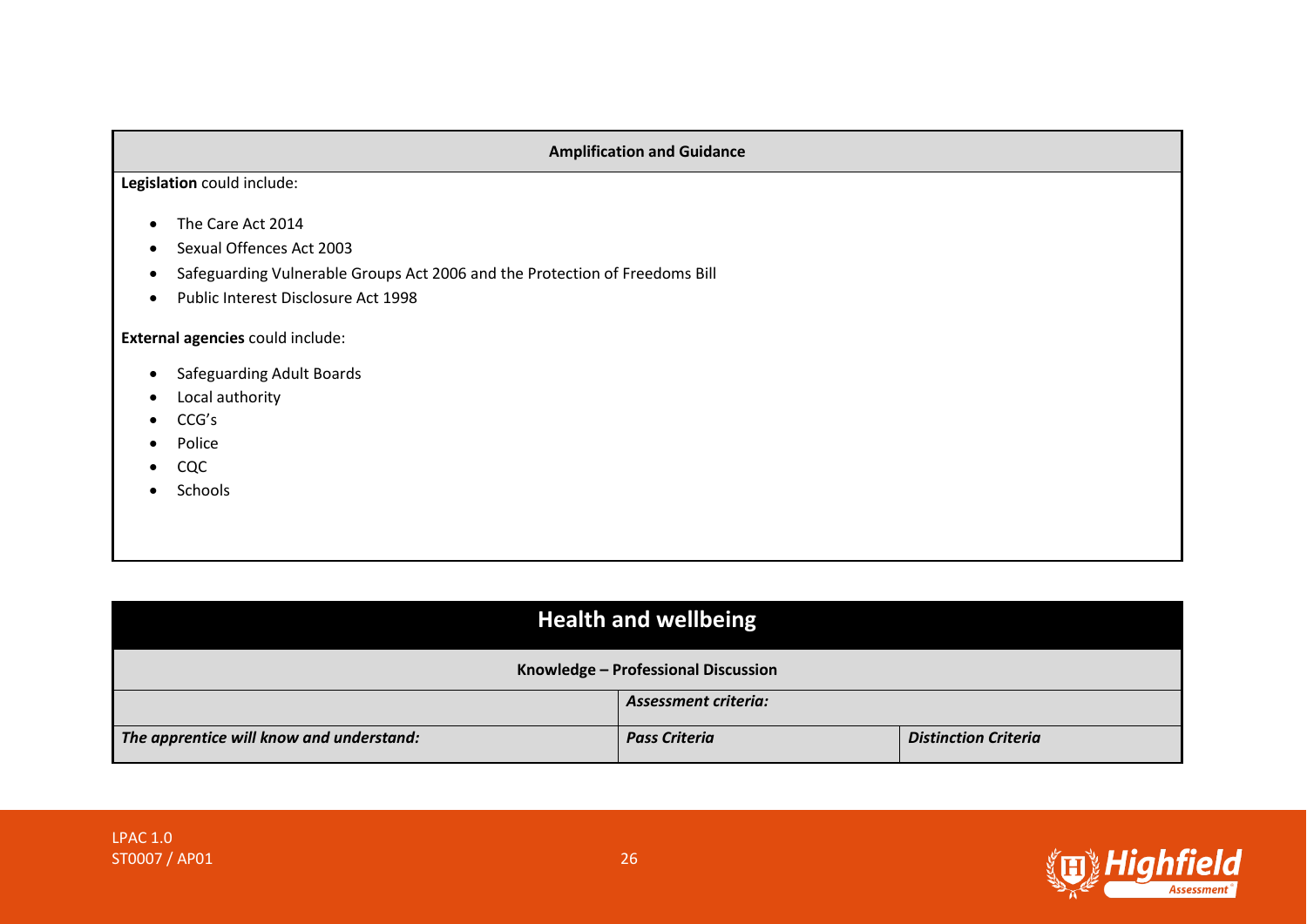| K10 - Models of monitoring, reporting and responding to changes in<br>health and wellbeing                        | K10.1 Identifies models of<br>monitoring, reporting and<br>responding to changes in health and<br>wellbeing.                              | K10.2 Evaluates relevant models of<br>monitoring, reporting and responding<br>to changes in health and wellbeing.         |
|-------------------------------------------------------------------------------------------------------------------|-------------------------------------------------------------------------------------------------------------------------------------------|---------------------------------------------------------------------------------------------------------------------------|
| K11 - Range of holistic solutions to promote and maintain health and<br>wellbeing using person-centred approaches | K11.1 Describes a range of holistic<br>solutions using person-centred<br>approaches used to promote and<br>maintain health and wellbeing. | K11.2 Analyses the impact of holistic<br>solutions on the health and wellbeing<br>of people accessing services.           |
| K12 - Importance of effective partnerships, inter-agency, joint and<br>integrated working                         | K12.1 Identifies relevant partnerships<br>developed with other agencies.                                                                  | K12.2 Analyses the impact<br>collaboration with partner agencies<br>has had on outcomes for people<br>accessing services. |

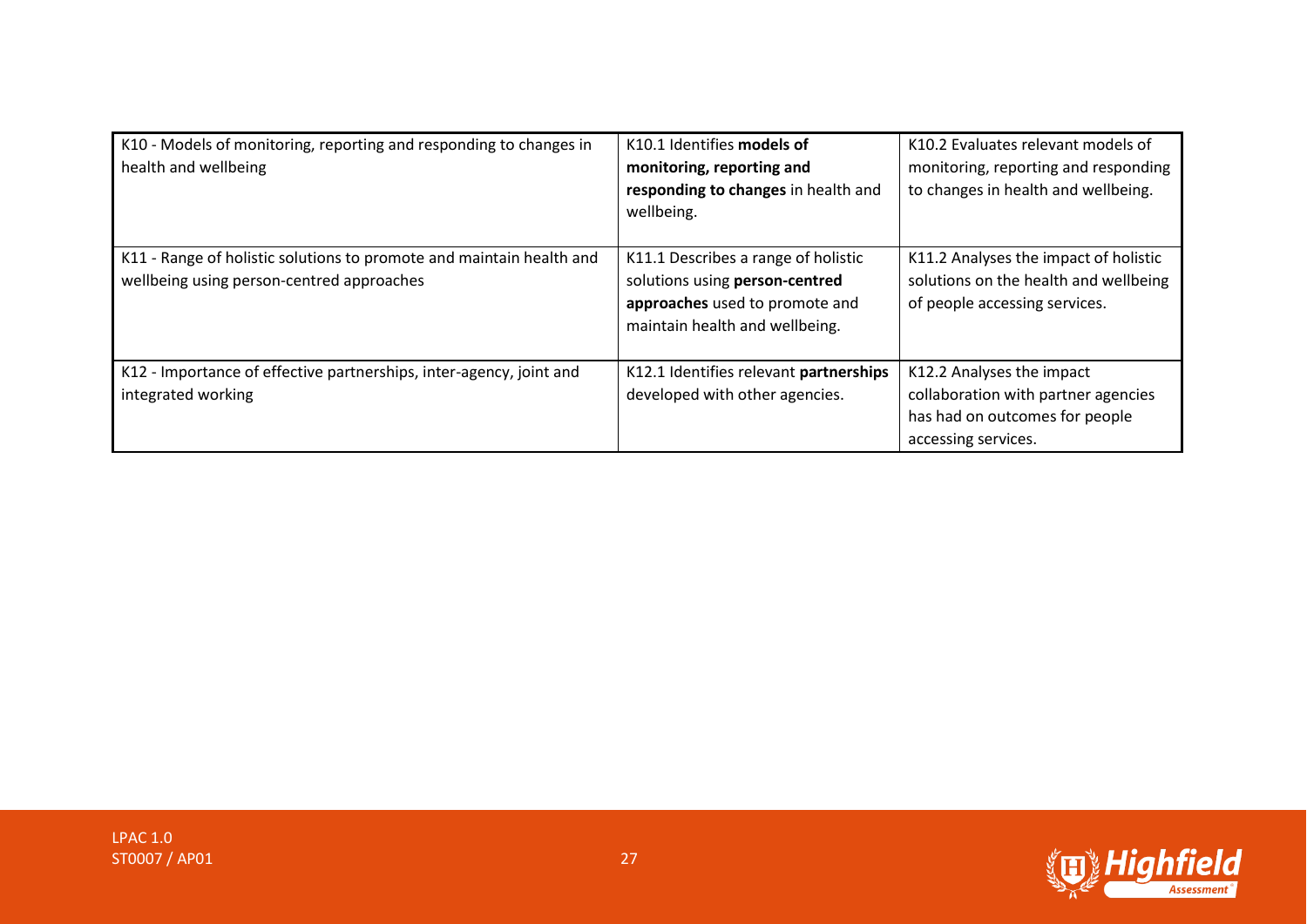| <b>Skills - Professional Discussion</b>                                                      |                                                                                                                                                                                                                                                         |                                                                                                                                                                         |
|----------------------------------------------------------------------------------------------|---------------------------------------------------------------------------------------------------------------------------------------------------------------------------------------------------------------------------------------------------------|-------------------------------------------------------------------------------------------------------------------------------------------------------------------------|
|                                                                                              | <b>Assessment criteria</b>                                                                                                                                                                                                                              |                                                                                                                                                                         |
| The apprentice will know and understand:                                                     | <b>Pass Criteria</b>                                                                                                                                                                                                                                    | <b>Distinction Criteria</b>                                                                                                                                             |
| S19 - Collaborate with external partners to achieve best outcomes in<br>health and wellbeing | S19.1 Demonstrates, with examples,<br>how partnership approaches have<br>been used to improve health and<br>wellbeing outcomes.                                                                                                                         | S19.2 Provides evidence of how they<br>have influenced their employer to<br>embed collaborative working to<br>improve health and wellbeing of all<br>users of services. |
|                                                                                              | <b>Skills - Observation of Practice</b>                                                                                                                                                                                                                 |                                                                                                                                                                         |
|                                                                                              | <b>Assessment criteria</b>                                                                                                                                                                                                                              |                                                                                                                                                                         |
| The apprentice will:                                                                         | <b>Pass Criteria</b>                                                                                                                                                                                                                                    | <b>Distinction Criteria</b>                                                                                                                                             |
| S18 - Apply person-centred approaches to promote health and<br>wellbeing                     | S18.1 Demonstrates the impact of<br>their approach in supporting those<br>accessing care and support,<br>identifying holistic solutions that<br>support different people, and is able<br>to assess how their approach<br>improves health and wellbeing. |                                                                                                                                                                         |

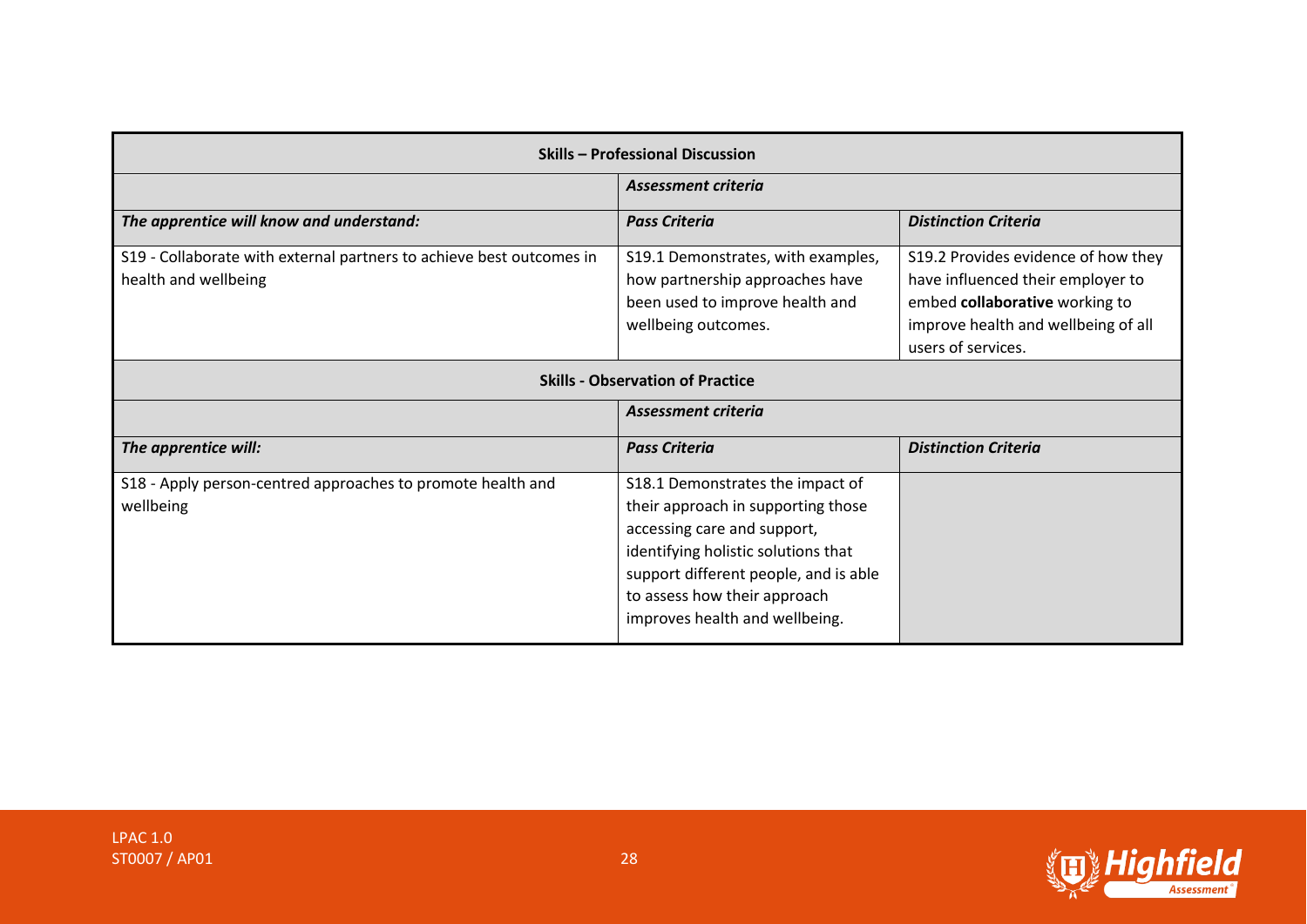#### **Amplification and Guidance**

Models of monitoring, reporting and responding to changes in health and wellbeing **Models** could include:

- Measures of health status
	- Physiological measurements
	- Assessment of symptoms
	- Co-morbidity
	- SBAR tool
- Psychometric criteria
	- Katz ADL
	- Lawton-Brody IADL
	- Geriatric Depression Scale.
	- Cornell Scale for Depression in Dementia (CSDD)
	- Patient Health Questionnaire (PHQ-9)
	- Oxford hip score
	- PAINAD

**Person-centred approaches** should include evidence of:

- Procedures in place to support the individual rather than for the benefit of the service
- Establishing consent informed agreement to an action or decision; the process of establishing consent will vary according to an individual's assessed capacity to consent ('mental capacity')
- Supporting risk enablement
- Encouraging active participation a way of working that recognizes an individual's right to participate in the activities and relationships of everyday life as independently as possible; the individual is regarded as an active partner in their own care of support, rather than a passive recipient
- Supporting individuals' right to make choices
- Focus is put on the abilities and skills of the individual rather than the labels, statistics and diagnosis

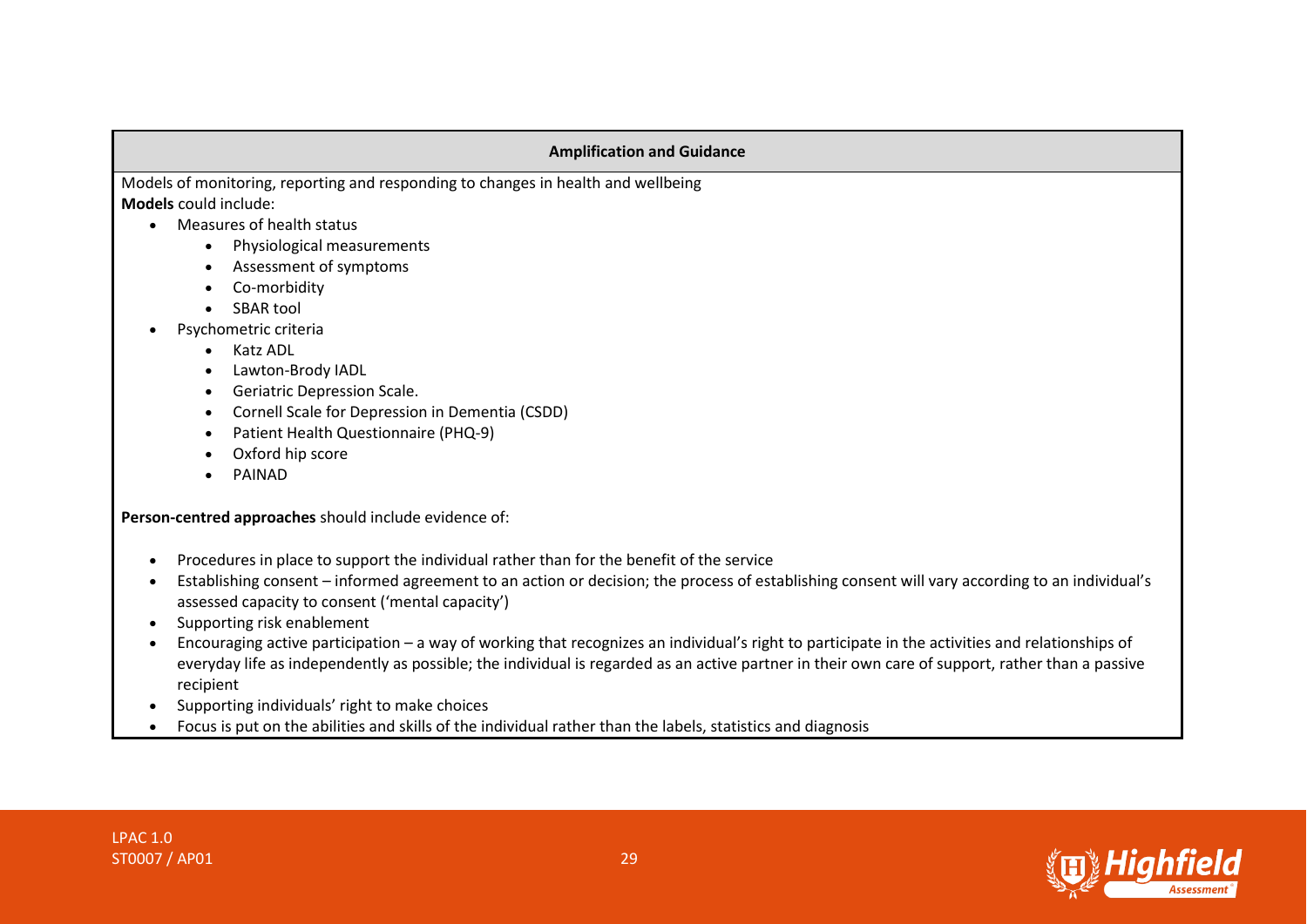• Supporting individuals' well-being – which may include aspects that are social, emotional, cultural, spiritual, intellectual, economic, physical and mental

**Partnership** could include:

- Shared learning
- Collaboration
- Teamworking
- Cooperation
- Participation

**Collaborative working** is the working relationship between different groups of professionals in a planned and formal way at strategic or operational level. It could include:

- Different models of working between health and social care services at the strategic, commissioning and operational levels
	- o Multi-agency teams
	- o Integrated services
	- o Intermediate care
	- o Single assessment

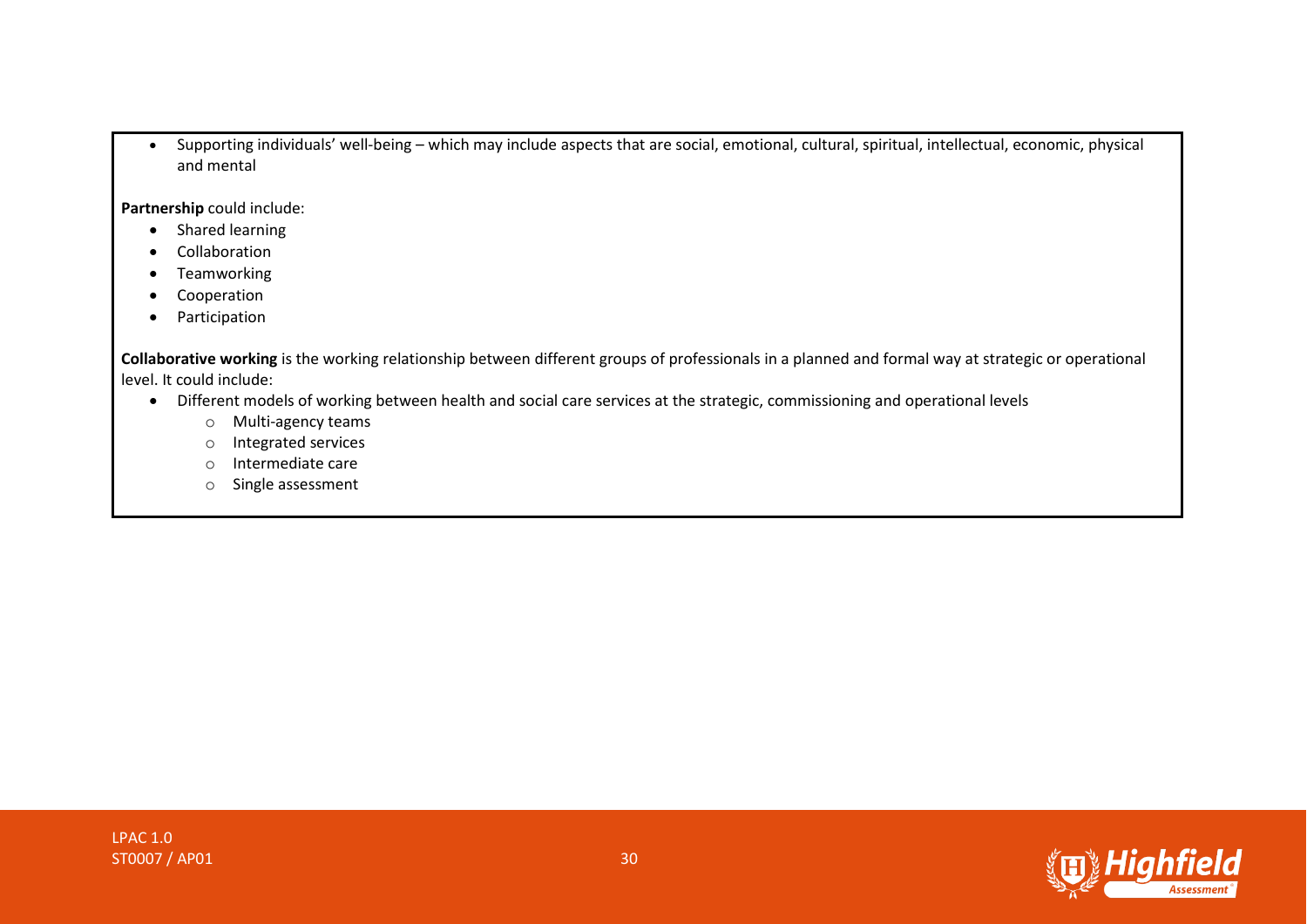| <b>Professional Development</b>                                                                                               |                                                                                                                                                                               |                                                                                                                                              |
|-------------------------------------------------------------------------------------------------------------------------------|-------------------------------------------------------------------------------------------------------------------------------------------------------------------------------|----------------------------------------------------------------------------------------------------------------------------------------------|
|                                                                                                                               | Knowledge - Professional Discussion                                                                                                                                           |                                                                                                                                              |
|                                                                                                                               | <b>Assessment criteria:</b>                                                                                                                                                   |                                                                                                                                              |
| The apprentice will know and understand:                                                                                      | <b>Pass Criteria</b>                                                                                                                                                          | <b>Distinction Criteria</b>                                                                                                                  |
| K13 - Goals and aspirations that support own professional<br>development and how to access available opportunities            | K13. 1 Explains how professional<br>development opportunities have<br>been planned and accessed in their<br>own role.                                                         | K13.2 Evaluates the impact<br>professional development<br>opportunities have had on their<br>knowledge and practice.                         |
| <b>Skills - Professional Discussion</b>                                                                                       |                                                                                                                                                                               |                                                                                                                                              |
|                                                                                                                               | <b>Assessment criteria</b>                                                                                                                                                    |                                                                                                                                              |
| The apprentice will:                                                                                                          | <b>Pass Criteria</b>                                                                                                                                                          | <b>Distinction Criteria</b>                                                                                                                  |
| S20 - Evaluate own practice and access identified development<br>opportunities                                                | S20.1 Describes and evaluates how a<br>review of own practice resulted in a<br>development opportunity.                                                                       | S20.2 Critically analyses the<br>opportunities available and explains<br>the impact of their choice on<br>development activities undertaken. |
| S21 - Evaluate the effectiveness of own leadership, mentoring and<br>supervision skills and take steps to enhance performance | S21.1 Evaluates the effectiveness of<br>their leadership, mentoring and<br>supervision skills and discuss the<br>actions they have taken to address<br>their own development. | S21.2 Critically analyses the impact<br>that development activities have had<br>on own practice as a lead<br>practitioner.                   |

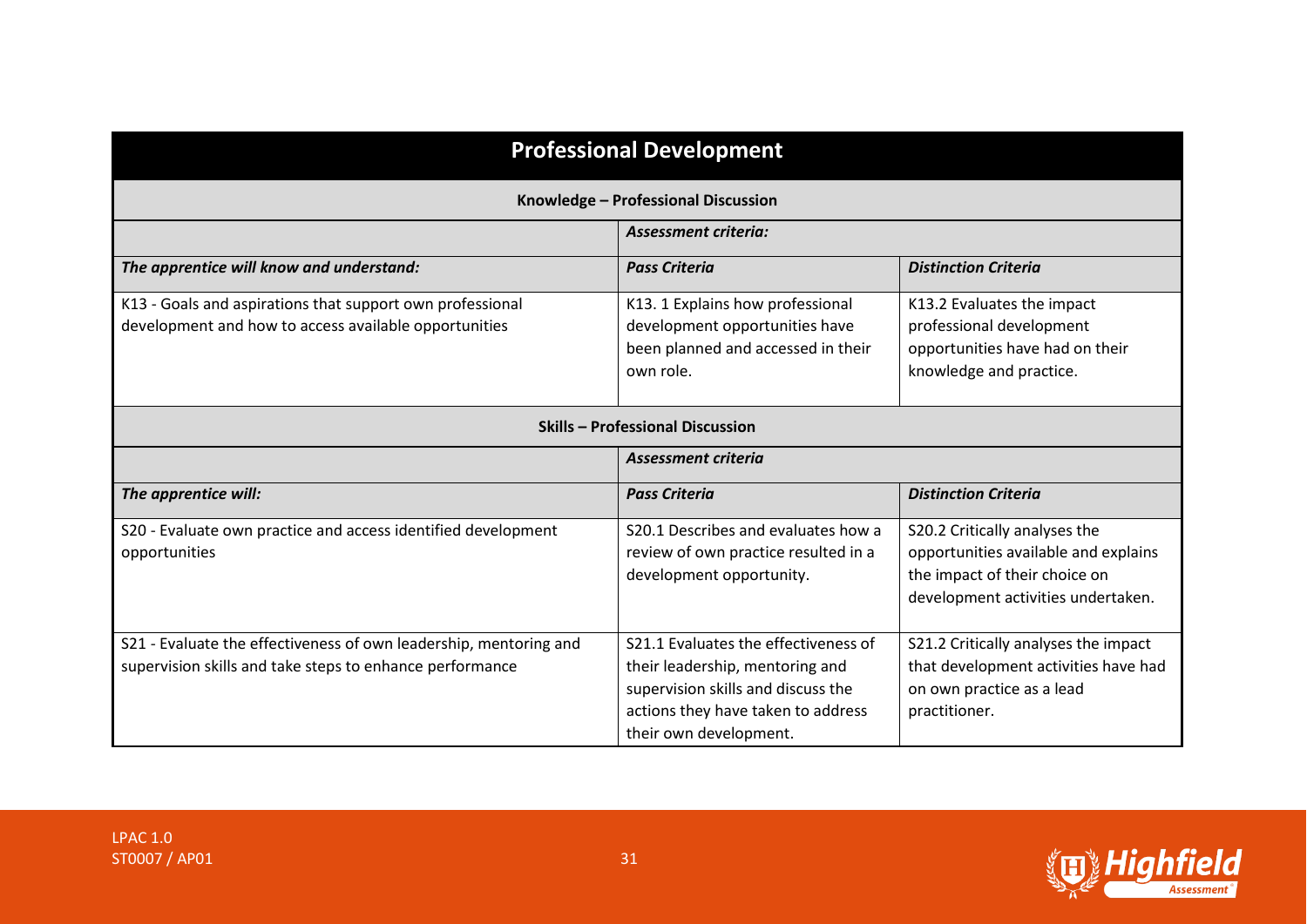| S23 - Contribute to the development of an effective learning culture                                                                                                                                                            | S23.1 Describes how they contribute<br>to ensuring an ongoing effective<br>learning culture by identifying and<br>valuing the team's abilities.                                    | S23.2 Explains the rationale that<br>identified their target/s defined as<br>needing development to make it<br>more effective, how they determined<br>success measures of meeting<br>effective targets and how many<br>success measures were met. |
|---------------------------------------------------------------------------------------------------------------------------------------------------------------------------------------------------------------------------------|------------------------------------------------------------------------------------------------------------------------------------------------------------------------------------|---------------------------------------------------------------------------------------------------------------------------------------------------------------------------------------------------------------------------------------------------|
| S24 - Lead robust, values-based recruitment and selection processes                                                                                                                                                             | S24.1 Explains how they have led the<br>values-based recruitment and<br>selection processes within the care<br>setting.                                                            | S24.2 Evaluates the impact of using<br>values-based approaches and<br>implementing best practice strategies<br>for recruitment and selection within<br>care setting                                                                               |
| S25 - Contribute to the induction process by developing the<br>knowledge of individuals within their role                                                                                                                       | S25.1 Explains how they have applied<br>the induction process and how all<br>relevant workers have completed a<br>full induction into the sector, the<br>organisation and service. | S25.2 Analyses how the induction<br>process has positively impacted and<br>supported the development of new<br>staff within their roles                                                                                                           |
| S26 - Lead and support others in professional development through<br>personal development plans, supervision, reflective practice,<br>research, evidence based practice and access to learning and<br>development opportunities | S26.1 Demonstrates how they have<br>effectively led and supported others<br>in their personal development.                                                                         | S26.2 Explains how they have<br>measured the distance travelled<br>between the existing and required<br>skills and knowledge of their staff as a<br>result of their intervention.                                                                 |

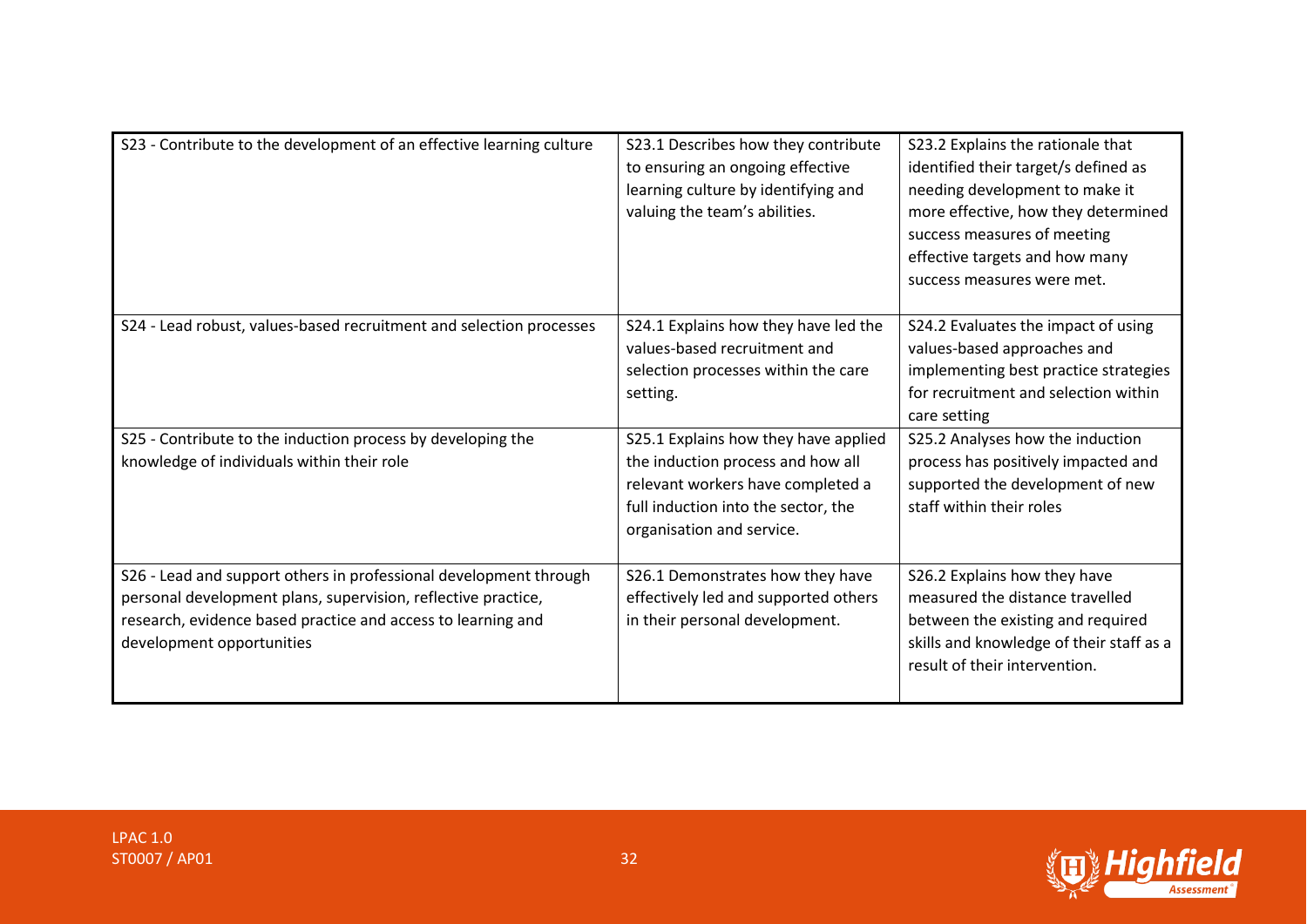| <b>Skills - Observation of Practice</b>                                                 |                                                                                                                                 |                             |
|-----------------------------------------------------------------------------------------|---------------------------------------------------------------------------------------------------------------------------------|-----------------------------|
|                                                                                         | Assessment criteria                                                                                                             |                             |
| The apprentice will:                                                                    | <b>Pass Criteria</b>                                                                                                            | <b>Distinction Criteria</b> |
| S22 - Value individuals to develop effective teams in order to achieve<br>best outcomes | S22.1 Demonstrates how they value<br>individuals' contributions to the team<br>to achieve the best outcomes for the<br>service. |                             |

| <b>Amplification and Guidance</b>                             |  |  |
|---------------------------------------------------------------|--|--|
| Impact of professional development could include:             |  |  |
| Improving skills, knowledge, and ways of thinking and working |  |  |
| Career development                                            |  |  |
| Keep up to date with changing technology and service demands  |  |  |
| development opportunities could include:                      |  |  |
| Formal learning                                               |  |  |
| Online courses<br>$\Omega$                                    |  |  |
| Face to face courses<br>$\circ$                               |  |  |
| Reflection<br>$\circ$                                         |  |  |
| Informal learning                                             |  |  |
| Reading<br>$\circ$                                            |  |  |
| Discussion with colleagues or others<br>$\circ$               |  |  |

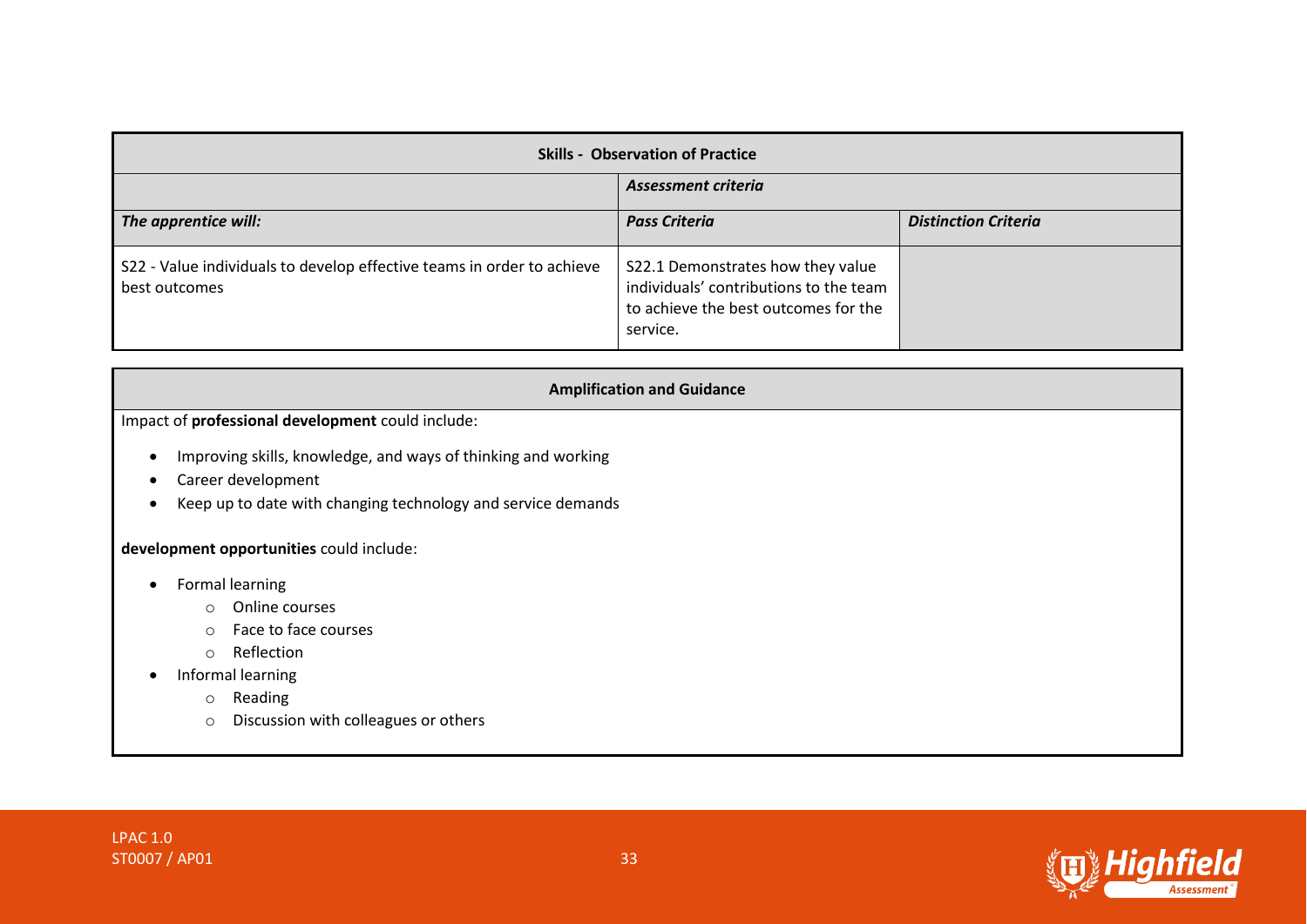**Values-based recruitment and selection processes** could include:

- Pre-screening assessments
- Values-based interview techniques (written responses to scenarios)
- Assessment centre approach

| <b>Behaviours</b>                                                                                                   |                                                                                                                                                                                                 |  |
|---------------------------------------------------------------------------------------------------------------------|-------------------------------------------------------------------------------------------------------------------------------------------------------------------------------------------------|--|
| <b>Behaviours-Observation of practice</b>                                                                           |                                                                                                                                                                                                 |  |
| The apprentice will show:                                                                                           | Assessment criteria (Pass):                                                                                                                                                                     |  |
| B1 - Care - is caring consistently and enough about individuals to<br>make a positive difference to their lives     | B1.1 Demonstrates a caring attitude towards others, assessing how they are<br>making a positive difference to the lives of others and considering ways they<br>could make further improvements. |  |
| B2 – Compassion - is delivering care and support with kindness,<br>consideration, dignity, empathy and respect      | B2.1 Demonstrates a compassionate attitude when encouraging others to<br>consider ways they could contribute to further improvements.                                                           |  |
| B4 - Communication - good communication is central to successful<br>caring relationships and effective team working | B4.1 Demonstrates appropriate communication skills in communicating<br>effectively in caring and teamwork roles                                                                                 |  |
| B5 - Competence - is applying knowledge and skills to provide high-<br>quality care and support                     | B5.1 Applies knowledge and skills to the delivery of high-quality care.                                                                                                                         |  |
| <b>Behaviours – Professional discussion</b>                                                                         |                                                                                                                                                                                                 |  |
| The apprentice will show:                                                                                           | Assessment criteria (Pass):                                                                                                                                                                     |  |

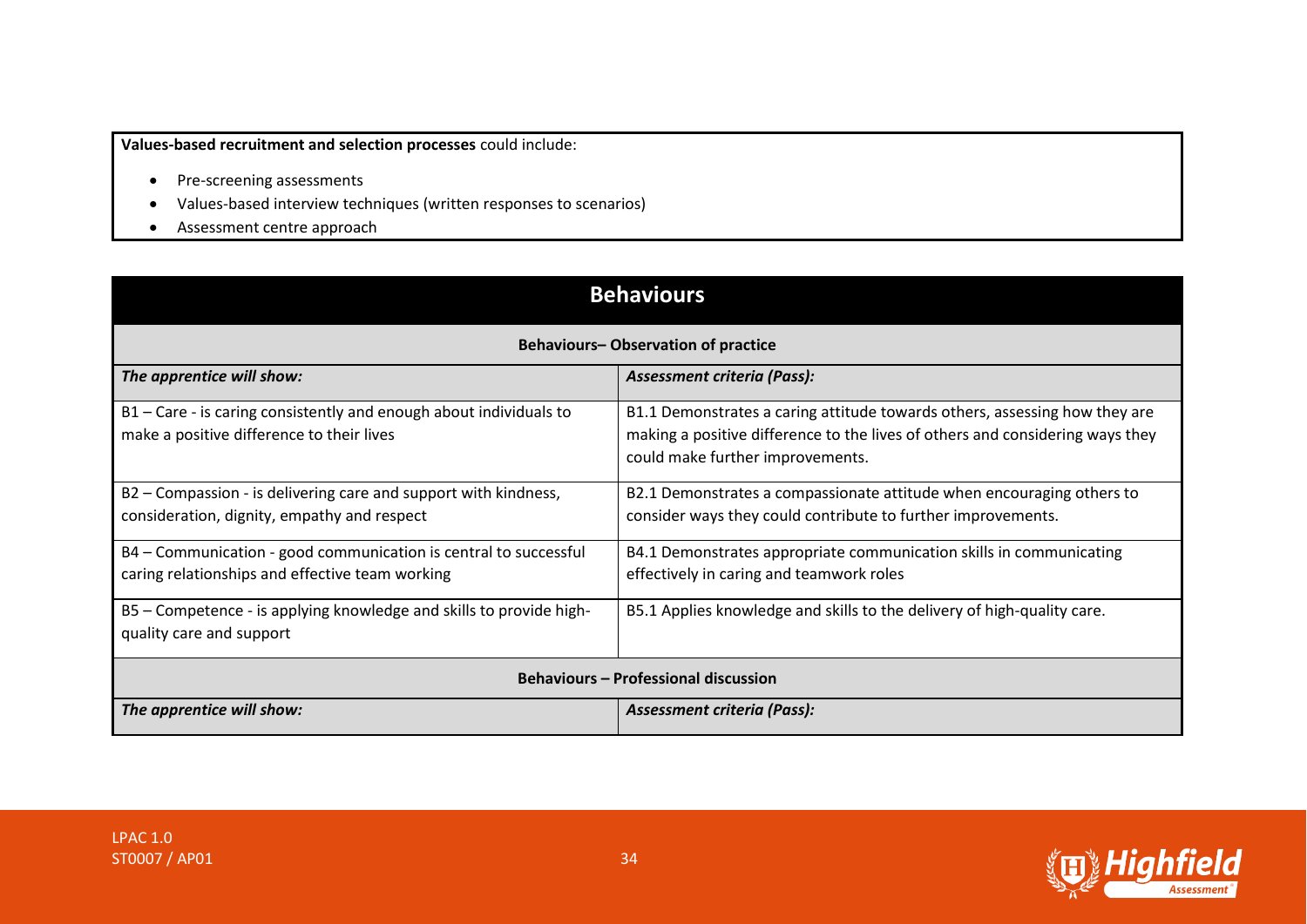| B3 – Courage - is doing the right thing for people and speaking up if | B3.1 Describes how they ensured the rights of others were promoted and      |
|-----------------------------------------------------------------------|-----------------------------------------------------------------------------|
| the person they support is at risk                                    | advocated for a person they support where they were at risk.                |
| B6 – Commitment - to improving the experience of people who need      | B6.1 Analyses how person-centred care is provided to improve the experience |
| care and support ensuring it is person-centred                        | of people accessing care and support.                                       |
|                                                                       |                                                                             |

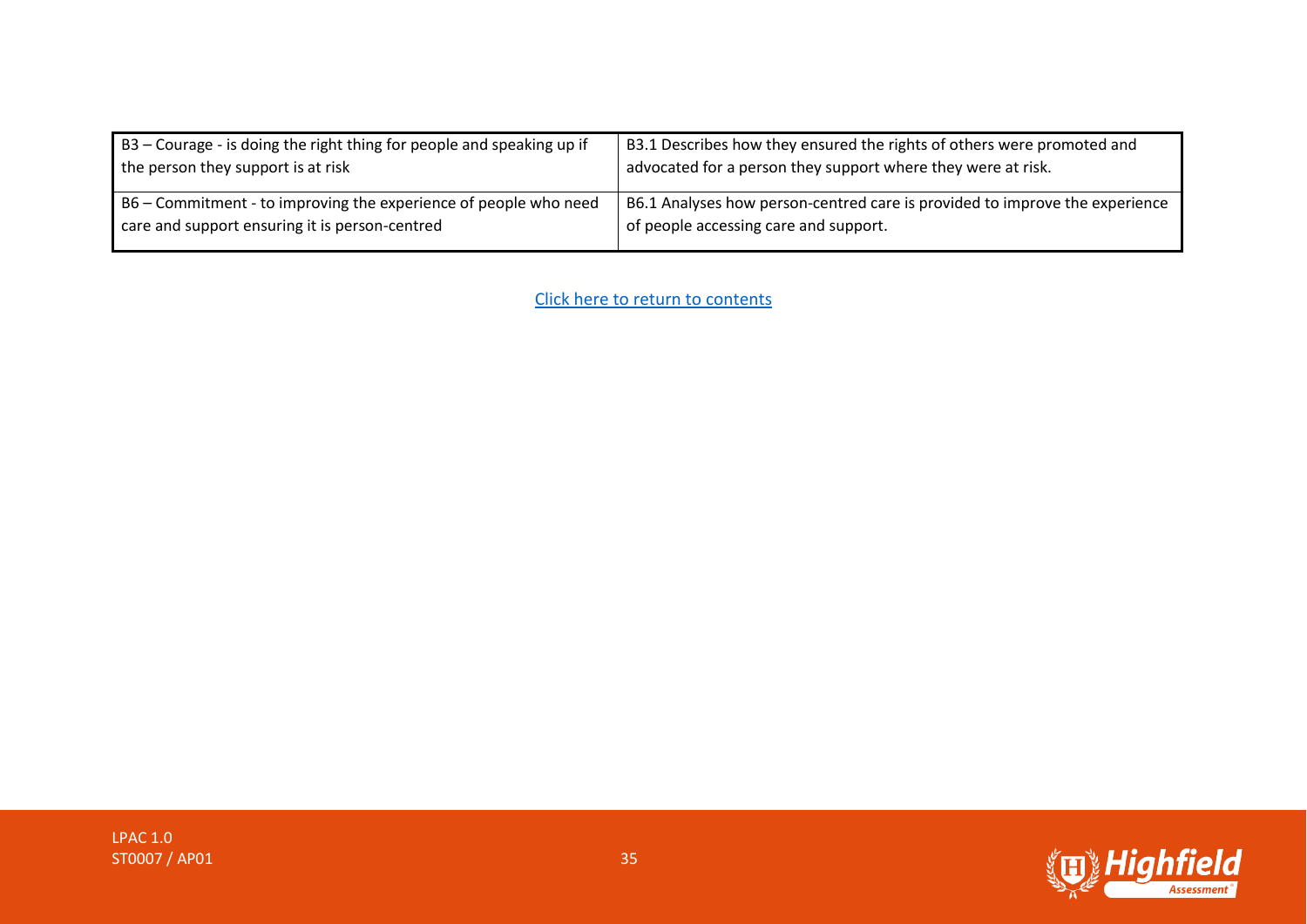# **Assessment Summary**

<span id="page-35-0"></span>The end-point assessment for the Lead Practitioner in Adult Care Apprenticeship Standard is made up of 2 components:

- 1. Observation of practice that should last a total of 75 minutes. This should typically be 60 minutes direct observation followed by a 15-minute postobservation questioning session. The independent assessor has the discretion to increase the total time of the observation and questioning by up to 10% to allow the apprentice to complete their last point.
- 2. Professional discussion underpinned by a portfolio, this must last 90 minutes +10% at the discretion of the independent assessor to allow the apprentice to finish their last point.

As an employer/training provider, you should agree a plan and schedule with the apprentice to ensure all assessment components can be completed effectively.

Each component of the end-point assessment will be assessed against the appropriate criteria laid out in this kit and a grade allocated. The overall grade will be determined using the combined grade.

### **Observation of Practice**

The apprentice will be required to achieve **all** pass criteria for this assessment method to achieve a Pass grade. Unsuccessful apprentices will have not met all pass assessment criteria.

# **Professional Discussion underpinned by a portfolio**

The apprentice will be required to achieve **all** pass assessment criteria for this assessment method to achieve a Pass grade.

To achieve a distinction learners must complete **all** pass criteria and achieve at least **21 of the 27** distinction criteria within the professional discussion.

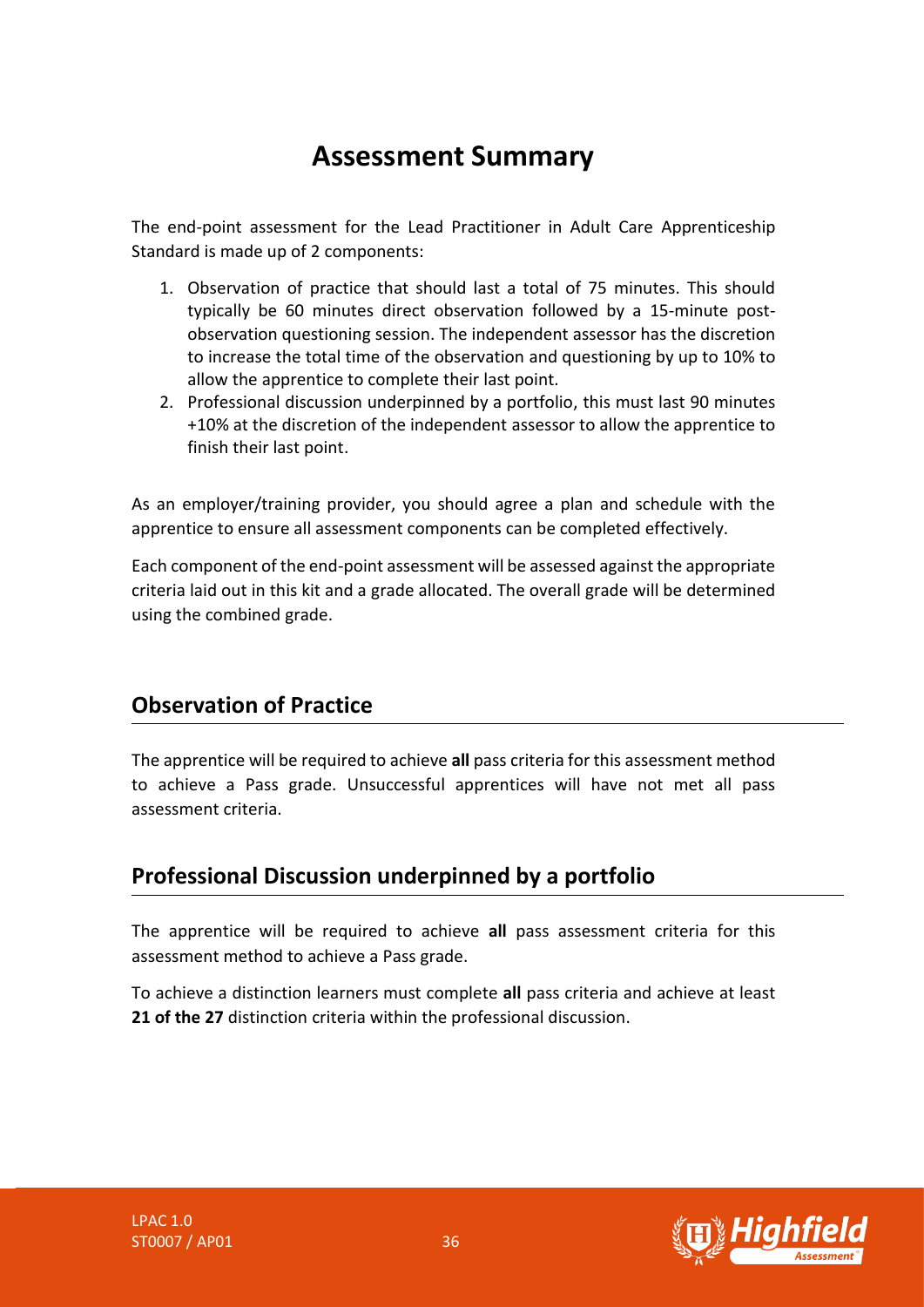# **Grading**

To achieve an EPA distinction overall, the apprentice must achieve a pass in the observation of practice method and a distinction in the professional discussion method. See grading combinations table below. A pass is gained by achieving all the pass criteria for both assessment methods. A distinction is gained by successfully achieving all the pass criteria for both assessment methods and through meeting at least 21 of the 27 distinction criteria within the professional discussion.

| <b>Observation of Practice</b> | <b>Professional Discussion</b> | <b>EPA Grade</b> |
|--------------------------------|--------------------------------|------------------|
| Fail                           | Fail                           | Fail             |
| Pass                           | Fail                           | Fail             |
| Fail                           | Pass                           | Fail             |
| Fail                           | Distinction                    | Fail             |
| Pass                           | Pass                           | Pass             |
| Pass                           | Distinction                    | Distinction      |

### **Re-take and Re-sit information**

Apprentices who fail one or more assessment method will be offered the opportunity to take a re-sit or re-take on one further occasion only. If the apprentice's first attempt was cancelled or interrupted, the apprentice would be able to sit a rescheduled assessment as a first attempt and would have one further opportunity to re-sit (or retake if further learning is needed).

Upon resit or retake Highfield will ensure that the apprentice undertakes an observation of practice activity and that the professional discussion utilises different questions.

A re-sit does not require further learning, whereas a re-take does. The maximum grade awarded to a re-sit or re-take will be pass unless Highfield identifies exceptional circumstances accounting for the original fail. Apprentices should have a supportive action plan to prepare for the re-sit or a re-take. The apprentice's employer will need to agree that either a re-sit or re-take is an appropriate course of action.

An apprentice who fails an assessment method, and therefore the EPA in the first instance, will be required to re-sit the assessment method(s) that they failed. The timescales for a resit or retake is agreed between the employer and Highfield.



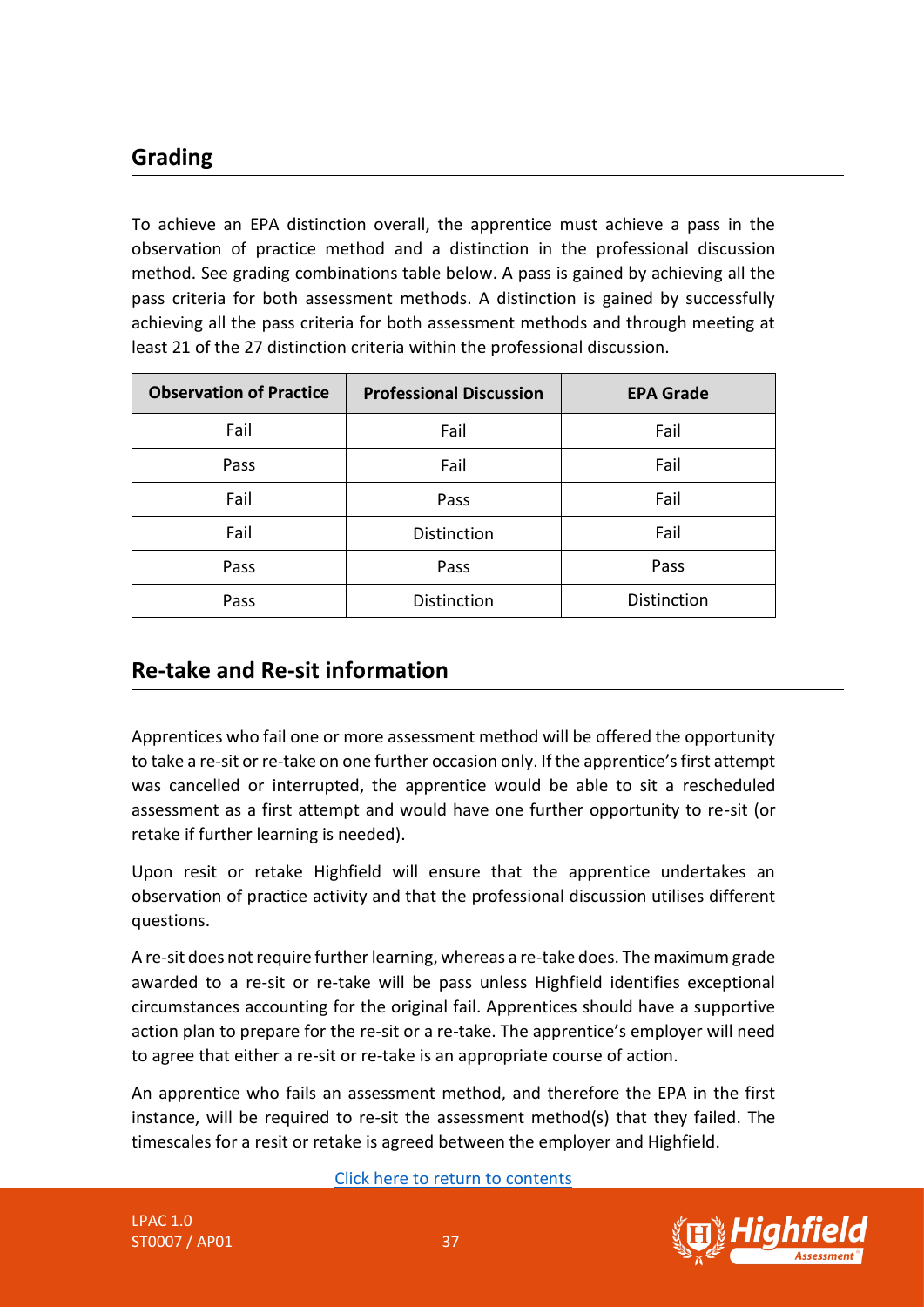# <span id="page-37-0"></span>**Assessing the Observation of Practice**

During the observation of practice, the apprentice must show and evidence the ability to demonstrate their skills, behaviour and leadership to external/internal stakeholders. The apprentice must lead the observed activity and will have prepared for this after the gateway in agreement with the employer and Highfield. The apprentice should be given a minimum of 2 weeks and a maximum of 4 weeks to prepare for this activity following the gateway. Apprentices must ensure that the appropriate organisational staff are present at the activity and are notified in advance of the activity. Any observation supporting documentation/presentation should be mapped against the required KSBs and should be shared with Highfield **7 days** before the observation.

Examples of observed activities could include:

- Preparing for a best interest meeting through consultation with the care staff team. This should include the rationale around the need to trigger the meeting, the roles and responsibilities of who should be involved and the potential implications for the service.
- Leading a meeting where they guide and support colleagues around how to implement the required care delivery within the service to support people that use the services regarding their identified care needs, goals and required outcomes.
- A response to regulatory and legislative requirements that specifically impact upon how the needs of people that use the services are being met. For example, this could be communicating the outcomes of working with external partners and stakeholders so as to deliver positive change to the people being supported by the service.
- Development of service provision so that it can improve service delivery to more effectively meet the needs and aspirations of the people that use the services. For example, this may be in the form of presenting some information or analysing data in relation to evidence-based practice to develop or improve the service provision.

The suitable workplace activity and its content will have been agreed in advance at the gateway by Highfield and with the appropriate notice by the employer, apprentice and Highfield, as it is recognised that these activities may not occur on a daily or weekly basis. Highfield require an observation plan to be submitted at gateway to be approved by an End-Point assessor. Upon approval all observation supporting documentation is required to be submitted 7 days before the scheduled observation assessment. Highfield then needs to ensure that the proposed activity will provide scope for appropriate coverage of the KSBs mapped to this method. The selected activity must be based on real-life improvements to the apprentice's employer and the people who use their services.

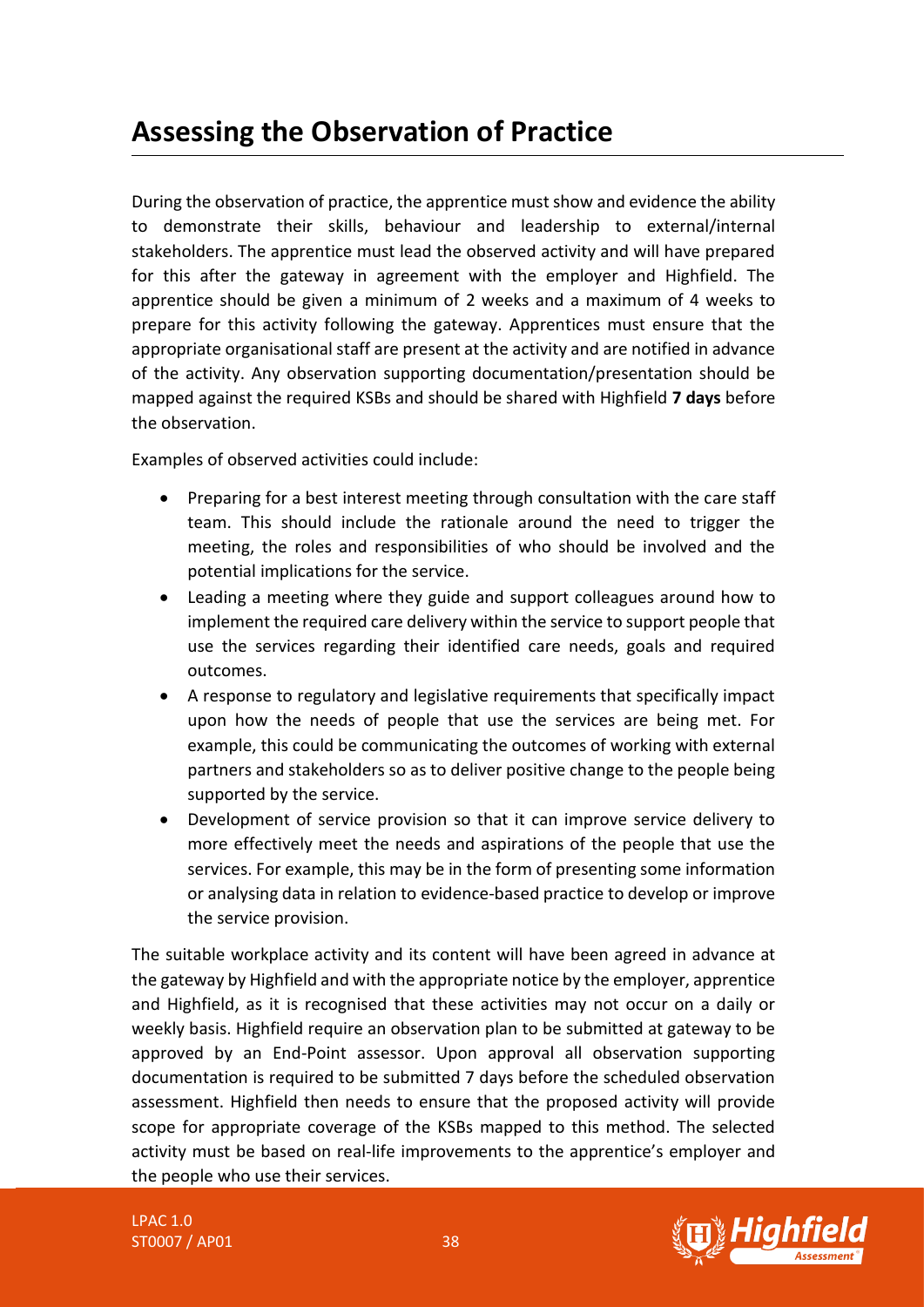Where Highfield believes that the planned activity **will not** demonstrate appropriate coverage of the KSBs, then this must be communicated to the employer and apprentice in a prompt manner at the gateway. Highfield must then guide the employer and apprentice so that a further activity can be proposed that should demonstrate appropriate coverage of the planned activity. The employer, apprentice and Highfield must comply with the requirements of the GDPR and all other safeguarding duties.

- The observation method should last a total of 75 minutes. This should typically be comprised of 60 minutes' direct observation of the agreed above activity, followed by 15 minutes of post-observation questioning. The independent assessor has the discretion to increase the total time of the observation and questioning by up to 10% to allow the apprentice to complete their last point.
- The observation of practice can be undertaken either directly(face-to-face) or remotely, but this should be agreed by the employer, apprentice and Highfield first. Highfield will ensure appropriate security measures are in place to avoid misrepresentation.
- The post-observation questioning session **must** take place on the same day and in a suitable and private location. The independent assessor should generate their own questions based on the leadership activity they observed to seek clarification on points that were not clear.
- The independent assessor must ask a minimum of 3 questions in the questioning session.
- The employer, apprentice and Highfield must comply with the requirements of the GDPR and all other safeguarding duties.

#### **Before the assessment**

Employers/training providers should:

- ensure the apprentice knows the date, time and location of the assessment
- ensure the apprentice knows which Lead Practitioner in Adult care criteria will be assessed (outlined on the following pages)
- encourage the apprentice to reflect on their experience and learning onprogramme to understand what is required to meet the standard and identify real-life examples
- be prepared to provide clarification to the apprentice, and signpost them to relevant parts of their on-programme experience as preparation for this assessment
- in readiness for end-point assessment, set the apprentice a mock observation of practice, paperwork for to structure this is available to download from the Highfield Assessment website

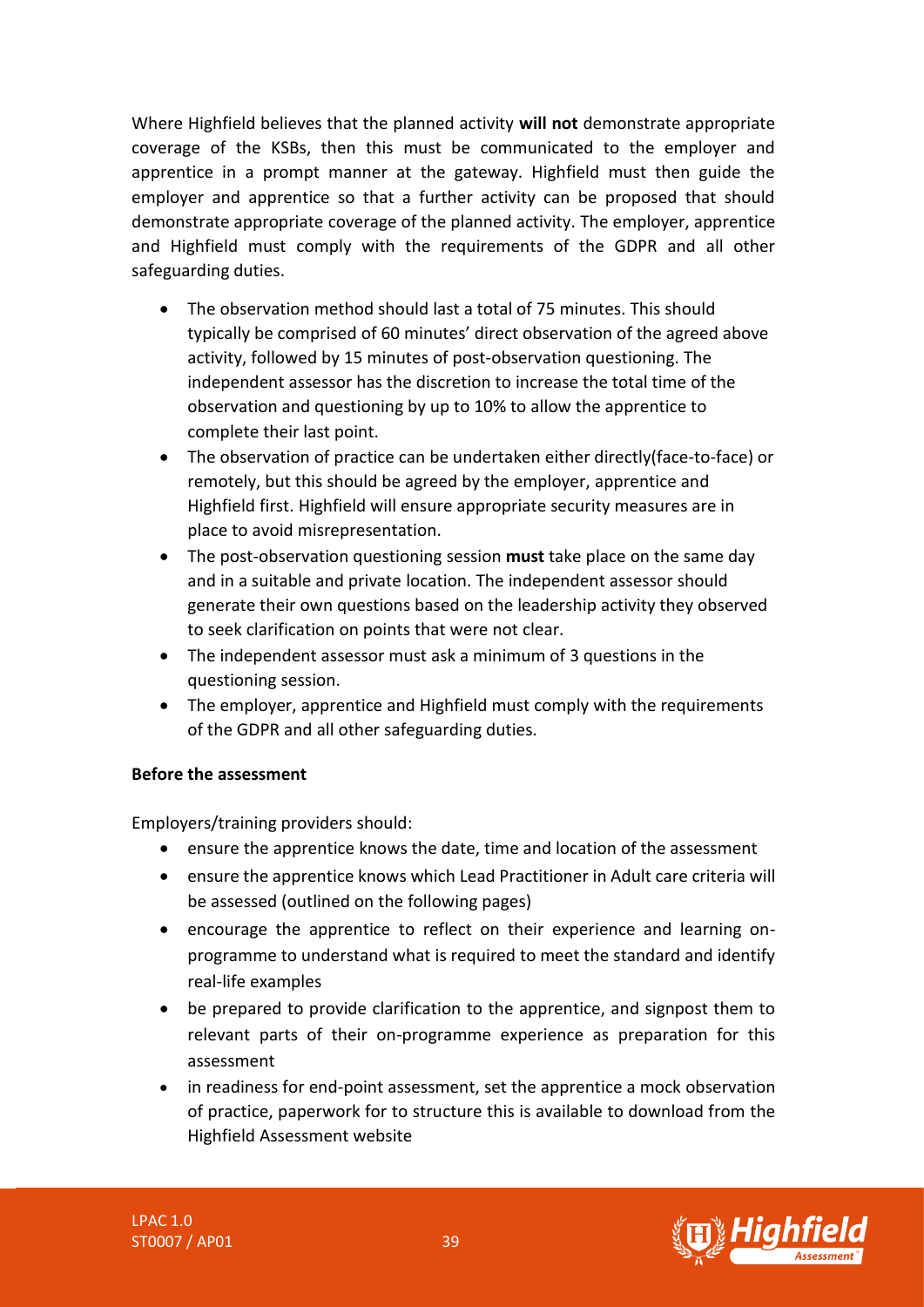# **Observation of Practice Mock Assessment**

It is the employer/training provider's responsibility to prepare apprentices for their end-point assessment, and Highfield recommends that the apprentice experiences a mock observation of practice in advance of the end-point assessment with the training provider/employer giving feedback on any areas for improvement.

In designing a mock assessment, the employer/training provider should include the following elements in its planning:

- the mock observation should take place in a suitable location.
- The 60-minute observation should be followed by a 15-minute post-observation questioning session. This must include a minimum of 3 set questions.
- consider a video or audio recording of the mock observation and allow it to be available to other apprentices, especially if it is not practicable for the employer/training provider to carry out a separate mock interview with each apprentice.
- ensure that the apprentice's performance is assessed by a competent trainer/assessor, and that feedback is shared with the apprentice to complete the learning experience.

Mock assessment sheets are available to download from the Highfield Assessment website and may be used for this purpose.

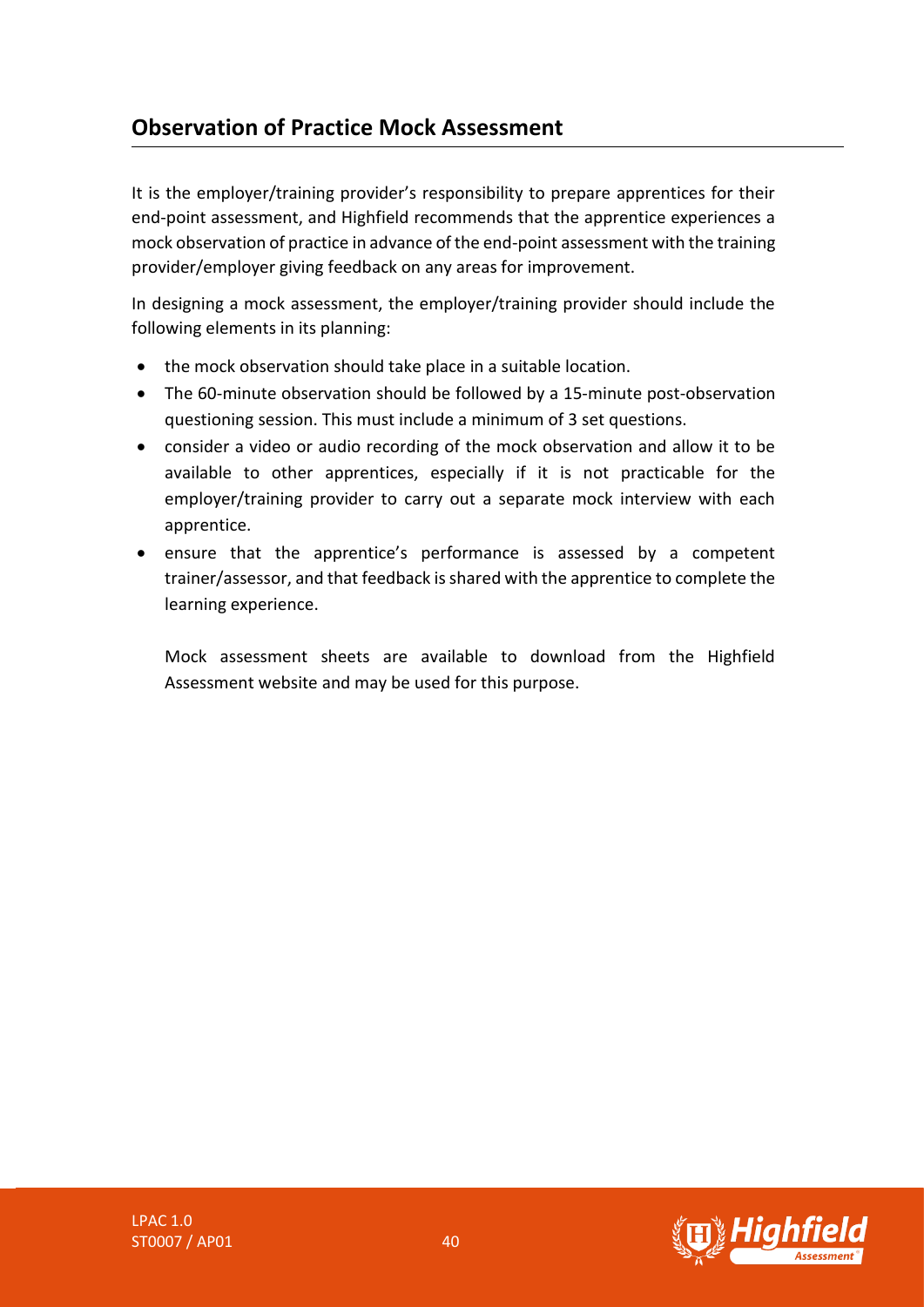# **Observation of Practice Criteria**

Throughout the 75-minute observation of practice, the assessor will review the apprentice's competence in the criteria outlined below and allocate the relevant grade.

Apprentices should prepare for the observation by considering how the criteria can be met and reflecting on their past experiences.

| The apprentice is                                                                                         | <b>Assessment criteria</b>                                                                                                                                                                            |
|-----------------------------------------------------------------------------------------------------------|-------------------------------------------------------------------------------------------------------------------------------------------------------------------------------------------------------|
|                                                                                                           | <b>Behaviours - Care</b>                                                                                                                                                                              |
| B1-is caring consistently and enough<br>about individuals to make a positive<br>difference to their lives | B1.1 Demonstrates a caring attitude<br>towards others, assessing how they are<br>making a positive difference to the lives of<br>others and considering ways they could<br>make further improvements. |

| The apprentice is                                                                                      | <b>Assessment criteria</b>                                                                                                                  |
|--------------------------------------------------------------------------------------------------------|---------------------------------------------------------------------------------------------------------------------------------------------|
|                                                                                                        | <b>Behaviours - Compassion</b>                                                                                                              |
| $B2$ – is delivering care and support with<br>kindness, consideration, dignity, empathy<br>and respect | B2.1 Demonstrates a compassionate<br>attitude when encouraging others to<br>consider ways they could contribute to<br>further improvements. |

| The apprentice will show                                                                               | <b>Assessment criteria</b>                                                                                         |
|--------------------------------------------------------------------------------------------------------|--------------------------------------------------------------------------------------------------------------------|
| <b>Behaviours - Communication</b>                                                                      |                                                                                                                    |
| B4 - good communication is central to<br>successful caring relationships and<br>effective team working | B4.1 Demonstrates appropriate<br>communication skills in communicating<br>effectively in caring and teamwork roles |

| The apprentice is                                                                 | Assessment criteria                                                        |
|-----------------------------------------------------------------------------------|----------------------------------------------------------------------------|
|                                                                                   | <b>Behaviours - Competence</b>                                             |
| B5 - is applying knowledge and skills to<br>provide high-quality care and support | B5.1 Applies knowledge and skills to the<br>delivery of high-quality care. |

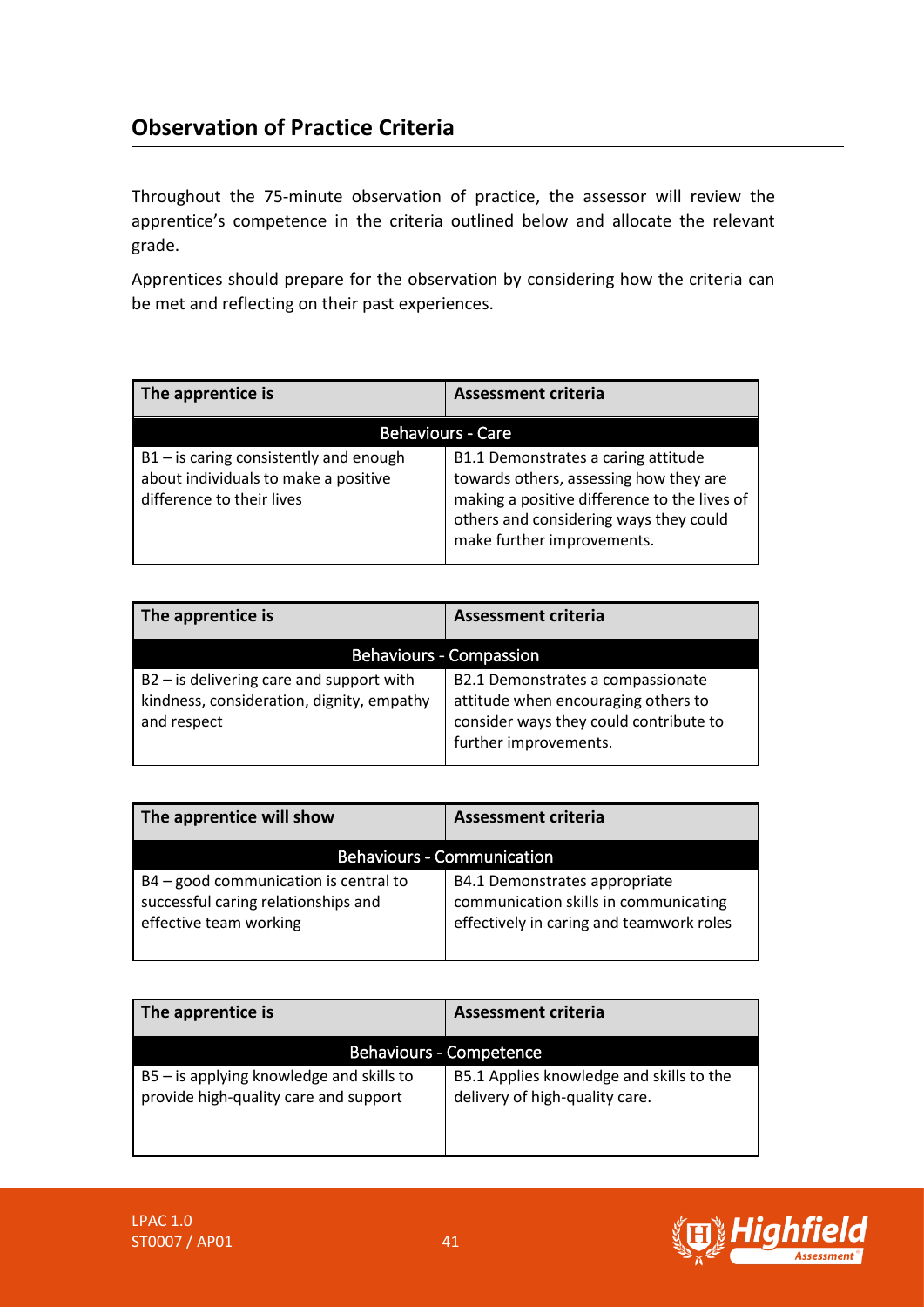| The apprentice will                                                                                                                                                 | Assessment criteria                                                                                                                                                                                                      |
|---------------------------------------------------------------------------------------------------------------------------------------------------------------------|--------------------------------------------------------------------------------------------------------------------------------------------------------------------------------------------------------------------------|
|                                                                                                                                                                     | Tasks and responsibilities                                                                                                                                                                                               |
| S1 - Apply professional judgement,<br>standards and codes of practice relevant<br>to the role<br>S2 - Develop and sustain professional<br>relationships with others | S1.1 Applies professional judgement,<br>accessing relevant standards and codes of<br>practice relevant to their role when<br>needed.<br>S2.1 Demonstrates they can build and<br>maintain positive relationships with key |
| S5 - Mentor colleagues to encourage<br>individuals to actively participate in the<br>way their care and support is delivered                                        | stakeholders.<br>S5.1 Demonstrates they can provide<br>effective mentoring support.                                                                                                                                      |
| S6 - Contribute to the implementation of<br>processes to implement and review<br>support plans                                                                      | S6.1 Demonstrates how they have used<br>processes to develop and review support<br>plans.                                                                                                                                |
| S7 - Provide leadership and mentoring to<br>others for whom they are responsible                                                                                    | S7.1 Provides leadership and mentoring<br>to others for whom they are responsible<br>with a focus on making improvements to<br>practice for those accessing services.                                                    |

| The apprentice will                                                                                 | <b>Assessment criteria</b>                                                                                                                   |  |
|-----------------------------------------------------------------------------------------------------|----------------------------------------------------------------------------------------------------------------------------------------------|--|
| Dignity and human rights                                                                            |                                                                                                                                              |  |
| S10 - Implement a culture that actively<br>promotes dignity and respects diversity<br>and inclusion | S10.1 Demonstrates how their actions<br>contribute to a culture which actively<br>supports promotion of diversity, dignity<br>and inclusion. |  |
| S11 - Model high levels of empathy,<br>understanding and compassion                                 | S11.1 Demonstrates how they model<br>empathy, understanding and compassion.                                                                  |  |

| The apprentice will                           | <b>Assessment criteria</b>                                                                                                                        |  |
|-----------------------------------------------|---------------------------------------------------------------------------------------------------------------------------------------------------|--|
| Communication                                 |                                                                                                                                                   |  |
| S12 - Model effective communication<br>skills | S12.1 Demonstrates their ability to<br>communicate effectively, providing<br>information in a way that is accessible,<br>meaningful and complete. |  |

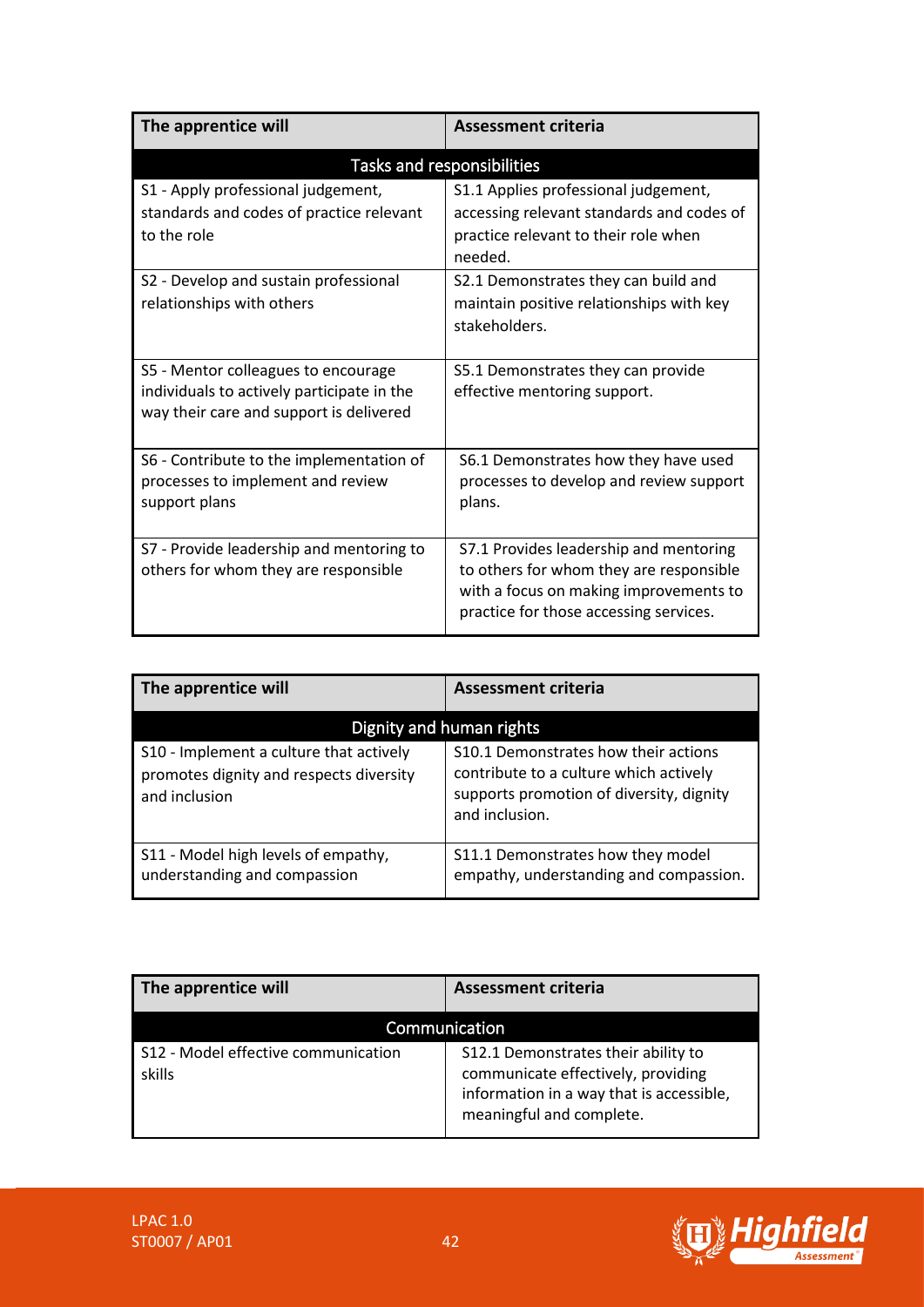| S14 - Apply organisational processes to<br>record, maintain, store and share<br>information | S14.1 Identifies legal and ethical<br>frameworks regarding confidentiality and<br>information sharing and demonstrates<br>working practices in line with<br>organisational processes. Applies ethical |
|---------------------------------------------------------------------------------------------|-------------------------------------------------------------------------------------------------------------------------------------------------------------------------------------------------------|
|                                                                                             | frameworks regarding confidentiality and<br>information sharing in line with<br>organisational requirements. Adapts<br>information to ensure accessibility which<br>enables people to make informed   |
|                                                                                             | choices.                                                                                                                                                                                              |

| The apprentice will                                                      | <b>Assessment criteria</b>                                                                                                                                                                                                                           |
|--------------------------------------------------------------------------|------------------------------------------------------------------------------------------------------------------------------------------------------------------------------------------------------------------------------------------------------|
|                                                                          | Health and wellbeing                                                                                                                                                                                                                                 |
| S18 - Apply person-centred approaches to<br>promote health and wellbeing | S18.1 Demonstrates the impact of their<br>approach in supporting those accessing<br>care and support, identifying holistic<br>solutions that support different people,<br>and is able to assess how their approach<br>improves health and wellbeing. |

| The apprentice will                                                                        | <b>Assessment criteria</b>                                                                                                      |  |
|--------------------------------------------------------------------------------------------|---------------------------------------------------------------------------------------------------------------------------------|--|
| Professional development                                                                   |                                                                                                                                 |  |
| S22 - Value individuals to develop<br>effective teams in order to achieve best<br>outcomes | S22.1 Demonstrates how they value<br>individuals' contributions to the team to<br>achieve the best outcomes for the<br>service. |  |

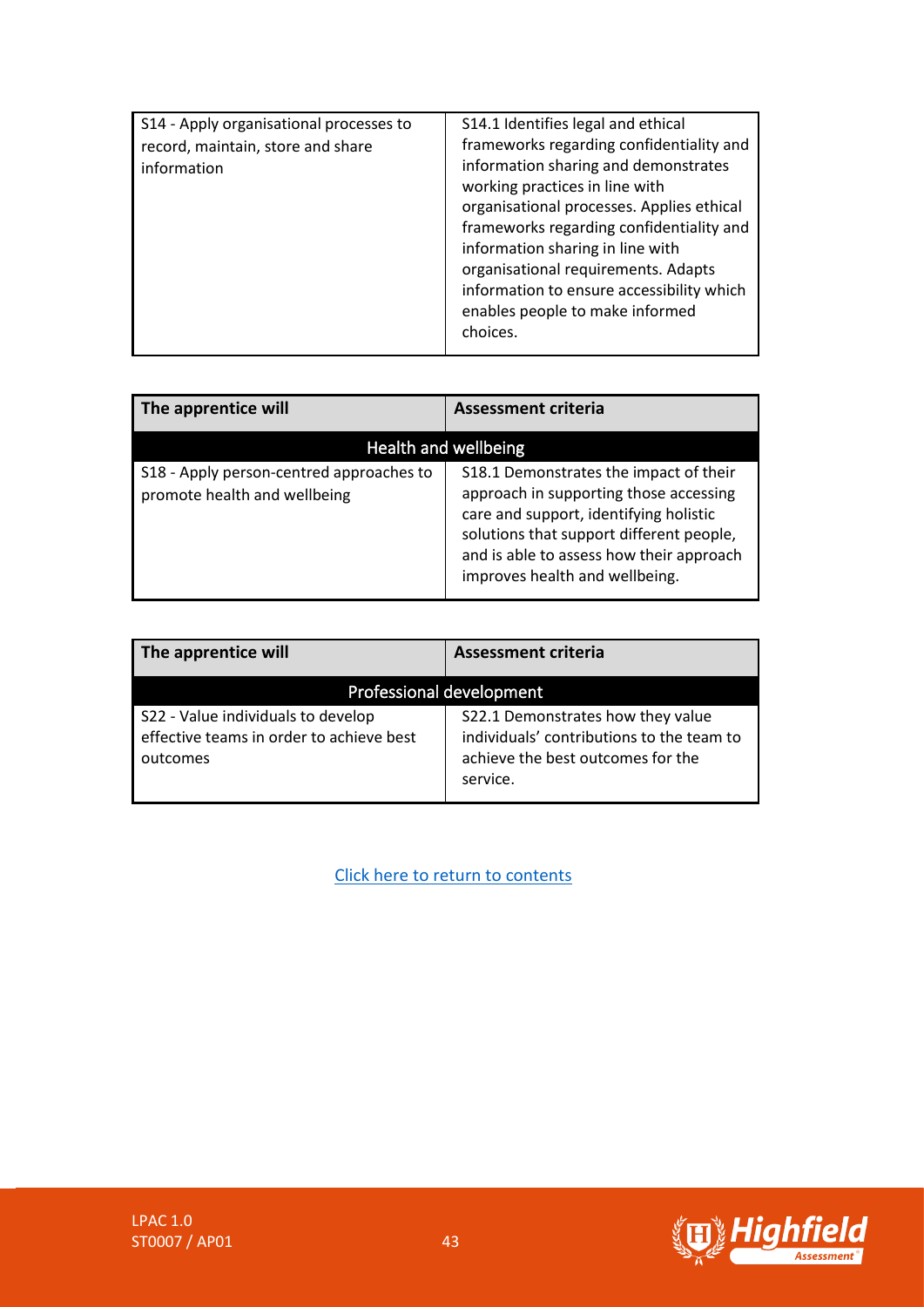# <span id="page-43-0"></span>**Assessing the Professional Discussion underpinned by portfolio of evidence**

The professional discussion is an in-depth, two-way discussion between the apprentice and the end-point assessor, following the review of the portfolio that is submitted at gateway, to establish the apprentice's understanding and application of the knowledge, skills and behaviours of the standard. The professional discussion is for the independent assessor to ask the apprentice questions in relation to knowledge, skills and behaviours as set out in the following pages, to ensure all assessment criteria are covered.

- The professional discussion must take 90 minutes (+10% at the discretion of the independent assessor to allow the apprentice to finish their last point). The room should be quiet and free from distraction.
- The independent assessor must ensure that a minimum of 1 question is asked for each of the knowledge, skills and behaviour groups that are mapped to this assessment method.
- The independent assessor can ask follow-up questions for clarity.
- The questions will be provided by Highfield and the independent assessor will select from these based on their review of the apprentice's portfolio.

#### **Portfolio of evidence**

The portfolio of evidence is used to underpin the professional discussion. It:

- should cover the KSBs associated with the professional discussion
- will typically provide 6 pieces of evidence providing examples of how the apprentice met the relevant KSBs
- will contain evidence that is holistic and will illustrate how they have applied the KSBs to their working practice
- must be submitted at gateway
- **must not** contain reflective accounts and self-evaluation

Any employer contributions should focus only on direct observation of evidence, for example witness statements, rather than opinions.

The portfolio is not directly assessed. Highfield will review the portfolio in preparation for the professional discussion but are not required to provide feedback after this review of the portfolio.

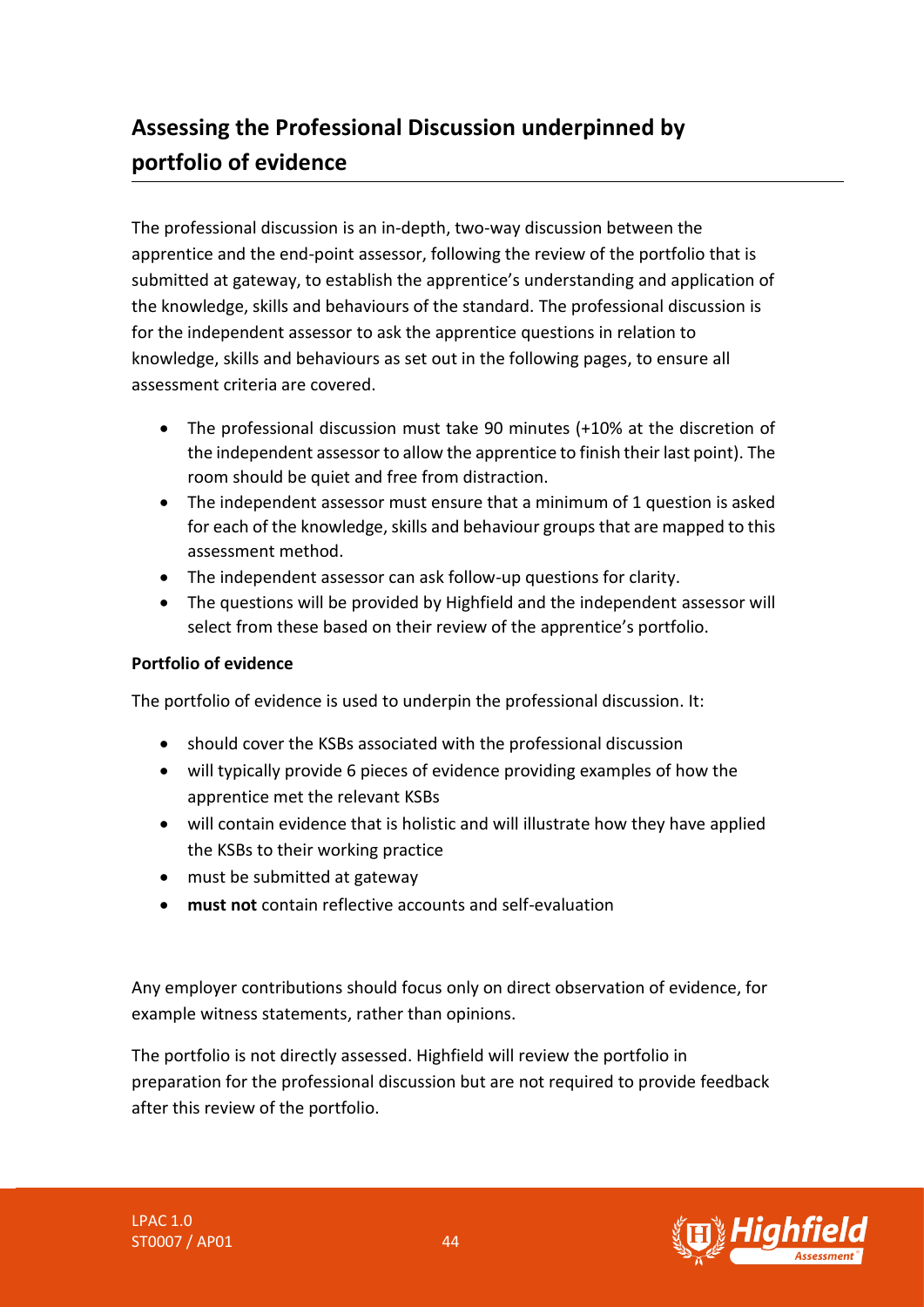#### **Grading the professional discussion**

- To achieve a **pass**, apprentices will need to achieve all pass criteria outlined on the following pages
- To achieve a **Distinction** the apprentice must achieve all the pass criteria as well as 21 of the 27 distinction criteria.

#### **Before the assessment:**

Employer/training provider should:

- plan the professional discussion to allow the apprentice the opportunity to demonstrate each of the required standards
- ensure the apprentice knows the date and location of the assessment
- ensure the apprentice knows which lead practitioner adult care worker standards will be assessed (outlined on the following pages)
- encourage the apprentice to reflect on their experience and learning onprogramme to understand what is required to meet the standard
- be prepared to provide clarification to the apprentice, and signpost them to relevant parts of their on-programme experience as preparation for this assessment

It is suggested that a trial run is carried out by the apprentice in advance of the EPA with the training provider/employer giving feedback on any areas for improvement

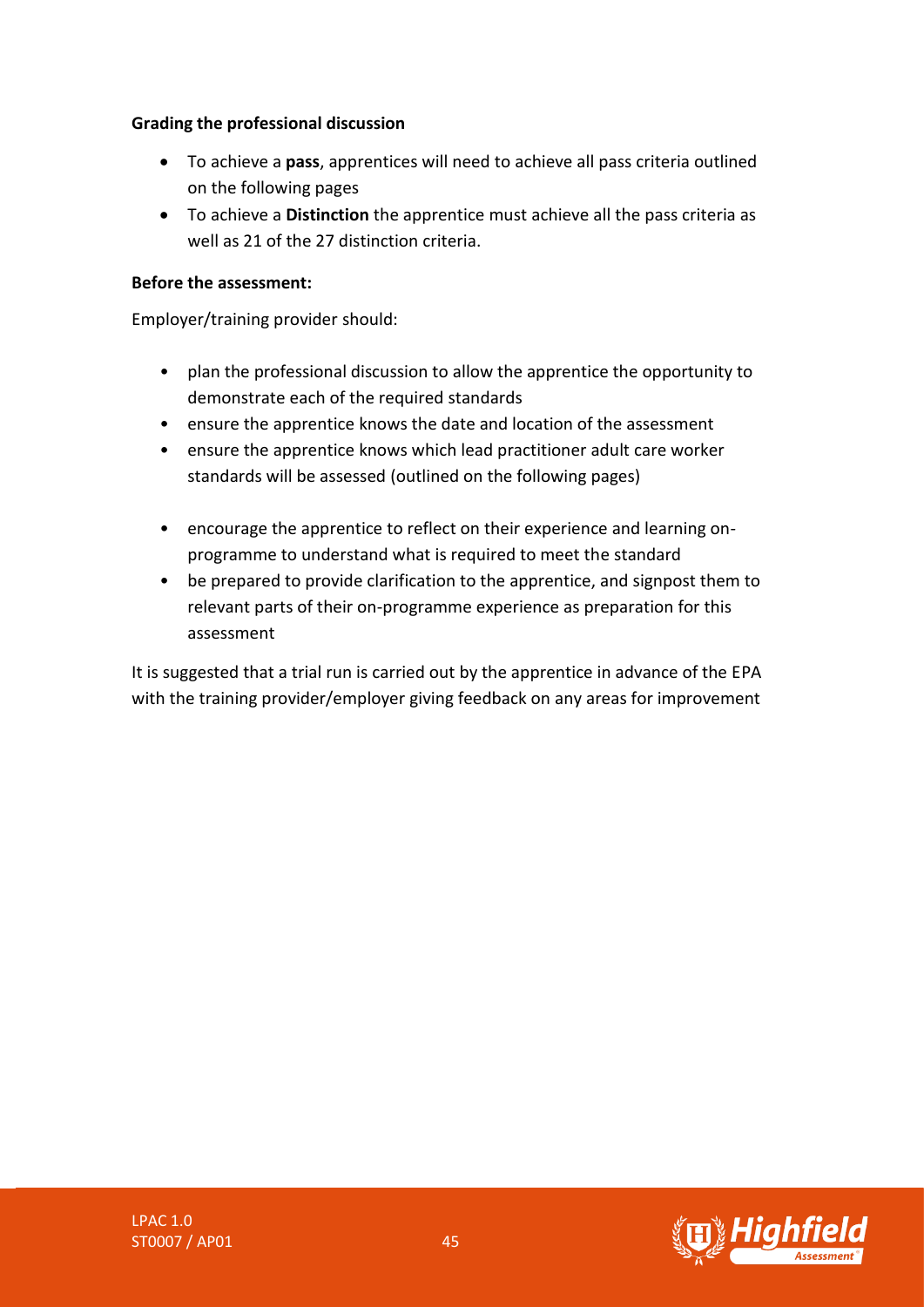### **Professional Discussion Mock Assessment**

It is the employer/training provider's responsibility to prepare apprentices for their end-point assessment, and Highfield recommends that the apprentice experiences a mock professional discussion in advance of the end-point assessment with the training provider/employer giving feedback on any areas for improvement.

In designing a mock assessment, the employer/training provider should include the following elements in its planning:

- the mock professional discussion should take place in a suitable location.
- a 90-minute time slot should be available for the professional discussion if it is intended to be a complete mock covering all relevant standards (outlined in the following pages). However, this time may be split up to allow for progressive learning.
- consider a video or audio recording of the mock professional discussion and allow it to be available to other apprentices, especially if it is not practicable for the employer/training provider to carry out a separate mock assessment with each apprentice.
- ensure that the apprentice's performance is assessed by a competent trainer/assessor, and that feedback is shared with the apprentice to complete the learning experience.

Mock assessment sheets are available to download from the Highfield Assessment website and may be used for this purpose.

- use structured 'open' questions that do not lead the apprentice but allows them to give examples for how they have met each area in the standard. For example:
	- o Dignity and Human Rights
		- Tell me about how you promote and maintain a culture of dignity in your role?
		- How do your behaviours impact and maintain a culture of dignity?
	- o Safeguarding
		- Identify legislation for the safeguarding of adults and children? How have you interpreted and applied these in your role?
	- o Courage
		- Tell me about a time you ensured the rights of others were promoted and advocated, for a person you were supporting, where they were at risk?



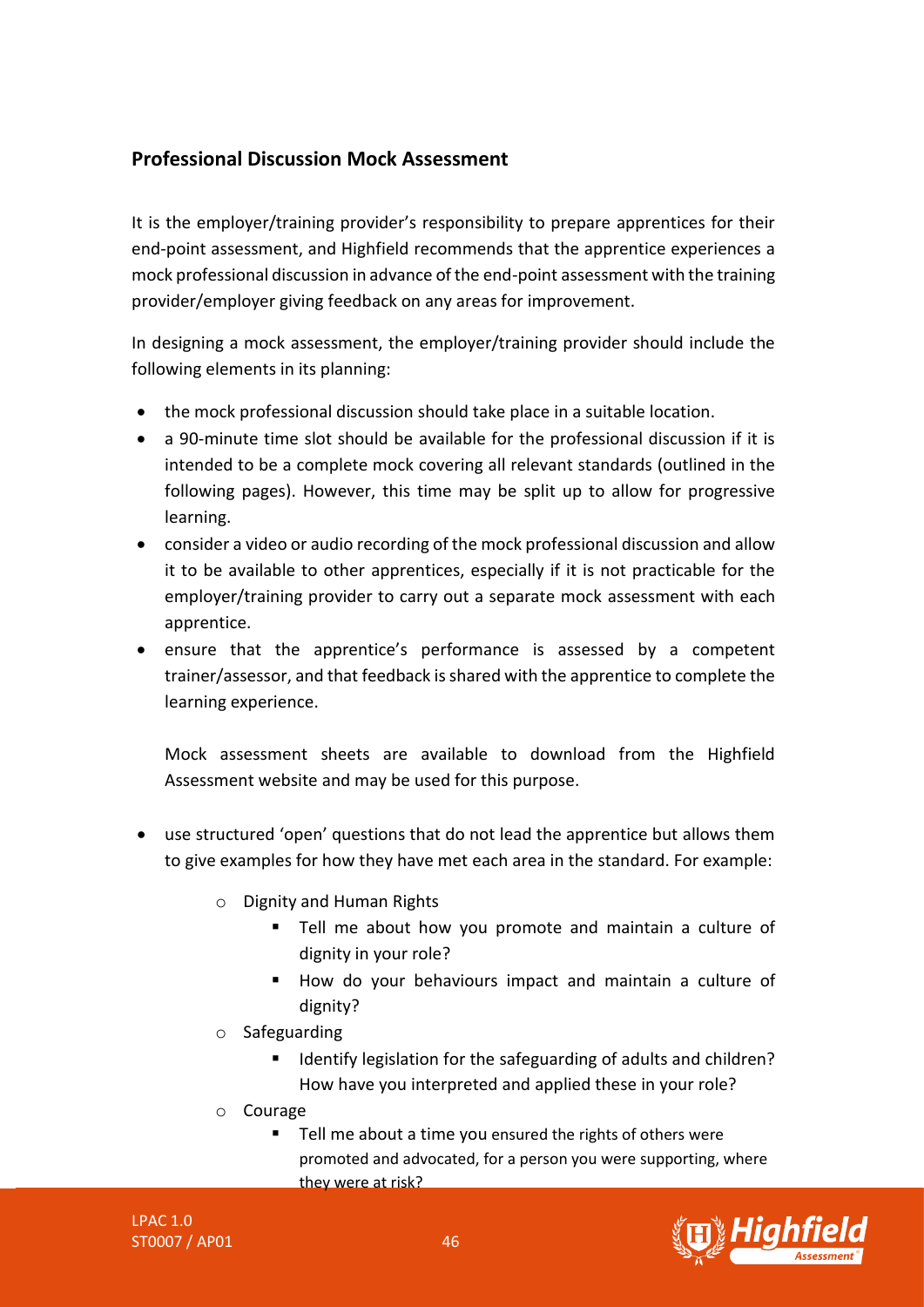### **Professional Discussion Criteria**

Throughout the 90-minute professional discussion, the assessor will review the apprentice's competence in the criteria outlined below and allocate the relevant grade.

Apprentices should prepare for the professional discussion by considering how the criteria can be met and reflecting on their past experiences.

| The apprentice will show                                                                                         | <b>Assessment criteria (Pass)</b>                                                                                                            |  |
|------------------------------------------------------------------------------------------------------------------|----------------------------------------------------------------------------------------------------------------------------------------------|--|
| <b>Behaviours - Courage</b>                                                                                      |                                                                                                                                              |  |
| $B3 - Conrage - is doing the right thing for$<br>people and speaking up if the person they<br>support is at risk | B3.1 Describes how they ensured the<br>rights of others were promoted and<br>advocated for a person they support<br>where they were at risk. |  |

| The apprentice will show                                                                                                | <b>Assessment criteria (Pass)</b>                                                                                  |  |
|-------------------------------------------------------------------------------------------------------------------------|--------------------------------------------------------------------------------------------------------------------|--|
|                                                                                                                         | <b>Behaviours - Commitment</b>                                                                                     |  |
| $B6 -$ Commitment - to improving the<br>experience of people who need care and<br>support ensuring it is person-centred | Analyses how person-centred care is<br>provided to improve the experience of<br>people accessing care and support. |  |

| The apprentice will know<br>and understand                                                                                                                      | <b>Assessment criteria</b><br>(Pass)                                                                                                              | <b>Assessment criteria</b><br>(Distinction)                                                                                                                                                   |
|-----------------------------------------------------------------------------------------------------------------------------------------------------------------|---------------------------------------------------------------------------------------------------------------------------------------------------|-----------------------------------------------------------------------------------------------------------------------------------------------------------------------------------------------|
|                                                                                                                                                                 | Tasks and responsibilities                                                                                                                        |                                                                                                                                                                                               |
| K1 - Statutory frameworks,<br>standards, guidance and<br><b>Codes of Practice which</b><br>underpin practice in<br>relation to the safe delivery<br>of services | K1.1 Explains how the safe<br>delivery of services is<br>underpinned by statutory<br>frameworks, standards,<br>guidance and codes of<br>practice. | K1.2 Explains how they<br>identify, use and measure<br>the impact of statutory<br>frameworks, standards,<br>guidance and codes of<br>practice in relation to the<br>safe delivery of services |

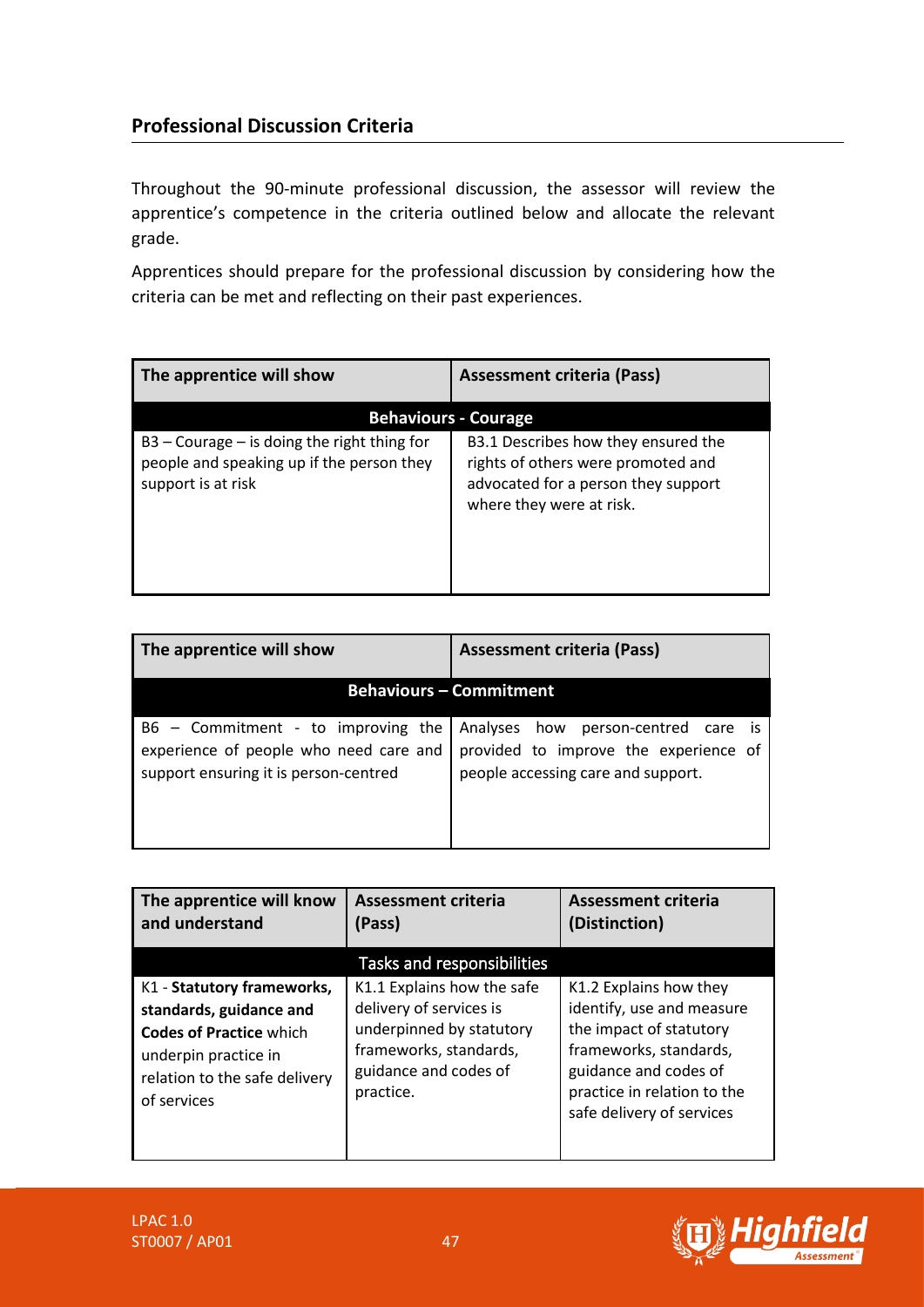| K2 - Theories underpinning<br>own practice and<br>competence relevant to the<br>job role                                                                                 | K2.1 Identifies relevant<br>theories that underpin their<br>own practice and<br>competence.                                             | K2.2 Explains how the<br>relevant theories have<br>impacted upon their job<br>role and the service<br>provided.                                                                                                       |
|--------------------------------------------------------------------------------------------------------------------------------------------------------------------------|-----------------------------------------------------------------------------------------------------------------------------------------|-----------------------------------------------------------------------------------------------------------------------------------------------------------------------------------------------------------------------|
| K3 - Principles of<br>assessment and outcome-<br>based practice                                                                                                          | K3.1 Describes the<br>principles of assessment<br>and outcome-based<br>practice.                                                        | K3.2 Explains the impact<br>made through<br>implementing assessment<br>and outcome-based<br>practices.                                                                                                                |
| K4 - Principles of risk<br>management                                                                                                                                    | K4.1 Describes the<br>principles of risk<br>management.                                                                                 | K4.2 Describes the impact<br>made through improved<br>risk assessment and<br>management processes on<br>service provision.                                                                                            |
| The apprentice will                                                                                                                                                      | <b>Assessment criteria</b><br>(Pass)                                                                                                    | <b>Assessment criteria</b><br>(Distinction)                                                                                                                                                                           |
| S3 - Identify and access<br>specialist help required to<br>carry out role                                                                                                | S3.1 Describes how they<br>have accessed specialist<br>help when support was<br>needed to carry out their<br>role.                      | S3.2 Analyses the impact of<br>the specialist support<br>provided and explains how<br>they implement continuous<br>improvement processes<br>based on best practice.                                                   |
| S4 - Lead the specialist<br>assessment of social,<br>physical, emotional and<br>spiritual needs of<br>individuals with cognitive,<br>sensory and physical<br>impairments | S4.1 Explains how they have<br>performed the lead role in<br>the specialist assessment of<br>an individual's care and<br>support needs. | S4.2 Explains how they have<br>implemented findings of the<br>assessment within their<br>lead role, identifying<br>recommendations which<br>have led to continuous<br>improvements and ensuring<br>positive outcomes. |
| S8 - Apply risk management<br>policies                                                                                                                                   | S8.1 Explains how they have<br>applied relevant risk<br>management policies to the<br>setting.                                          | S8.2 Evaluates the impact of<br>the relevant risk<br>management policies<br>implemented within the<br>setting.                                                                                                        |
| S9 - Contribute to the<br>quality assurance of the<br>service provided                                                                                                   | S9.1 Explains how their<br>work has contributed to<br>their service's improved<br>quality assurance processes                           |                                                                                                                                                                                                                       |

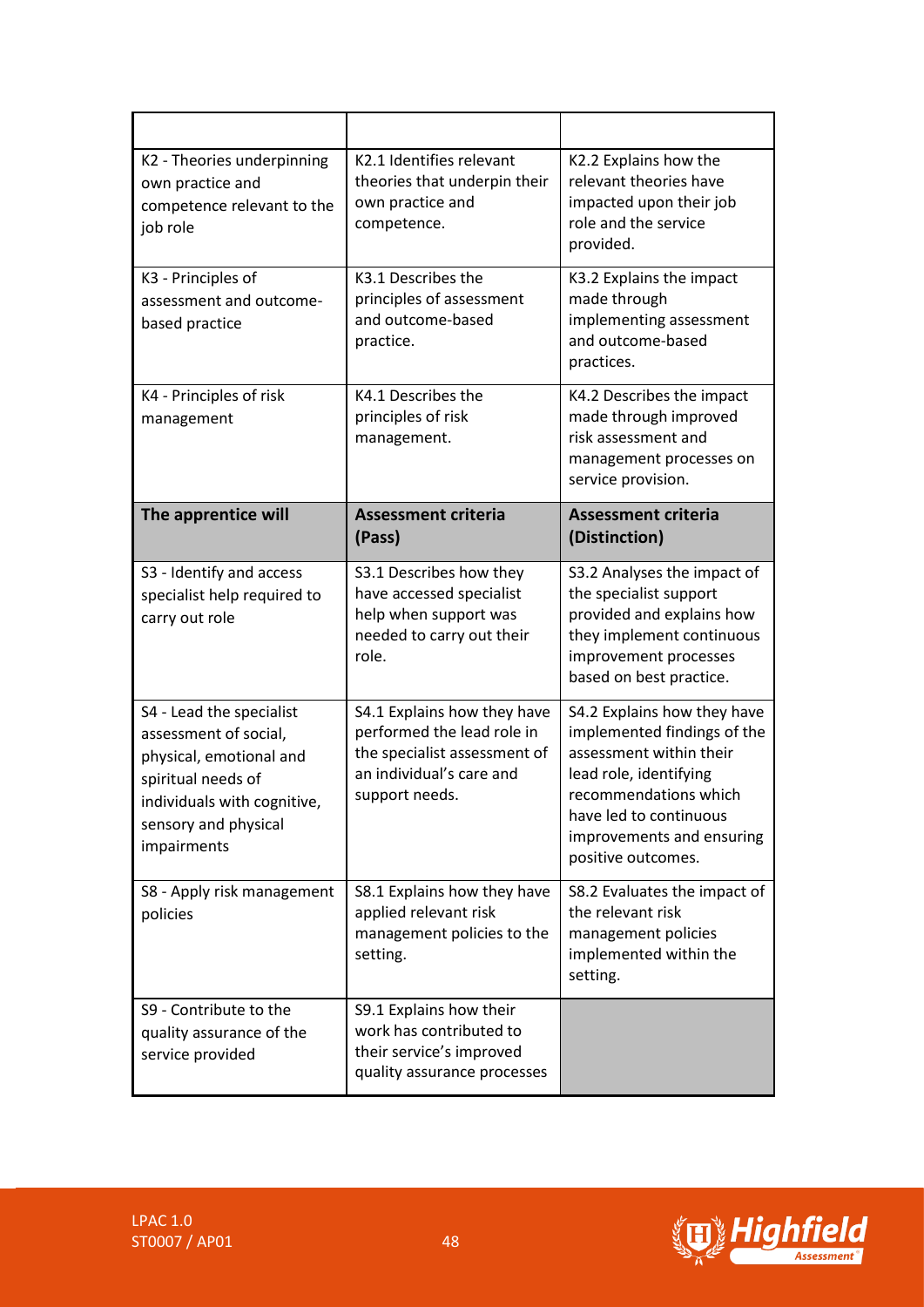| The apprentice will know<br>and understand                                                                               | <b>Assessment criteria</b><br>(Pass)                                    | <b>Assessment criteria</b><br>(Distinction)                                                |
|--------------------------------------------------------------------------------------------------------------------------|-------------------------------------------------------------------------|--------------------------------------------------------------------------------------------|
|                                                                                                                          | Dignity and human rights                                                |                                                                                            |
| K5 - How to contribute to,<br>promote and maintain a<br>culture which ensures<br>dignity is at the centre of<br>practice | K5.1 Explains how they<br>promote and maintain a<br>culture of dignity. | K5.2 Analyses the impact of<br>their behaviours on<br>maintaining a culture of<br>dignity. |

| The apprentice will know<br>and understand                                                                                                                                                                                                | <b>Assessment criteria</b><br>(Pass)                                                                                                                                                                                                                                                                                      | <b>Assessment criteria</b><br>(Distinction)                                                                                                                                                                                                                                                                              |
|-------------------------------------------------------------------------------------------------------------------------------------------------------------------------------------------------------------------------------------------|---------------------------------------------------------------------------------------------------------------------------------------------------------------------------------------------------------------------------------------------------------------------------------------------------------------------------|--------------------------------------------------------------------------------------------------------------------------------------------------------------------------------------------------------------------------------------------------------------------------------------------------------------------------|
|                                                                                                                                                                                                                                           | Communication                                                                                                                                                                                                                                                                                                             |                                                                                                                                                                                                                                                                                                                          |
| K6 - Effective<br>communication and<br>solutions to overcoming<br>barriers<br>K7 - Legal and ethical<br>frameworks in relation to<br>confidentiality and sharing<br>information<br>K8 - Range of technologies<br>to enhance communication | K6.1 Identifies<br>communication barriers and<br>approaches used to<br>overcome them.<br>K7.1 Identifies legal and<br>ethical frameworks<br>regarding confidentiality<br>and information sharing<br>relevant to the setting.<br>K8.1 Identifies technologies<br>available to enhance<br>communication in your<br>setting. | K6.2 Analyses approaches<br>used to agree solutions<br>which overcame<br>communication barriers.<br>K7.2 Analyses how the legal<br>and ethical frameworks<br>relating to confidentiality<br>and information sharing<br>have been applied.<br>K8.2 Evaluates how the<br>technologies used have<br>enhanced communication. |
| The apprentice will                                                                                                                                                                                                                       | <b>Assessment criteria</b><br>(Pass)                                                                                                                                                                                                                                                                                      | <b>Assessment criteria</b><br>(Distinction)                                                                                                                                                                                                                                                                              |
| S13 - Identify and address<br>barriers to communication<br>using appropriate resources                                                                                                                                                    | S13.1 Explains how they<br>have identified and<br>addressed barriers to<br>communication through<br>using appropriate resources<br>to overcome them.                                                                                                                                                                      | S13.2 Analyses how<br>resources used in the<br>setting have been<br>implemented to overcome<br>barriers to communication.                                                                                                                                                                                                |
| S15 - Provide meaningful<br>information to support<br>people to make informed<br>choices                                                                                                                                                  | S15.1 Explains how<br>information is adapted to<br>ensure accessibility to<br>enable informed choices to<br>be made                                                                                                                                                                                                       | S15.2 Implements<br>adaptations to ensure<br>informed choices have been<br>made and are understood.<br>That individual choices have<br>been supported by<br>providing meaningful<br>information and evaluate its                                                                                                         |

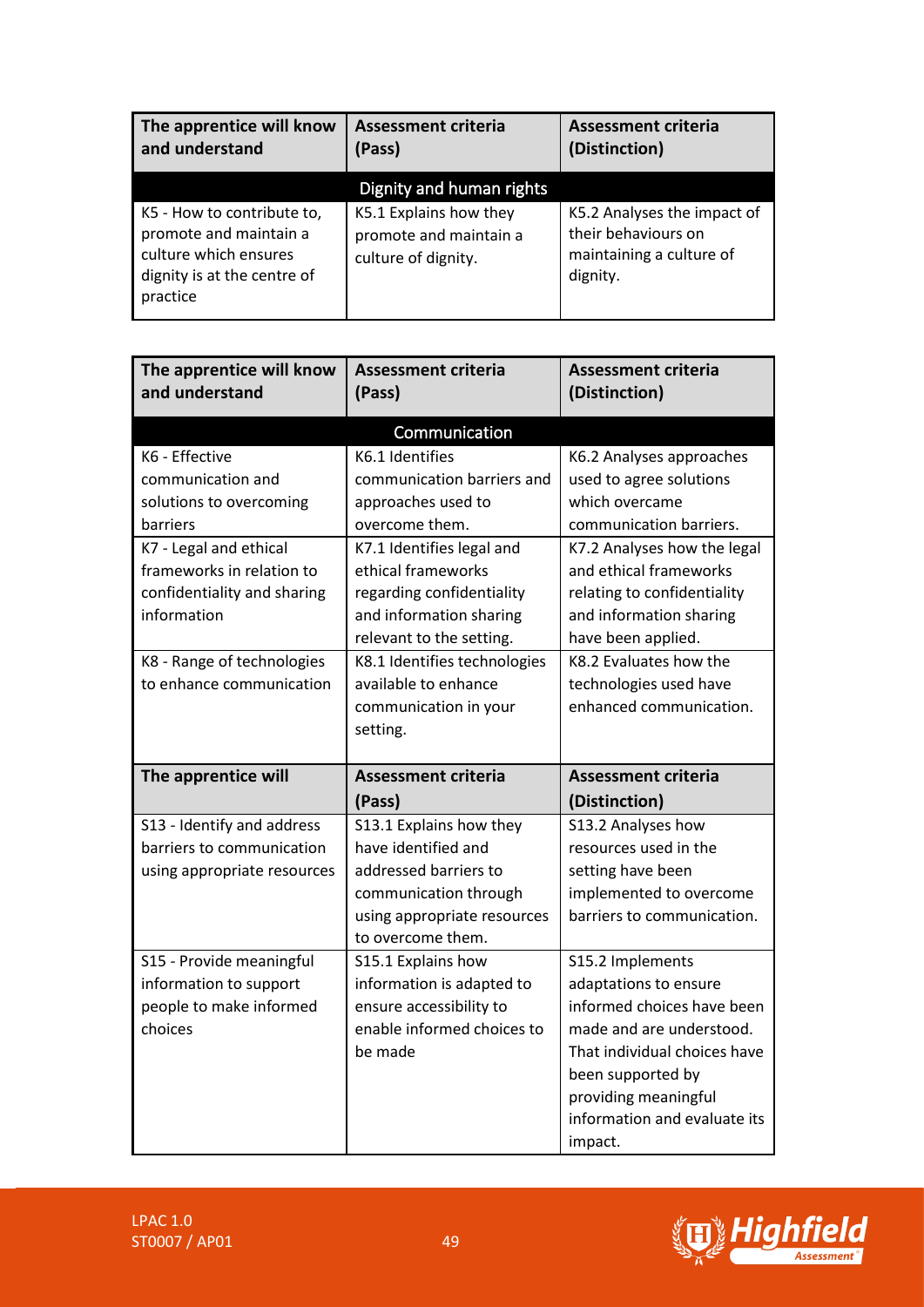| The apprentice will know<br>and understand                                                                                              | <b>Assessment criteria</b><br>(Pass)                                                                                                                              | <b>Assessment criteria</b><br>(Distinction)                                                                                                                                                                                               |
|-----------------------------------------------------------------------------------------------------------------------------------------|-------------------------------------------------------------------------------------------------------------------------------------------------------------------|-------------------------------------------------------------------------------------------------------------------------------------------------------------------------------------------------------------------------------------------|
|                                                                                                                                         | Safeguarding                                                                                                                                                      |                                                                                                                                                                                                                                           |
| K9 - Legislation, national<br>and local solutions for the<br>safeguarding of adults and<br>children including reporting<br>requirements | K9.1 Identifies legislation<br>and national and local<br>solutions for the<br>safeguarding of adults and<br>children including reporting<br>requirements          | K9.2 Explains how they have<br>interpreted and applied<br>safeguarding procedures,<br>legislation, local and<br>national solutions and<br>reporting requirements in<br>their setting.                                                     |
| The apprentice will                                                                                                                     | <b>Assessment criteria</b><br>(Pass)                                                                                                                              | <b>Assessment criteria</b><br>(Distinction)                                                                                                                                                                                               |
| S16 - Apply and support<br>others to adhere to<br>safeguarding procedures                                                               | S16.1 Explains with<br>examples how they apply<br>and ensure compliance with<br>safeguarding procedures in<br>their setting.                                      | S16.2 Demonstrates how<br>they have improved<br>practices as a result of<br>monitoring compliance with<br>safeguarding procedures.                                                                                                        |
| S17 - Work in partnership<br>with external agencies to<br>respond to safeguarding<br>concerns                                           | S17.1 Discusses how they<br>have applied strategies and<br>processes for partnership<br>working with external<br>agencies to respond to<br>safeguarding concerns. | S17.2 Evaluates how<br>strategies and processes led<br>to positive outcomes for<br>individuals within the care<br>setting from the partnership<br>approaches and the<br>improvements that have<br>been made on safeguarding<br>processes. |
| The apprentice will know<br>and understand                                                                                              | <b>Assessment criteria</b><br>(Pass)                                                                                                                              | Assessment criteria<br>(Distinction)                                                                                                                                                                                                      |
|                                                                                                                                         | Health and wellbeing                                                                                                                                              |                                                                                                                                                                                                                                           |
| K10 - Models of monitoring,<br>reporting and responding to<br>changes in health and<br>wellbeing                                        | K10.1 Identifies models of<br>monitoring, reporting and<br>responding to changes in<br>health and wellbeing.                                                      | K10.2 Evaluates relevant<br>models of monitoring,<br>reporting and responding to<br>changes in health and<br>wellbeing.                                                                                                                   |
| K11 - Range of holistic<br>solutions to promote and<br>maintain health and<br>wellbeing using person-<br>centred approaches             | K11.1 Describes a range of<br>holistic solutions using<br>person-centred approaches<br>used to promote and<br>maintain health and<br>wellbeing.                   | K11.2 Analyses the impact<br>of holistic solutions on the<br>health and wellbeing of<br>people accessing services.                                                                                                                        |

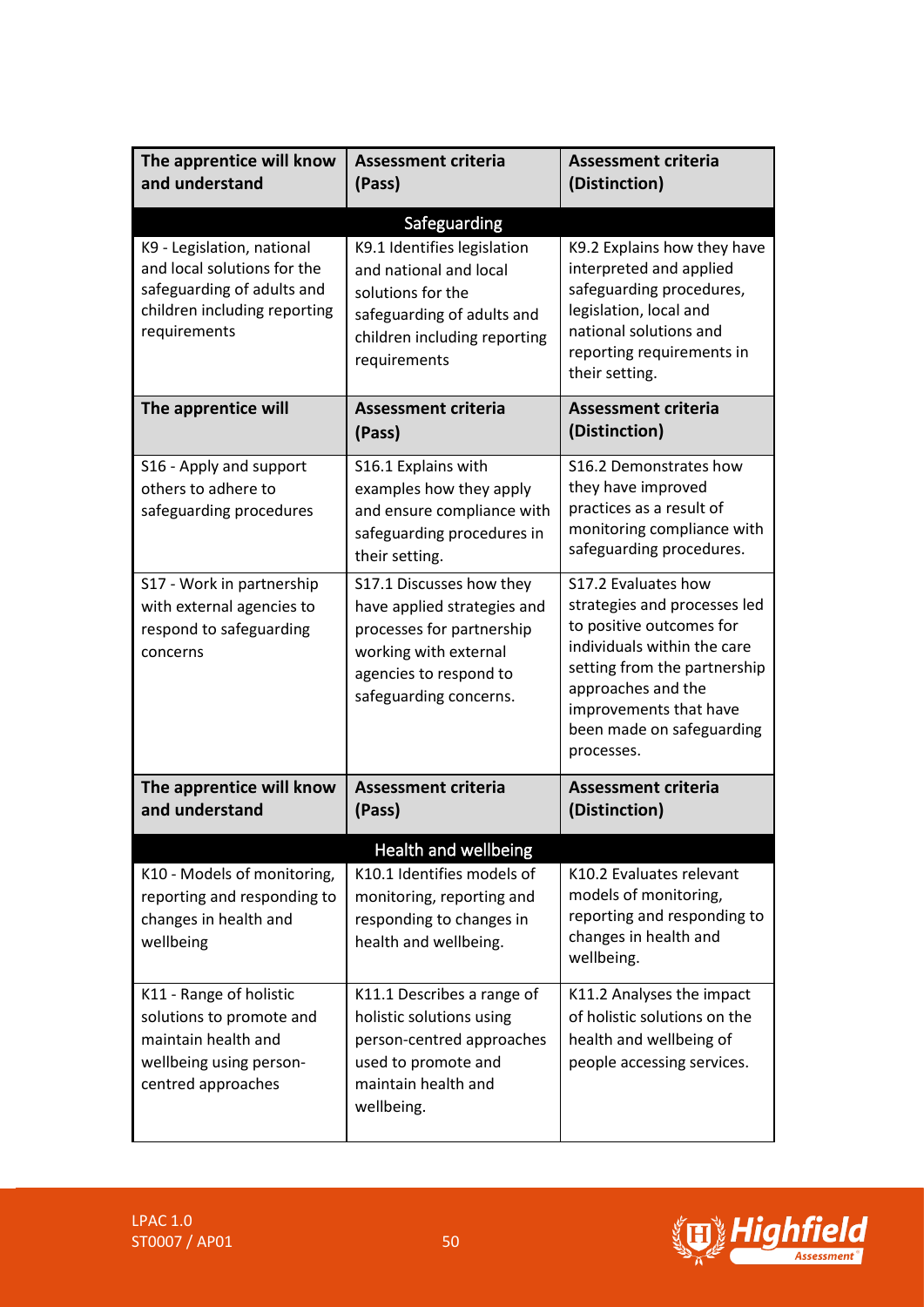| K12 - Importance of<br>effective partnerships,<br>inter-agency, joint and<br>integrated working                                           | K12.1 Identifies relevant<br>partnerships developed<br>with other agencies.                                                                                                         | K12.2 Analyses the impact<br>collaboration with partner<br>agencies has had on<br>outcomes for people<br>accessing services.                                                  |
|-------------------------------------------------------------------------------------------------------------------------------------------|-------------------------------------------------------------------------------------------------------------------------------------------------------------------------------------|-------------------------------------------------------------------------------------------------------------------------------------------------------------------------------|
| The apprentice will                                                                                                                       | <b>Assessment criteria</b><br>(Pass)                                                                                                                                                | <b>Assessment criteria</b><br>(Distinction)                                                                                                                                   |
| S19 - Collaborate with<br>external partners to achieve<br>best outcomes in health<br>and wellbeing                                        | S19.1 Demonstrates, with<br>examples, how partnership<br>approaches have been used<br>to improve health and<br>wellbeing outcomes.                                                  | S19.2 Provides evidence of<br>how they have influenced<br>their employer to embed<br>collaborative working to<br>improve health and<br>wellbeing of all users of<br>services. |
| The apprentice will know<br>and understand                                                                                                | <b>Assessment criteria</b><br>(Pass)                                                                                                                                                | <b>Assessment criteria</b><br>(Distinction)                                                                                                                                   |
|                                                                                                                                           | Professional development                                                                                                                                                            |                                                                                                                                                                               |
| K13 - Goals and aspirations<br>that support own<br>professional development<br>and how to access available<br>opportunities               | K13. 1 Explains how<br>professional development<br>opportunities have been<br>planned and accessed in<br>their own role.                                                            | K13.2 Evaluates the impact<br>professional development<br>opportunities have had on<br>their knowledge and<br>practice.                                                       |
|                                                                                                                                           |                                                                                                                                                                                     |                                                                                                                                                                               |
| The apprentice will                                                                                                                       | <b>Assessment criteria</b><br>(Pass)                                                                                                                                                | <b>Assessment criteria</b><br>(Distinction)                                                                                                                                   |
| S20 - Evaluate own practice<br>and access identified<br>development opportunities                                                         | S20.1 Describes and<br>evaluates how a review of<br>own practice resulted in a<br>development opportunity.                                                                          | S20.2 Critically analyses the<br>opportunities available and<br>explains the impact of their<br>choice on development<br>activities undertaken.                               |
| S21 - Evaluate the<br>effectiveness of own<br>leadership, mentoring and<br>supervision skills and take<br>steps to enhance<br>performance | S21.1 Evaluates the<br>effectiveness of their<br>leadership, mentoring and<br>supervision skills and<br>discuss the actions they<br>have taken to address their<br>own development. | S21.2 Critically analyses the<br>impact that development<br>activities have had on own<br>practice as a lead<br>practitioner.                                                 |